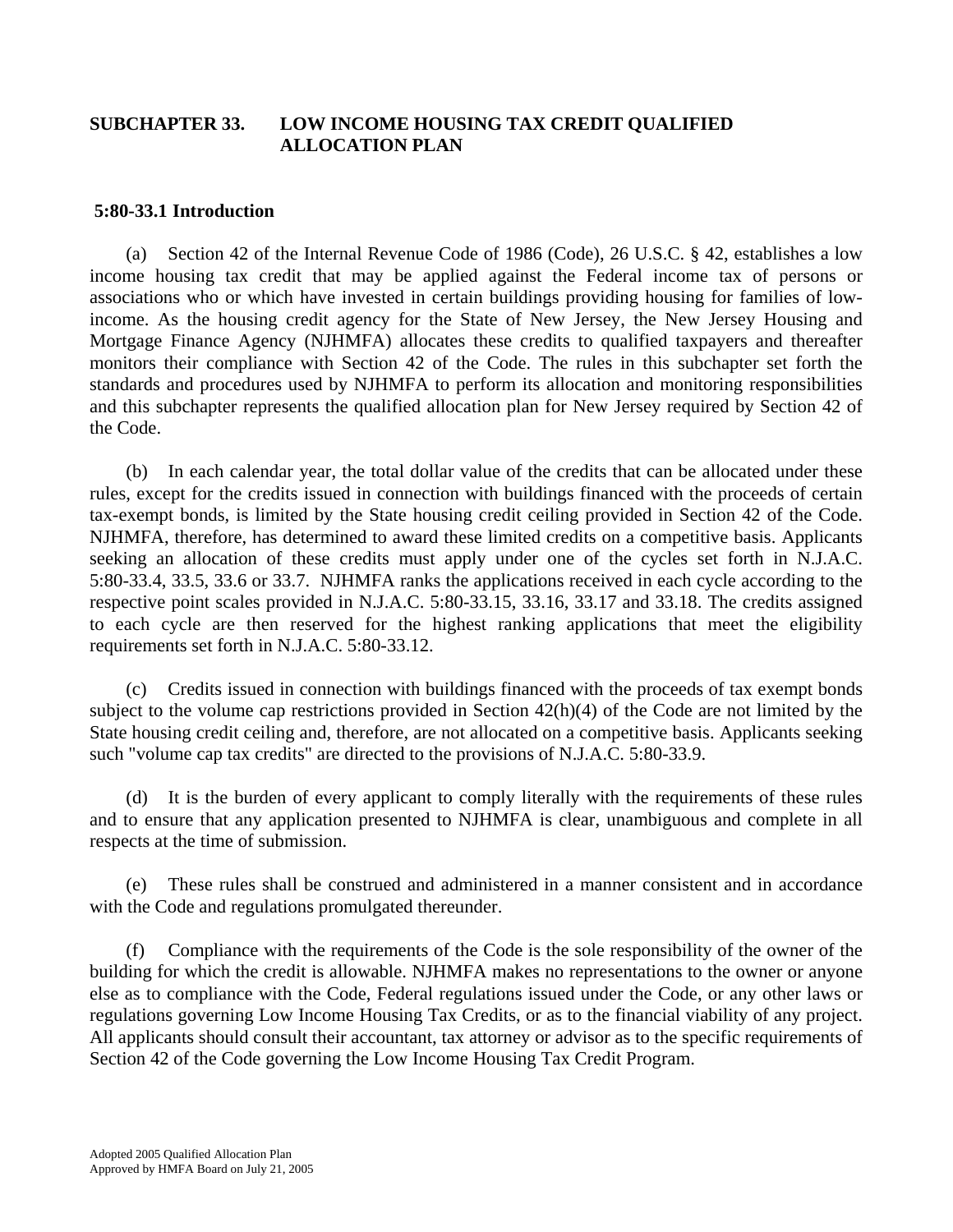(g) These rules have been promulgated in a manner consistent with the smart growth initiatives required under Executive Order No. 4 (2002).

# **5:80-33.2 Definitions**

 The following words and terms, as used in this subchapter, shall have the following meanings, unless the context clearly indicates otherwise.

"Brownfields site" means, pursuant to the Brownfield and Contaminated Site Remediation Act, N.J.S.A. 58:10B-1 et seq., "any former or current commercial or industrial site that is currently vacant or underutilized and on which there has been, or there is suspected to have been, a discharge of contamination." For the purposes of this subchapter, the proposed redevelopment for the site under consideration must also have an approved New Jersey Department of Environmental Protection Remedial Action Work Plan.

"COAH" means the New Jersey State Council on Affordable Housing.

 "COAH obligation" means a low or moderate-income rental project in a plan that is either COAHcertified or under COAH's jurisdiction as the result of a petition to receive substantive certification or to amend a plan that has previously received substantive certification.

"Code" means the Internal Revenue Code, 26 U.S.C. §§ 1 et seq.

 "Community revitalization plan" means a plan endorsed by the municipality to designate areas in need of redevelopment. This plan is intended to incorporate a vision for future growth that will lead to comprehensive neighborhood revitalization in the target area. For purposes of this subchapter, a community revitalization plan shall include the following criteria:

1. A tax map that delineates revitalization area boundaries;

2. A description of community revitalization planning process;

3. A list of stakeholders that developed the community revitalization plan;

4. A land use survey that includes: vacant buildings and lots, and use of each parcel;

5. Demographic, social and economic profile of the revitalization area;

 6. A narrative describing the impact of the community revitalization plan towards achieving long-term viability in the target area; and

7. An implementation strategy that contains:

 i. A list of organizations participating in the implementation phase of the community revitalization plan;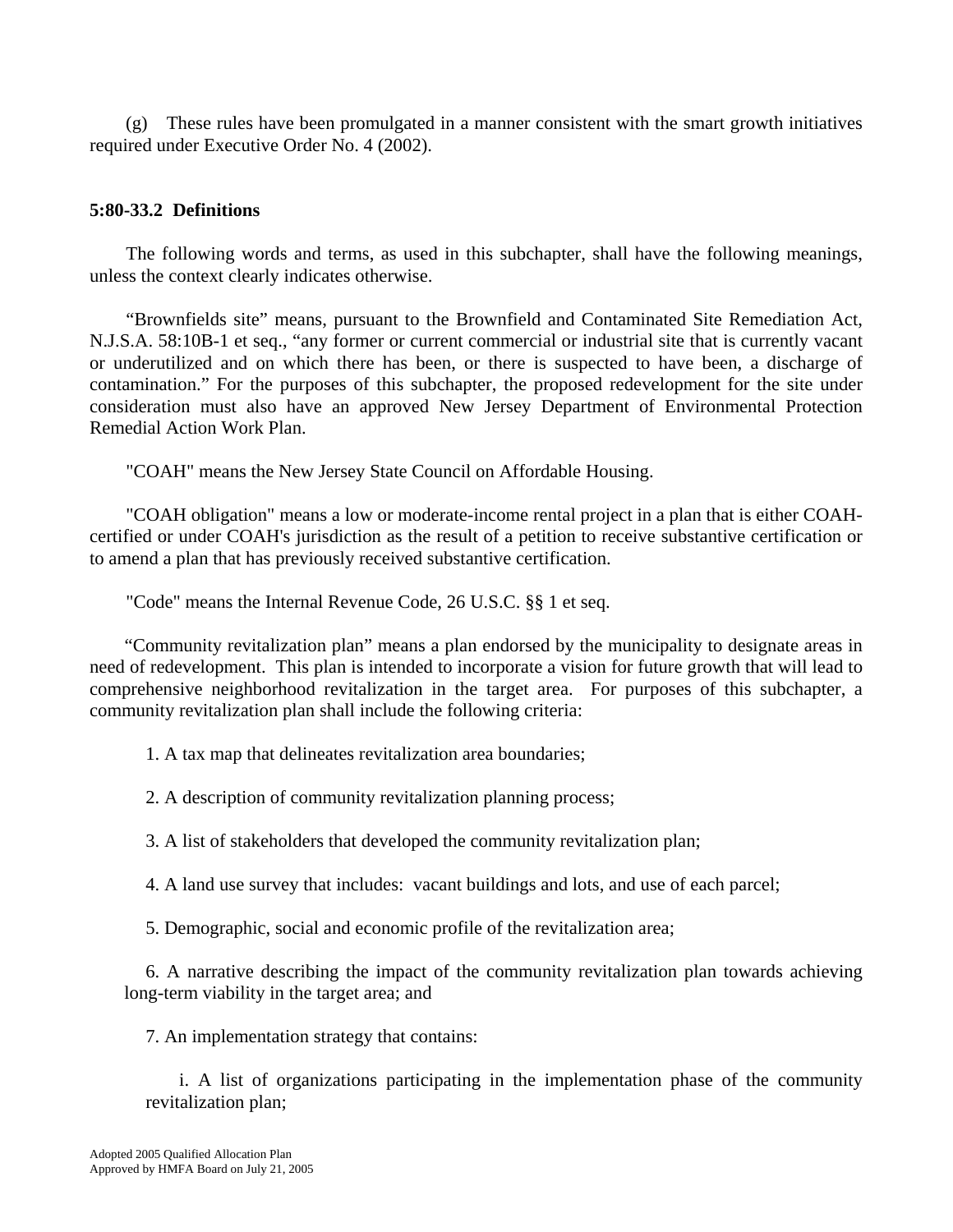ii. A strategy for meeting objectives described in the community revitalization plan; and

iii. A list of projects in the revitalization area.

 "Community service facility" means, as established at Section 42(d)(4)(C)(iii) of the Code, "any facility designed to serve primarily individuals whose income is 60 percent or less of area median income within the meaning of 26 U.S.C.  $\S$  42(g)(1)(B)." For example, a community room, club house or recreation center may be a community service facility. Lobbies and laundry facilities are not within the scope of this definition.

 "Complete application" means an application submitted to NJHMFA, including the application fee, completed application forms and certifications, and all eligibility requirements.

 "Core operating expenses" means expenses for administration, salaries, maintenance and repairs, maintenance contracts and insurance.

 "Court-ordered obligation" means a low or moderate-income rental project that is part of a judgment of repose, as defined by COAH at N.J.A.C. 5:93-1.3, or a court settlement resulting from an exclusionary zoning lawsuit. For the purpose of this definition, a project shall be deemed to be part of a judgment of repose or a court settlement if the applicant provides a letter from the Superior Court judge or special master with jurisdiction over the suit stating that the project will be included in a final judgment of repose or court settlement.

 "Density bonus subsidy" means an economic benefit for low and moderate-income housing resulting from a zoning change that increases permitted density.

 "Developer fee" or "development fee" means the fee that covers the overhead and profit of the developer. Certain fees are subsumed within the developer fee—such as acquisition fees, compensation to the general partner, financial consultants, employees of the developer, construction managers/monitors, clerk of the works and syndicator-required consultants. Professional fees not paid out of the developer fee are the fees for the architect, engineer, lawyer, accountant, surveyor, appraiser, soil investigator, professional planner, historical consultant and environmental consultant. (If there are costs listed under the professional planner, the executed contract shall be submitted. Only those costs determined by NJHMFA to be for planning purposes shall be shown as a separate line item.) All other consultant and professional fees shall be included in the developer fee and are not allowed to be shown as separate line items on the tax credit application; otherwise, those fees shown separately will be added to the develop fee line item and may result in a lower point score for the project.

 The developer fee contained in the application shall be the maximum fee (dollar amount) recognized by NJHMFA at the time of cost certification so long as the project scope remains the same. NJHMFA may recalculate the fee at the time of cost certification using the developer fee percentage in the project's application, possibly resulting in a higher or lower dollar amount, if NJHMFA determines that there are significant increases or decreases in the project scope (substantial new additions to or deletions in the number of units, amenities, etc.).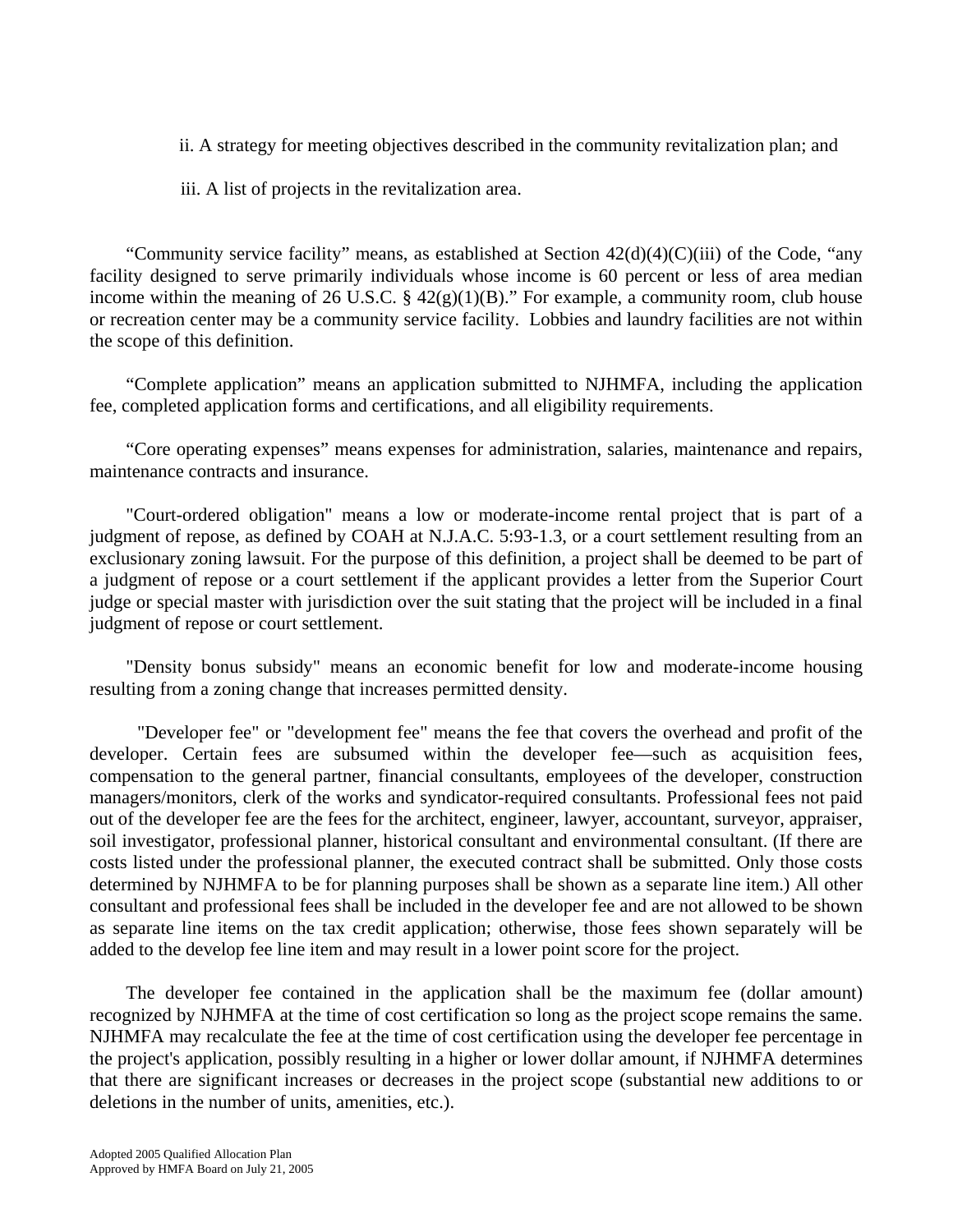Any fee paid to the developer in excess of the developer fee, such as an acquisition fee, incentive developer fee, or other pseudonym, shall be treated as a funding source and may not be recognized as a use of funds.

 One of the scoring criteria is a lower developer fee. For scoring purposes, no additional points will be awarded for developer fees that drop below a "floor" of eight percent.

 The amount of developer fee allowed is limited to 15 percent of total development cost excluding land, working capital, marketing expenses, escrows, operating deficit reserves, step-in-the-shoes costs and costs associated with syndication. However, a developer fee of up to 20 percent (of total development cost excluding land, working capital, marketing expenses, escrows, operating deficit reserves, step-in-the-shoes costs and costs associated with syndication) is allowed for the following types of housing:

- i. Scattered site single-family detached or duplex housing;
- ii. Projects of 25 units or less; or
- iii. Housing for special needs populations.

 The cost of acquiring a building shall not be allowed in the calculation of the developer fee if the acquisition is between related parties.

"Developmentally disabled" means a severe, chronic disability of a person which:

 1. Is attributable to a mental or physical impairment or combination of mental or physical impairments;

2. Is manifested before the person attains age 22;

3. Is likely to continue indefinitely;

 4. Results in substantial functional limitations in three or more of the following areas of major life activity:

- i. Self-care;
- ii. Receptive and expressive languages;
- iii. Learning;
- iv. Mobility;
- v. Self-direction;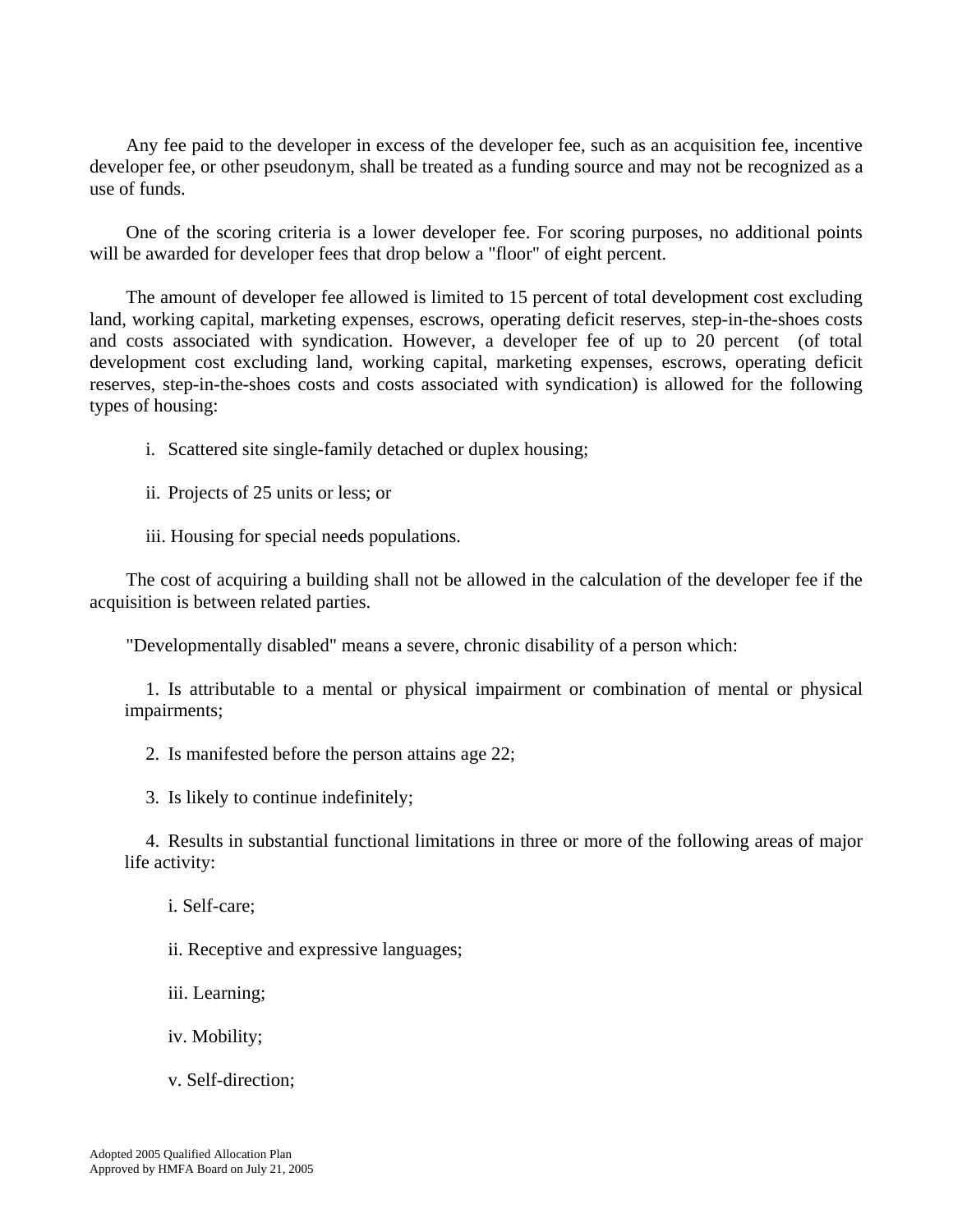vi. Capacity for independent living; and

vii. Economic sufficiency; and

 5. Reflects the person's need for a combination and sequence of special, interdisciplinary, or generic care, treatment or other services which are of lifelong or extended duration and are individually planned and coordinated.

 "Eligible basis limits" are limitations on total eligible basis (except for projects in the Special Needs Cycle or those projects that receive credits from volume cap) based on whether or not the application is receiving HOPE VI assistance from the U.S. Department of Housing and Urban Development (HUD). The limits are a specified percentage above the Section  $221(d)(3)$  limits published in 24 C.F.R. Part 200 by HUD as of the first of the year. A project whose total eligible basis exceeds its applicable eligible basis limit may participate in the tax credit program; however, the maximum amount of credits allowed to the project will be limited to the amount of the eligible basis limit applicable to the project. The eligible basis limit is not a per se limit on eligible basis as defined in the Code but is a mechanism that facilitates NJHMFA's exercise of its authority to limit tax credits to what is necessary to finance projects. See Code Section 42(m). For all projects receiving credits from the State housing credit ceiling, NJHMFA shall also limit the eligible basis used for calculating the tax credit in the following manner:

 1. A maximum of three percent per annum construction loan interest on unamortized, soft financing (for example, Balanced Housing, FHLB) or up to the Applicable Federal Rate as published by the U.S. Department of the Treasury for unamortized Federal loans shall be recognized in eligible basis; and

 2. Duplicative professional costs shall not be recognized in eligible basis. For example, for HOPE VI applications in which both the public housing authority and the developer retain their own construction managers, architects, engineers, etc., only the fees for services retained by the developer shall be recognized in eligible basis.

 "Equity factor" means the pricing of the tax credit in terms of cents per tax credit dollar. The equity factor is listed in the application and may change as market conditions dictate.

 "Frail elderly" means a person at least 62 years of age who requires assistance in performing at least two activities of daily living or instrumental activities of daily living (that is, eating, dressing, grooming and household management activities). Only special needs projects which also qualify as "housing for older persons" under the Fair Housing Act may reserve units for rental exclusively to the frail elderly.

"High rise" means a building having eight or more residential floors or stories.

 "Historic building(s)" means any building or buildings that meet one or more of the following criteria: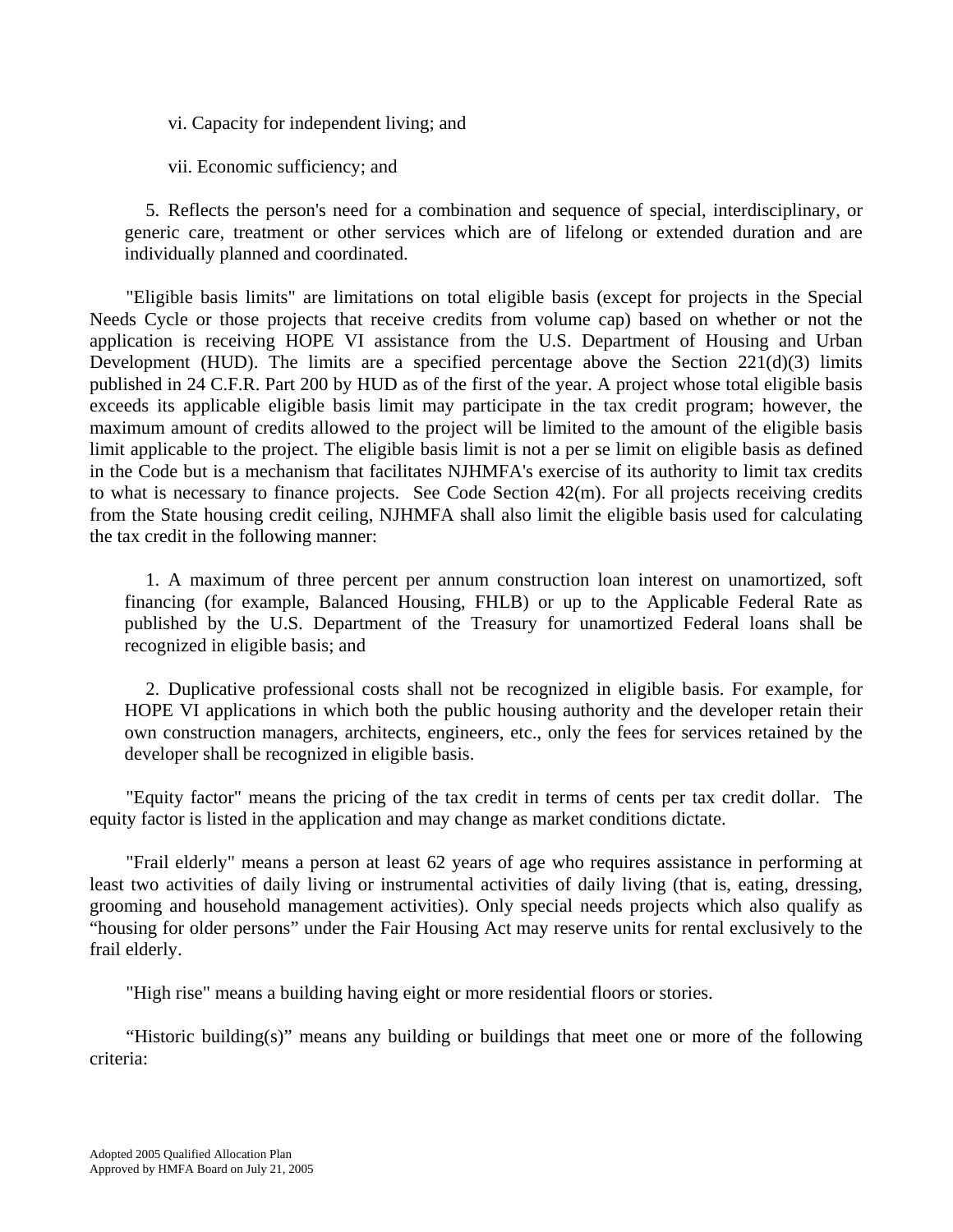1. Building(s) listed on the New Jersey or National Register of Historic Places either individually or as a contributing building to a historic district;

 2. Building(s) that have been issued a Determination of Eligibility by the Keeper of the National Register of Historic Places;

 3. Building(s) identified as a contributing building to Local Historic Districts which have been certified by the Keeper of the National Register as substantially meeting the National Register Criteria; or

 4. Building(s) with a State Historic Preservation Officer Opinion or Certification that the property is eligible to be listed on the National Register of Historic Places either individually or as a contributing building to a historic district.

"HUD" means the United States Department of Housing and Urban Development.

 "Large family unit" means a unit within a non-age-restricted project with three or more bedrooms. For every three bedrooms, there must be at least 1.5 bathrooms. A three-bedroom unit must measure no less than 950 square feet. A four-bedroom unit should measure no less than 1,150 square feet. (Excluded from the calculation are common halls, stairways, unfinished basements and attics, garages, balconies and porches.) Developments must be structured in conjunction with realistic market demands (that is, if a developer's market analysis does not show a need or demand for all three-bedroom units, the developer should not be developing all three-bedroom units).

 "LIHTC project" means a project participating in NJHMFA's Low Income Housing Tax Credit Program.

"Low rise" means a building having one to four residential floors or stories.

"Mid-rise" means a building having five to seven residential floors or stories.

 "Minimum rehab project" means any project undertaking only a minimum amount of rehabilitation. Minimum rehab is defined as construction costs totaling less than 50 percent of the acquisition cost where construction cost equals the total of the lines listed under Construction (less any costs associated with step-in-the-shoes basis) on the breakdown of costs and basis form and acquisition cost equals the total of the lines listed under "Acquisition" plus the land cost. Minimum rehab projects are eligible to apply only in the Special Needs Cycle and Final Cycle. In the Final Cycle, they shall be funded only if there are no other projects left to fund. NJHMFA shall utilize an amount not less than 33.33 percent of developer fee based on building acquisition costs as a funding source in its evaluation required under  $26$  U.S.C.  $\S$  42(m)(2).

 "Mixed income project" qualifying for the affordability set-aside in the Family and Senior Cycles means a project with an applicable fraction between 50 percent and 80 percent.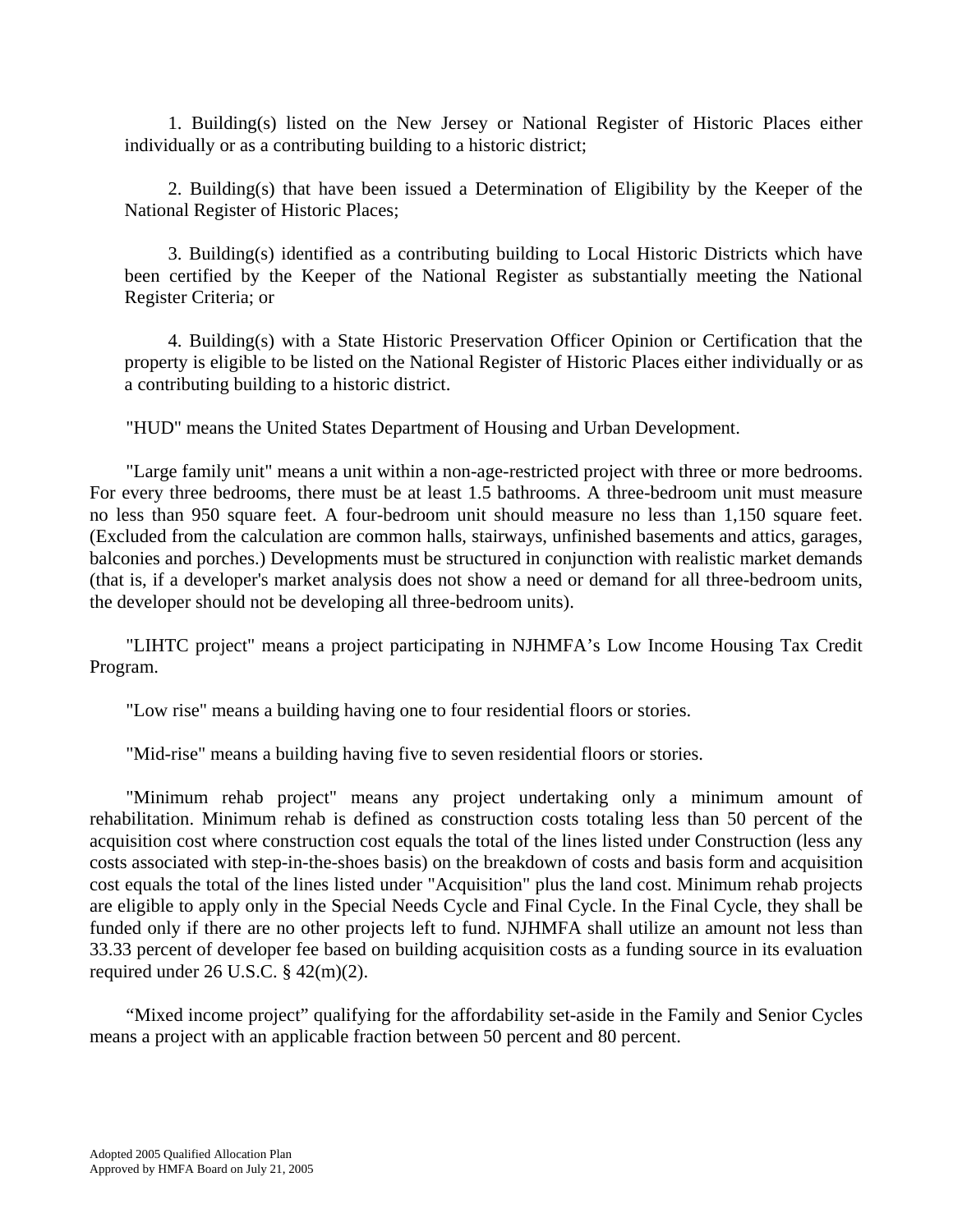"Preservation Project" means an existing, currently occupied affordable housing project at risk of losing its affordability controls. In order to qualify for the preservation set-aside in the Final Cycle, the application shall include the following:

 1. A copy of all deed restrictions on the property to evidence proof of imminent expiration (within two years) of affordability controls;

2. An agreement precluding the involuntary displacement of non-tax credit qualifying tenants;

 3. A maximum applicable fraction of 80 percent in recognition that some tenants will not qualify under the low income housing tax credit program;

 4. A 10 percent vacancy rate on non-tax credit units to account for "Next Available Unit" Rule;

5. An election of 20 percent at 50 percent Federal set-aside;

 6. A capital needs assessment which illustrates that the proposed rehabilitation exceeds the criteria of a minimum rehab project; and

 7. Letters from tax attorney and investor identifying all project funding sources that are considered Federal subsidies (if any).

 For projects that compete in the preservation set-aside, calculation of the developer fee for building acquisition costs shall be limited to five percent.

"Qualified Census Tract," as defined in Section  $42(d)(5)(C)$  of the Code, means a census tract designated by the Secretary of Housing and Urban Development in which 50 percent or more of households have an income less than 60 percent of the area median gross income or in which there exists a poverty rate of 25 percent or greater.

 "Qualified nonprofit organization" means, pursuant to Section 42(h)(5)(B) of the Code, an entity that owns an interest in the project (directly or through a partnership) and materially participates (within the meaning of Section 469(h) of the Code) in the development and operation of the project throughout the compliance period and is not affiliated with or controlled by a for-profit organization.

1. Section 42(h)(5)(C) defines a qualified nonprofit organization as follows:

"(i) Such organization is described in paragraph (3) or (4) of Section 501(c) and is exempt from tax under Section 501(a);

 (ii) Such organization is determined by the State housing credit agency not to be affiliated with or controlled by a for-profit organization; and

 (iii) 1 of the exempt purposes of such organization includes the fostering of low-income housing."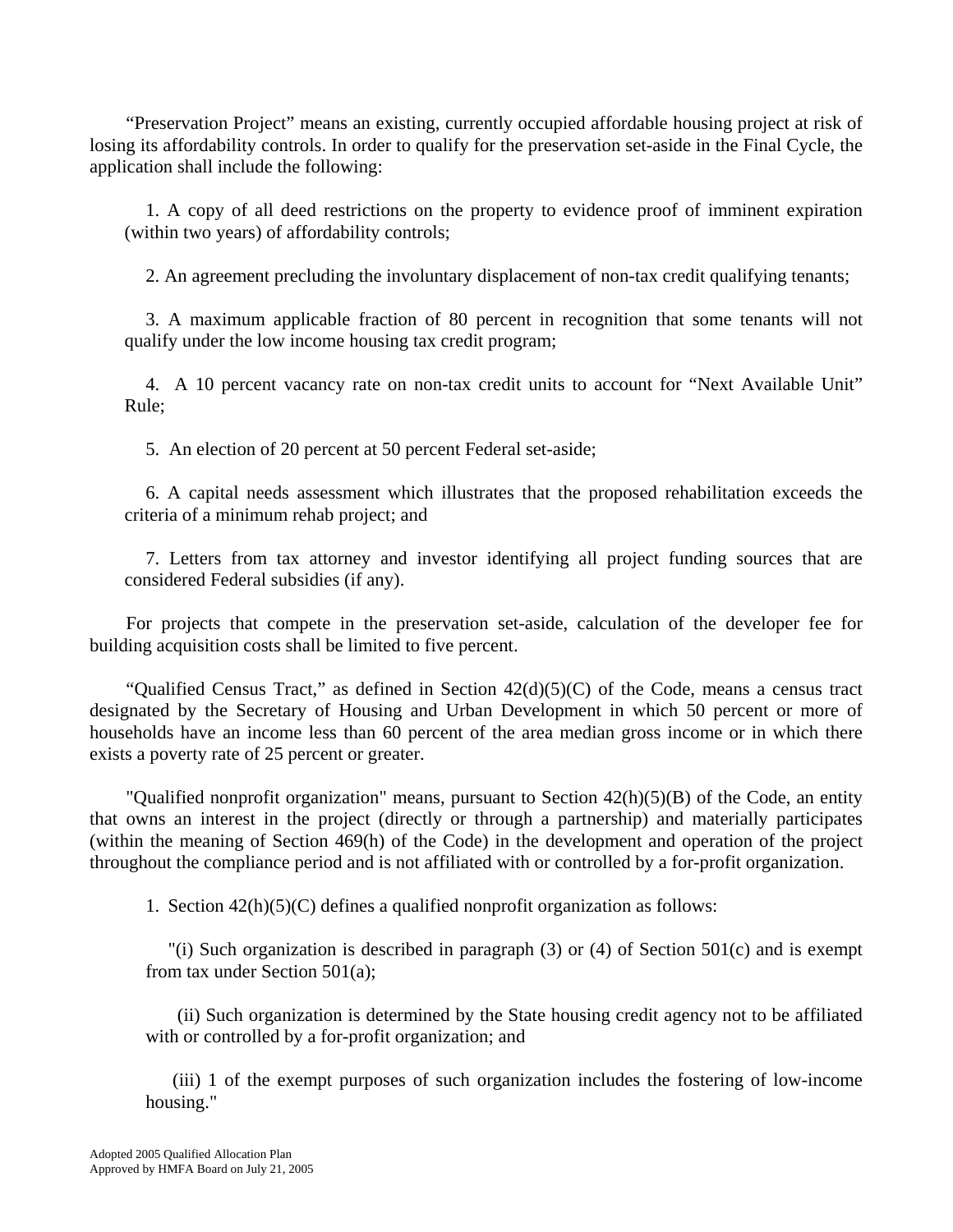2. Section 42(h)(5)(D) describes how certain subsidiaries meet the definition of a qualified nonprofit organization as follows:

"(i) In general. For purposes of this paragraph, a qualified nonprofit organization shall be treated as satisfying the ownership and material participation test of subparagraph (B) if any qualified corporation in which such organization holds stock satisfies such test.

(ii) Qualified corporation. For purposes of clause (i), the term 'qualified corporation' means any corporation if 100 percent of the stock of such corporation is held by 1 or more qualified nonprofit organizations at all times during the period such corporation is in existence."

 The nonprofit set-aside and non-profit points in the Special Needs Cycle are available exclusively to Section  $501(c)(3)$  or (4) housing sponsors who comprise 100 percent of the general partner interest in the final ownership entity (the limited partnership). Limited liability companies and limited liability partnerships are not eligible for the nonprofit set-aside or the non-profit points in the Special Needs Cycle.

 In order to qualify for the nonprofit set-aside or the non-profit points in the Special Needs Cycle, the application shall include:

1. A fully executed Nonprofit Certification;

2. The IRS determination letter granting tax-exempt status under Code section  $501(c)(3)$  or 501(c)(4);

 3. The by-laws or articles of incorporation of each general partner, which clearly state that one of the exempt purposes of said organization includes the fostering of low-income housing; and

4. If applicable, the contract establishing a turnkey relationship.

 At the point the project places in service, the owner shall be required to submit an attorney opinion letter which states that neither the for-profit developer with a financial interest in the project nor any member of the investor limited partner is or has been a member of the qualified nonprofit organization's board of directors.

 "Related party" means a relationship between parties when there is a spousal or family relationship, parent-subsidiary relationship or where owners, officers, directors, partners, stockholders, or members of one business entity hold a 10 percent or more interest in the other business entity.

 "Retention factor" means an increase to the equity factor used to calculate the value of the tax credits. NJHMFA will add a retention factor to non-syndicated tax credit projects, or projects where the general partner (and/or related entity) will retain at least two percent ownership interest. For projects where the general partner's ownership interest is between two and five percent, \$.05 shall be added to the equity factor. If the general partner's ownership interest is five to 49 percent, \$0.10 shall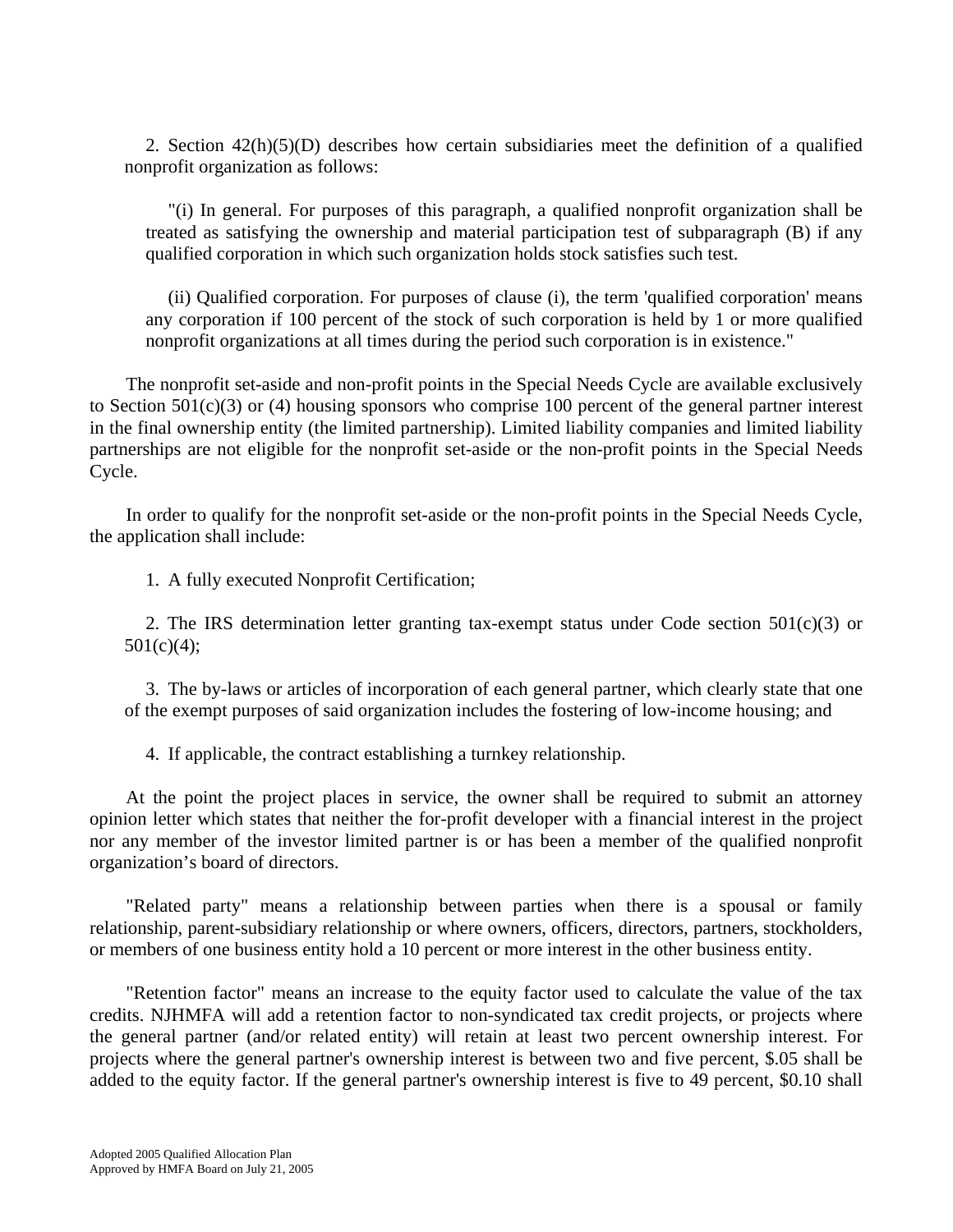be added to the equity factor. If the general partner's ownership interest is at least 50 percent, \$0.20 shall be added to the equity factor.

 "Scattered site project" means a project that consists of buildings which are not all proximate to one another within the same municipality or contiguous municipalities, is financed pursuant to a common financing plan and 100 percent of the residential rental units are occupied by qualified lowincome households.

"School renaissance zone" means an area that surrounds an Abbott school and contains new or restored housing, recreation or community centers, and promotes commercial development. The New Jersey Department of Education is responsible for designating neighborhoods that qualify for the school renaissance zone program.

 "Senior project" means "housing for older persons" as defined in Section 807(b)(2) of the Fair Housing Act, 42 U.S.C. § 3607, as it may be amended. In order to be eligible for the Senior Cycle, the project must meet one of the three categories of exempt "housing for older persons" as defined by the Fair Housing Act:

 1. At least 80 percent of the occupied units in the building are each occupied by at least one person 55 years or older and the property must be clearly intended for older persons as evidenced by policies and procedures that demonstrate the intent that the property be housing for older persons  $(55+)$ ;

- 2. All the residents are 62 or older; or
- 3. Housing that the Secretary of HUD has designated as housing for older persons.

 The familial status provisions of the Fair Housing Act prohibit discrimination against households with children under 18. This protection extends to pregnant women, foster families, legal guardians, and those in the process of obtaining guardianship of or of adopting minor children. The only exception to this prohibition against discrimination based on familial status is for property that qualifies under a Fair Housing Act exemption as "housing for older persons."

 Refusing to rent to households with children is allowed under the exemption for housing for older persons as long as the age restrictions are met. Accordingly, in these properties, managers must verify the age of residents. Age verification documentation must be available on site; failure may lead to a loss of the exemption. For questions about whether a property qualifies for the exemption as housing for older persons, a fair housing attorney or other fair housing professional should be consulted.

 "Smart growth areas" means locations that will provide for much of the State's future development and redevelopment. Smart growth areas promote growth in compact forms and protect the character of existing stable communities. The areas defined as smart growth areas are Planning Area 1, Planning Area 2 (sewered), Designated Centers, Proposed Centers (sewered) and Identified Centers (sewered).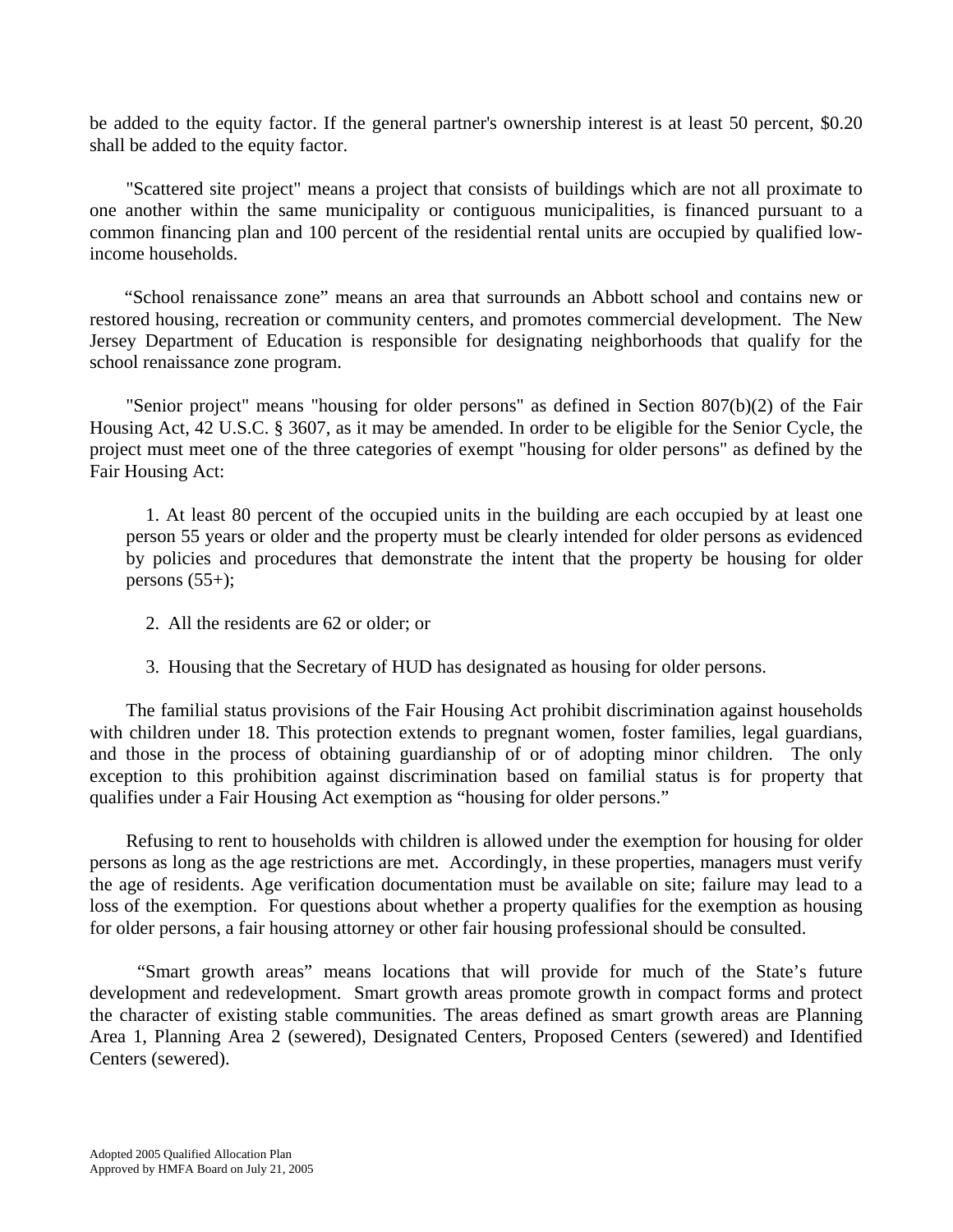Planning Areas are large masses of land that share a common set of conditions, such as population density, infrastructure systems, level of development or natural systems. Centers are compact forms of development that, compared to sprawl development, consume less land, deplete fewer natural resources and are more efficient in the delivery of public services. For more information about the State Plan, contact the New Jersey Office of Smart Growth. The State Plan is not itself a regulation but a statement of State policy that has been adopted by the State Planning Commission pursuant to a statute to guide State, regional and local agencies in the exercise of their statutory authority.

 "Social service coordinator" means a person who is responsible for linking the residents of a tax credit property to appropriate supportive services. The major functions of the social service coordinator include, but are not limited to:

 1. Providing information and referrals to residents on programs and resources on local, State and Federal levels;

 2. Interviewing and screening residents for eligibility for programs and entitlements and assisting with application procedures;

 3. Assessing the needs of residents, including physical, mental, social and financial needs, and developing a plan for service delivery;

4. Monitoring and evaluating service delivery, and reassessing as necessary;

5. Establishing links with agencies and service providers;

6. Serving as residents' advocate/liaison; and

 7. Planning and implementing monthly programs and activities to meet the needs of residents, including establishment of social, educational and recreational programs.

 "Social services model" means any project which submits an executed agreement between a housing and social service provider or otherwise demonstrates to the satisfaction of NJHMFA that one or more of the following types of services shall be provided for at least the term of the compliance period to improve the quality of life of the residents of the project. The services must be affordable, appropriate, available and accessible to the project's tenants and the social service provider must have the capacity to perform such services. The services include, but are not limited to:

1. Hiring a full-time social service coordinator. If a social service coordinator is being provided through a third party, then a signed agreement between the two parties is required, and the coordinator must be dedicated to the tax credit project for at least 20 hours a week;

2. Providing child care services either on site or linked to outside child care centers;

3. Providing health care services either on site or linked with a local health care provider;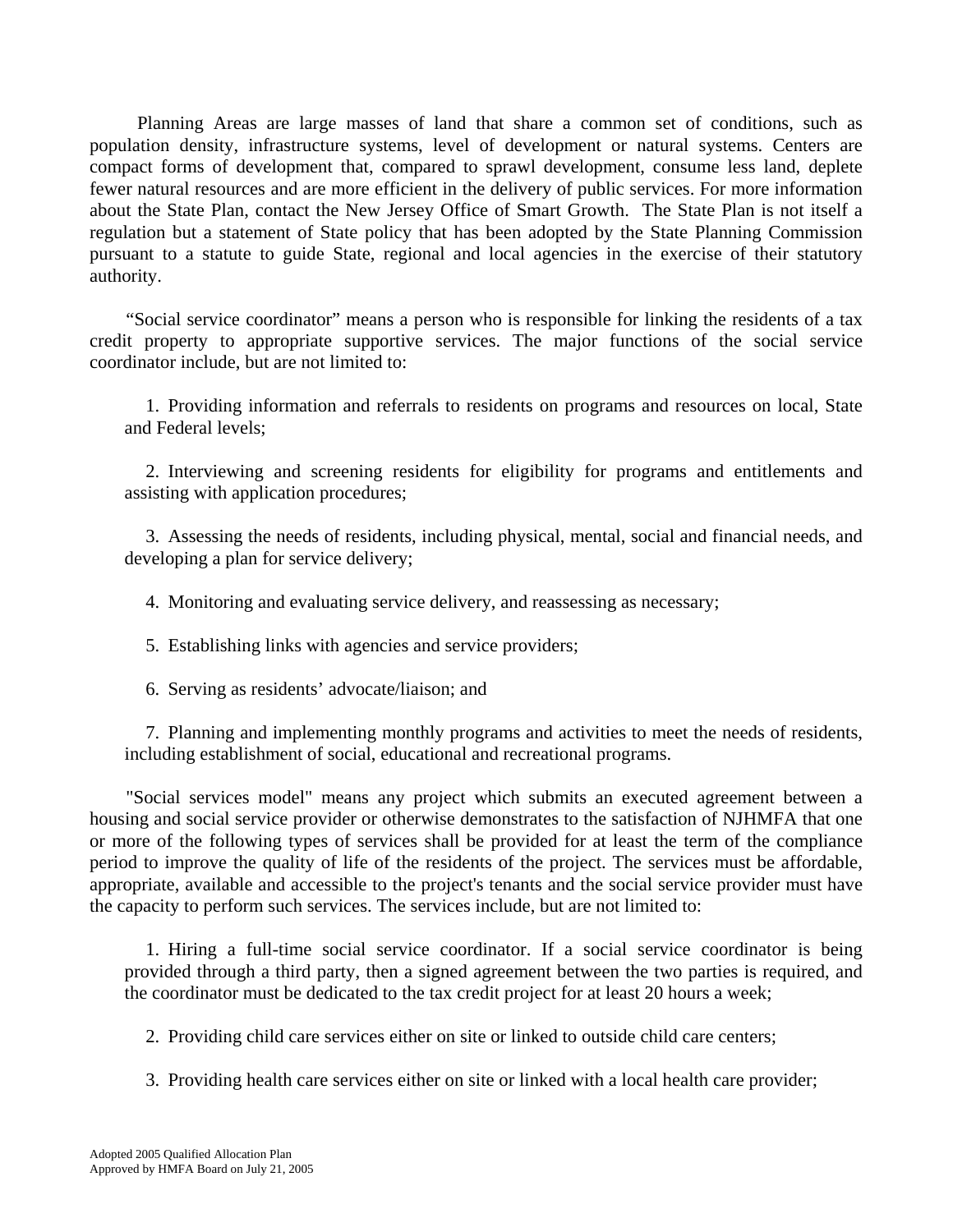- 4. Providing job training programs on site or linked with a local training center;
- 5. Providing personal care and/or housekeeping services on site;
- 6. Providing at least one congregate meal on site;
- 7. Providing adult day-care services; and/or
- 8. Providing transportation services for the residents.

 Social service coordinator, case manager and linkages coordinator/ provider are not counted as separate and distinct services. NJHMFA shall view these services as all being part of the same service.

 "Special needs project" means a project which shall rent a minimum of 25 percent of the tax credit units in the project to one (or more) of the targeted special needs populations referred to below, and must make available a minimum of three daily services addressing the needs of the identified group, one of which must be a social service coordinator. If a social service coordinator is being provided through a third party, then a signed agreement between the two parties is required, and the coordinator must be dedicated to the tax credit project for at least 20 hours a week. Project owners may rent more than 25 percent of the tax credit units to one or more of these targeted populations. However, owners should also be aware that for certain types of special needs projects, when more than 30 percent of the units are set aside for persons with special needs, "saturation" may occur resulting in an institutiontype atmosphere. Special needs populations include individuals and families who are in need of certain types of homes and/or community-based supportive services, usually on an ongoing basis, in order to remain capable of independent living in communities. Supportive services range across a wide continuum of care (such as meals preparation, assistance with housecleaning, etc.) to high level (such as substance abuse and mental health supports) to medically intense (such as skilled nursing) and will vary from person to person depending on their particular physical, psycho-social, and/or mental limitations, and may vary for one person over time. Each special needs tenant does not have to utilize all of the services provided by the project; however, the services must be available. If tenants are not utilizing the services that are available, NJHMFA may call into question whether or not the project is serving a special needs population.

- 1. Examples of targeted special needs populations are:
	- i. Persons with AIDS/HIV-related illness;
	- ii. Homeless;
	- iii. Mentally ill;
	- iv. Frail elderly;
	- v. Alcohol/substance abusers;
	- vi. Persons with physical disabilities;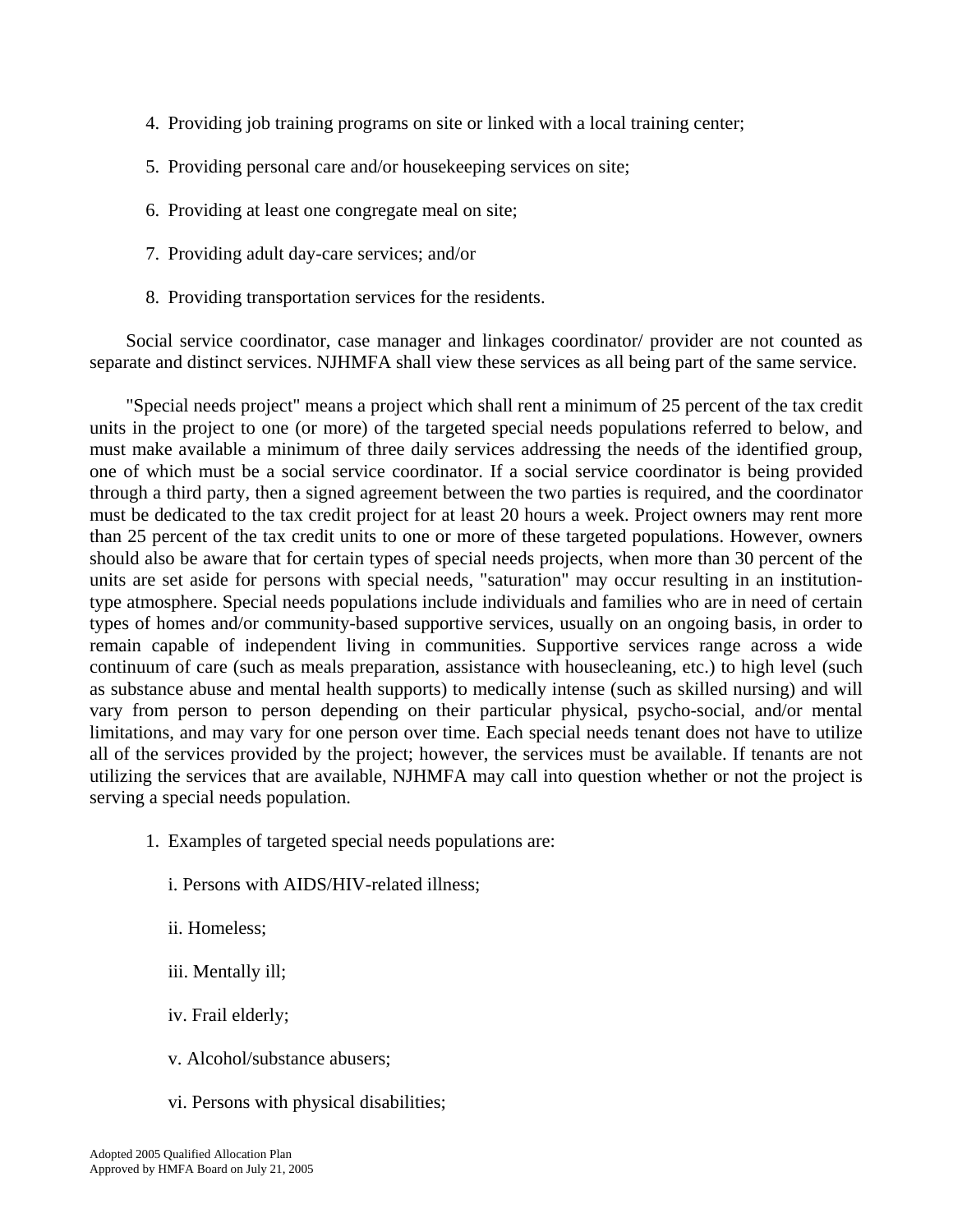- vii. Mentally retarded/developmentally disabled;
- viii. Pregnant/parenting teens;
- ix. Participants of the Work First Temporary Assistance to Needy Families Program;
- x. Participants of the Work First General Assistance Program; and
- xi. Victims of domestic violence.
- 2. Examples of support services include, but are not limited to, the following:
	- i. Social service coordinator/case manager;
	- ii. Counseling and crisis intervention;
	- iii. Health care advocacy and linkages;
	- iv. Assistance with activities of daily living and/or instrumental activities of daily living;
	- v. Recreational activities;
	- vi. Entitlement counseling and advocacy;
	- vii. Employment counseling and training;
	- viii. Support groups;
	- ix. Home-based personal or medical assistance;
	- x. Skilled nursing;
	- xi. Meals preparation;
	- xii. Housekeeping;
	- xiii. Substance abuse and mental health supports; and
	- xiv. Child care/adult day care.

 "Sponsor certification" means the certification submitted at application, reapplication, carryover request or IRS Form 8609 request which identifies the anticipated or actual date that the project is placed in service. The certification shall also include a signed breakdown of costs and basis and a statement whereby the owner agrees to abide by the low income housing tax credit requirements of the Code and a statement, under penalty of perjury, that the information contained in the certification is true and complete.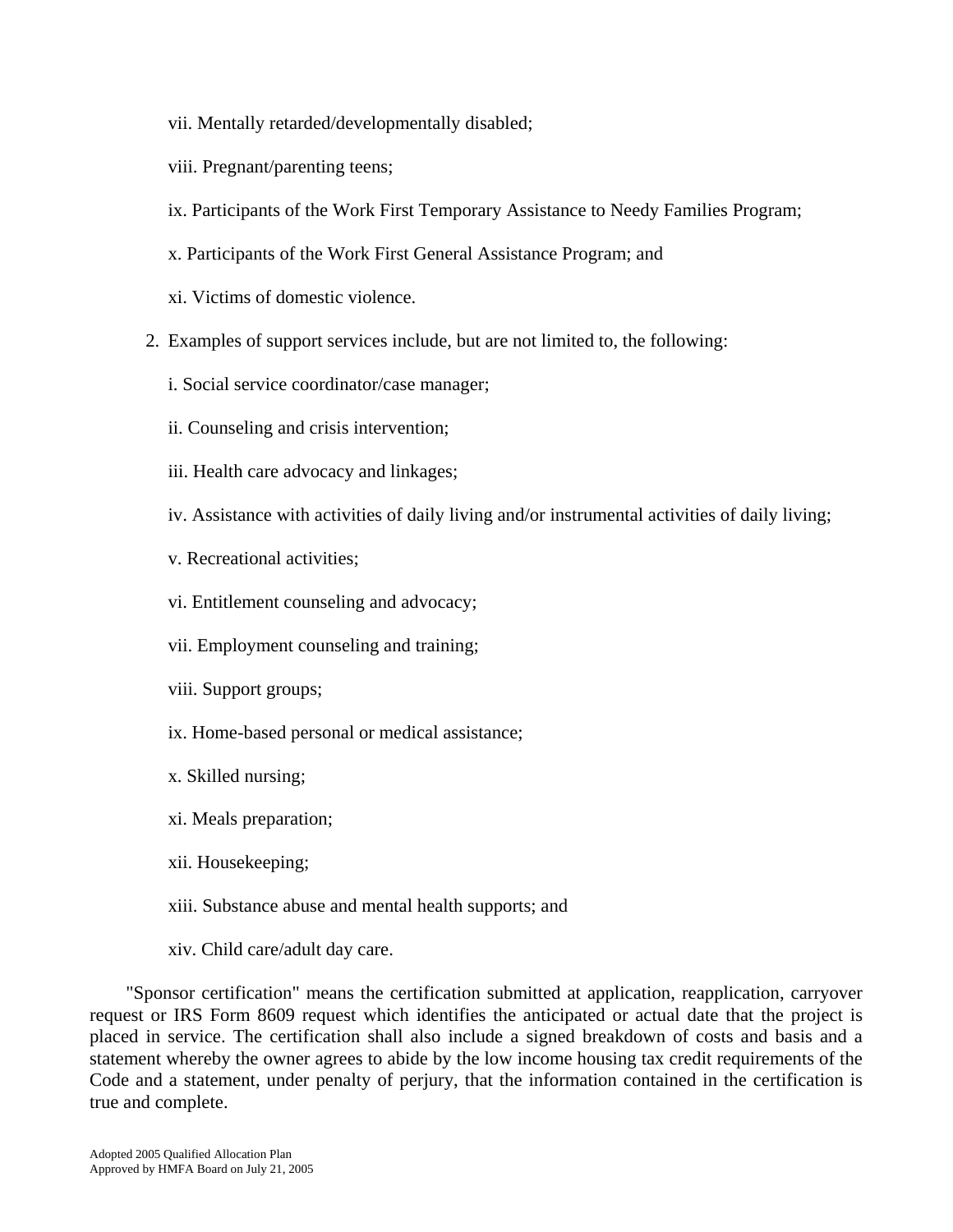"Substantially incomplete" means an application with a total of three or more defects as described at N.J.A.C. 5:80-33.11(c)1 and 3 or an application with a total of six or more defects as described at N.J.A.C. 5:80-33.11(c)1, 2 and 3.

 "Supplemental award" means an award of credits from the Reserve in order to fund the final eligible project awarded credits in a cycle if there are insufficient credits in the cycle to provide a full reservation for the project. Applicants do not apply for supplemental awards.

"Transit village" means a community with a bus, train, light rail, or ferry station that has developed a plan to achieve its goals. The transit village program is designed to spur economic development, urban revitalization, and private-sector investment around passenger rail stations. The New Jersey Department of Transportation coordinates a task force of different State agencies to review applications and make recommendations. Transit villages must be designated by the Transit Village Task Force by the tax credit application deadline.

 "Uncorrected noncompliance" applies only with respect to the uncorrected noncompliance point category and means any one of the following which was reported to the owner by NJHMFA and remains uncorrected as of the date of the tax credit application deadline or the correction date set forth in the formal notice of non-compliance, whichever occurs later:

1. A violation of State and local building codes or health ordinances;

 2. Failure of one or more major systems (for example, roof, HVAC, elevators, plumbing and electric); or

 3. Failure to fulfill any Qualified Allocation Plan provisions as represented by an owner in a project's New Jersey LIHTC application.

 Owners shall be notified of the noncompliance by either a formal notice of noncompliance or by the non-issuance of the IRS Form 8609.

 "Voluntary compliance with the courts" means a project located in a municipality that has voluntarily complied with its second round fair share obligation either by a petition to the Council on Affordable Housing (COAH) or by a request to the court and its second round obligation was not the subject of an exclusionary zoning lawsuit. Voluntary compliance shall be verified by the entity with jurisdiction over the municipality (either the executive director of COAH or the special master).

# **5:80-33.3 Application cycles**

 Each year, NJHMFA shall establish funding cycles and the amount of credits available in each cycle. They will be advertised in the Atlantic City Press, The Record, Newark Star Ledger, The Courier News, The Asbury Park Press, The Camden Courier Post, Bridgeton Evening News and The Times. NJHMFA shall set the eligibility cut-off dates in each year for receipt of completed applications. Applications shall be submitted to NJHMFA by 12 noon of the application deadline date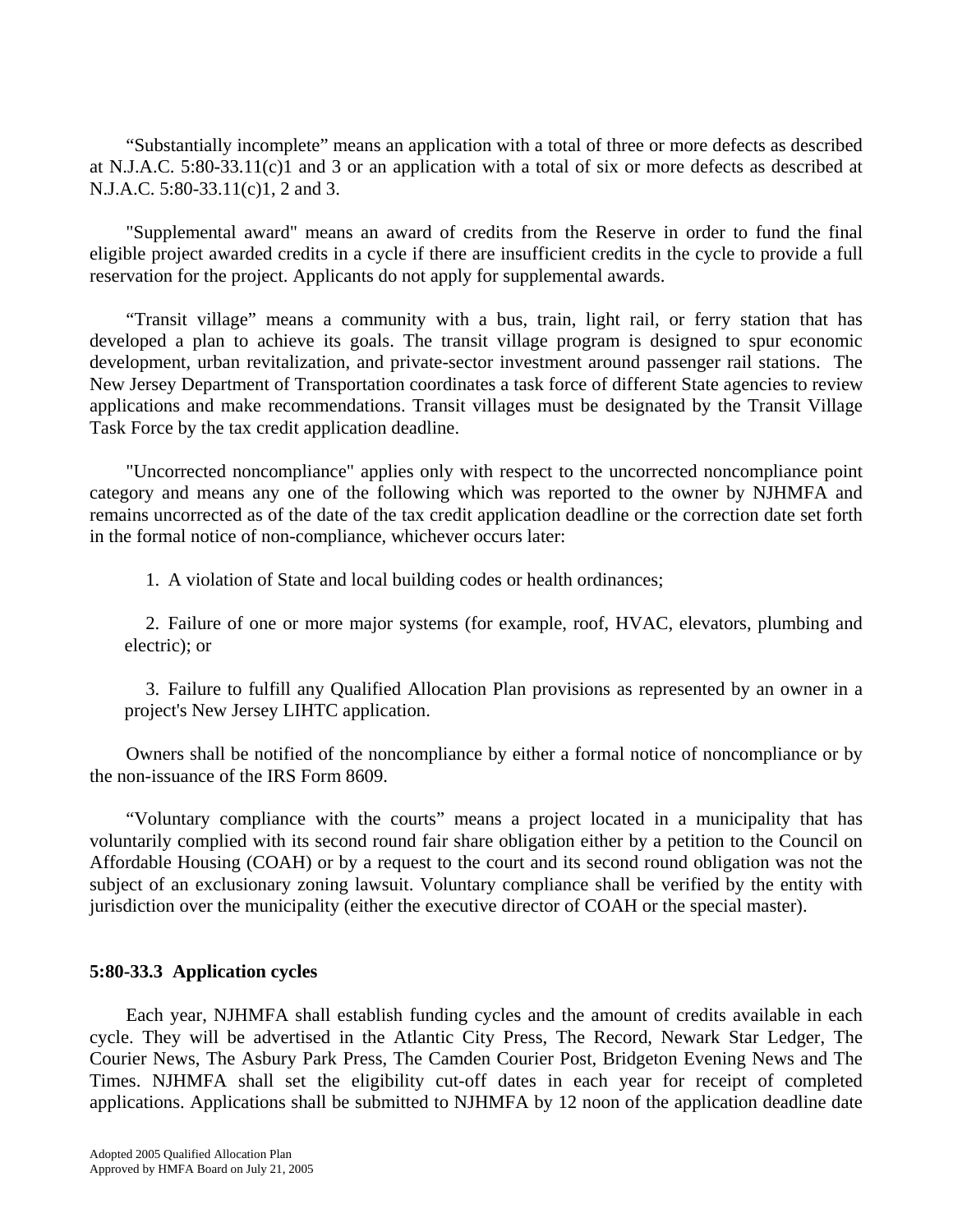in order to be considered for review. The application filing deadlines and the credits available in each cycle shall be announced as early in the year as possible. Reservations shall be announced approximately 90 days (or the next business day if the 90th day is a weekend or holiday) after the deadline for the cycle. NJHMFA may adjust the number of cycles or adjust the award dates if required by the timing of passage of Federal legislation or adoption of IRS rules and regulations or for other compelling circumstances. A project cannot compete in more than one cycle simultaneously.

# **5:80-33.4 Family Cycle**

 (a) Non-age restricted developments with large family units which comprise at least 15 percent of the low-income units may apply to this cycle. \$5,000,000 will be available in the Family Cycle, and the maximum annual allocation of credits to developments competing in this cycle is \$1,800,000. Minimum rehab projects are not eligible to apply in this cycle. There are three set-asides in the Family Cycle:

1. Affordability set-aside: The first reservation of credits from the Family Cycle shall be given to the highest-ranking eligible application that has either selected the 20 percent at 50 percent Federal set aside as defined under Section  $42(g)(1)(A)$  of the Code or is a mixed income project as defined under N.J.A.C. 5:80-33.2. If the 20 percent at 50 percent election is selected, all tax credit units shall be restricted to 50 percent of the area median income adjusted for family size. For example, if the project has an applicable fraction of 100 percent, 100 percent of the units shall be restricted to 50 percent of the area median income adjusted for family size. The 20 percent at 50 percent election or lower applicable fraction shall be reflected on each building's IRS Form 8609 and on the deed of easement and restrictive covenant. If, because of lack of demand, the affordability set-aside is not utilized, the credits in this set-aside shall be released into the Family Cycle for use by other applications.

2. HOPE VI set-aside: The second reservation of credits from the Family Cycle shall be given to the highest-ranking eligible application which utilizes HOPE VI funds from HUD or is included in an approved HOPE VI proposal. If, because of lack of demand, the HOPE VI setaside is not utilized, the credits in this set-aside shall be released into the Family Cycle for use by other applications.

3. Nonprofit set-aside: The third reservation of credits from the Family Cycle shall be given to the highest-ranking eligible application from a qualified nonprofit organization that is community based within a qualified census tract; that is, an organization that operates and is developing housing within a geographically defined service area within a qualified census tract. If there are no eligible applications from a community based qualified nonprofit organization located within a qualified census tract, then the third reservation of credits from the Family Cycle will be given to the highest-ranking eligible application from a qualified nonprofit organization. If, because of lack of demand, the nonprofit set-aside is not utilized, the credits in this set-aside shall be released into the Family Cycle for use by other applications.

 (b) Projects can qualify and apply for multiple set-asides. This potential overlapping of set-asides may expand the amount of credits in the general competition. However, projects which receive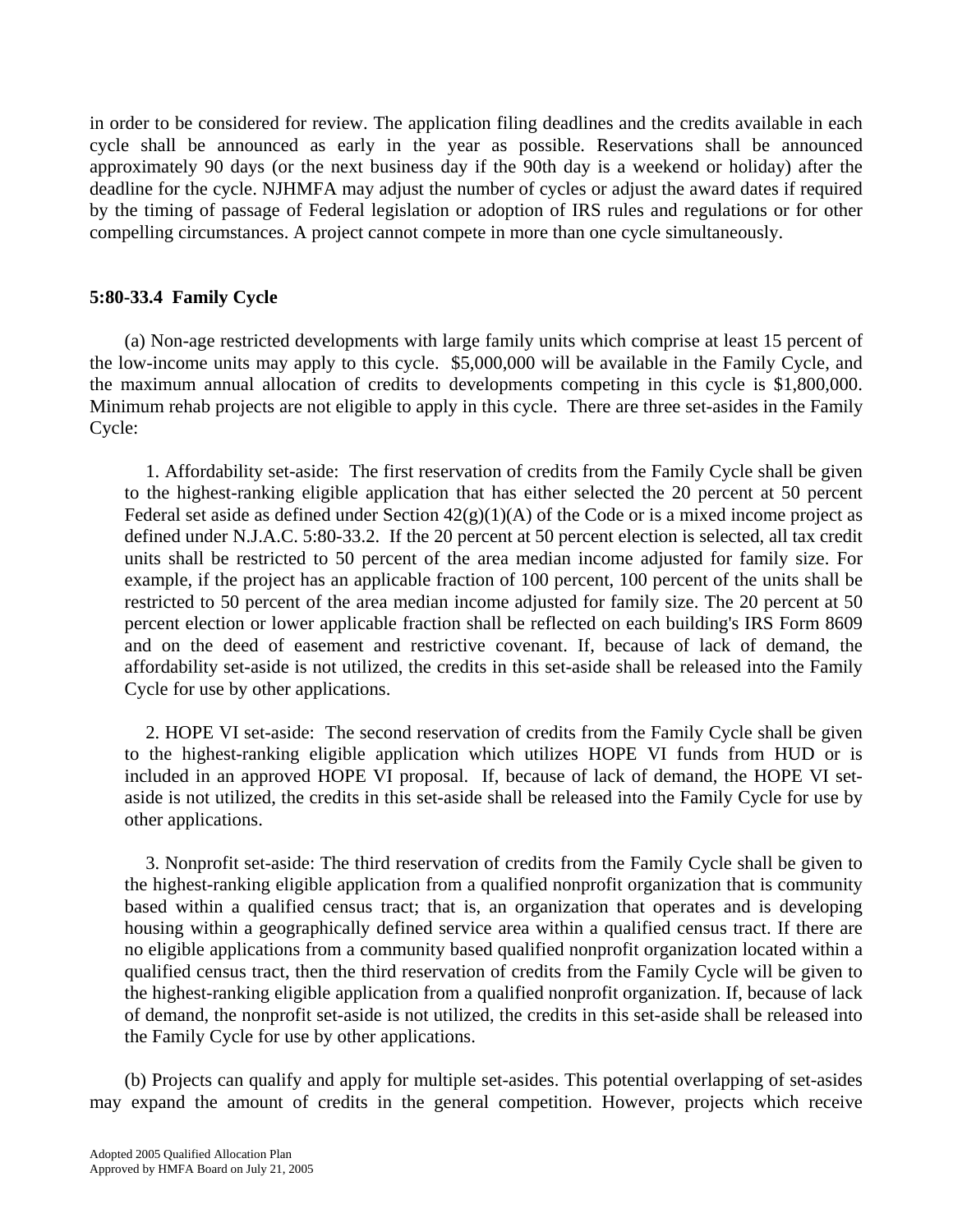negative points under N.J.A.C. 5:80-33.15(a)17, 19 or 20 shall not be eligible to compete in any setaside.

 (c) Reservations shall first be awarded to the highest-ranking projects qualifying for the aforementioned prioritized set-asides. Thereafter, reservations shall be awarded to the highest-ranking eligible projects. To insure equitable distribution if there are both excess demand and multiple ranking eligible applications from a single municipality or developer, NJHMFA shall fund no more than three projects per year and two projects per cycle from the same municipality and/or developer. Funding of projects shall be prioritized in the following manner: the highest ranking eligible project(s) in the Family Cycle, the Senior Cycle, the Special Needs Cycle and lastly, the Final Cycle.

# **5:80-33.5 Senior Cycle**

 (a) Senior projects may apply to this cycle. \$2,400,000 will be available in the Senior Cycle, and the maximum annual allocation of credits to developments competing in this cycle is \$1,200,000. Minimum rehab projects are not eligible to apply in this cycle. Unless market area demographics demonstrate otherwise, one-bedroom units should comprise at least 85 percent of the project. There are two set-asides in the Senior Cycle:

1. Affordability set-aside: The first reservation of credits from the Senior Cycle will be given to the highest-ranking eligible application that either has selected the 20 percent at 50 percent Federal set aside as defined under Section  $42(g)(1)(A)$  of the Code or is a mixed income project as defined under N.J.A.C. 5:80-33.2. If the 20 percent at 50 percent election is selected, all tax credit units shall be restricted to 50 percent of the area median income adjusted for family size. For example, if the project has an applicable fraction of 100 percent, 100 percent of the units shall be restricted to 50 percent of the area median income adjusted for family size. The 20 percent at 50 percent election or lower applicable fraction shall be reflected on each building's IRS Form 8609 and on the deed of easement and restrictive covenant. If, because of lack of demand, the affordability set-aside is not utilized, the credits in this set-aside shall be released into the Senior Cycle for use by other applications.

2. HOPE VI set-aside: The second reservation of credits from the Senior Cycle shall be given to the highest-ranking eligible application which utilizes HOPE VI funds from HUD or is included in an approved HOPE VI proposal. If, because of lack of demand, the HOPE VI setaside is not utilized, the credits in this set-aside shall be released into the Senior Cycle for use by other applications.

 (b) Projects can qualify and apply for multiple set-asides. This potential overlapping of set-asides may expand the amount of credits in the general competition. However, projects which receive negative points under N.J.A.C. 5:80-33.15(a)17, 19 or 20 shall not be eligible to compete in any setaside.

 (c) Reservations shall first be awarded to the highest-ranking project qualifying for the aforementioned prioritized set-asides. Thereafter, reservations shall be awarded to the highest-ranking eligible projects. To insure equitable distribution if there are both excess demand and multiple ranking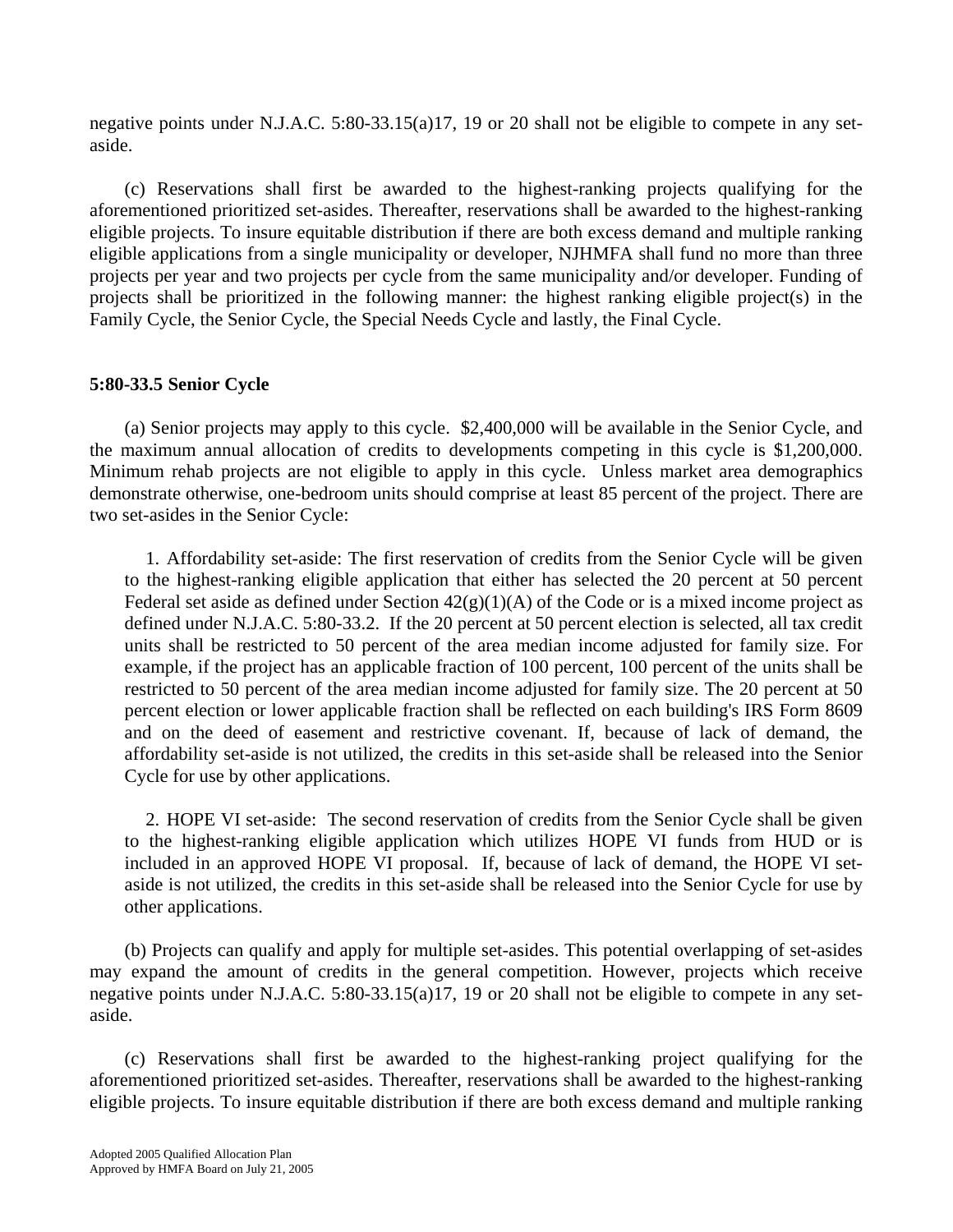eligible applications from a single municipality or developer, NJHMFA shall fund no more than three projects per year and two projects per cycle from the same municipality and/or developer. Funding of projects shall be prioritized in the following manner: the highest ranking eligible project(s) in the Family Cycle, the Senior Cycle, the Special Needs Cycle and lastly, the Final Cycle.

# **5:80-33.6 Special Needs Cycle**

 (a) Projects in which at least 25 percent of the tax credit units are rented to a special needs client population and at least three appropriate services are provided may apply to the Special Needs Cycle. There is \$1,200,000 available in the Special Needs Cycle and the maximum annual allocation of credits to projects competing in this cycle is \$600,000. There is one set-aside in the Special Needs Cycle:

1. Developmentally disabled set-aside:The first reservation of credits from the Special Needs Cycle will be given to the highest-ranking eligible project providing housing for the developmentally disabled. Applicants of projects seeking credits from the developmentally disabled set-aside must demonstrate experience both as a social service provider and housing developer. For example, if the project owner is strictly a social service provider, it must joint venture with an experienced developer or hire a housing consultant. Conversely, if the project owner is a developer with no experience in providing social services, it must joint venture with an experienced service provider. The application shall include a letter from the Department of Human Services, Division of Developmental Disabilities ("Division") which confirms that the Division has reviewed and agreed to the applicant's service plan and that the cost is within the amount the Division has available for the operating and social service funding for at least 25 percent of the tax credit units in the project. Projects serving the developmentally disabled populations are eligible for Special Needs Cycle credits beyond the set-aside. If, because of lack of demand, the developmentally disabled set-aside is not utilized, the credits in the developmentally disabled set-aside shall be released into the Special Needs Cycle for use by other eligible applications.

 (b) Reservations shall first be awarded to the highest-ranking project qualifying for the aforementioned prioritized set-aside. Then, reservations shall be awarded to the highest-ranking eligible projects. To insure equitable distribution if there are both excess demand and multiple ranking eligible applications from a single municipality or developer, NJHMFA shall fund no more than three projects per year and two projects per cycle from the same municipality and/or developer. Funding of projects shall be prioritized in the following manner: the highest-ranking eligible project(s) in the Family Cycle, the Senior Cycle, the Special Needs Cycle and lastly, the Final Cycle.

 (c) Projects which receive negative points under N.J.A.C. 5:80-33.15(a)17, 19 or 20 shall not be eligible to compete in a set-aside.

# **5:80-33.7 Final Cycle**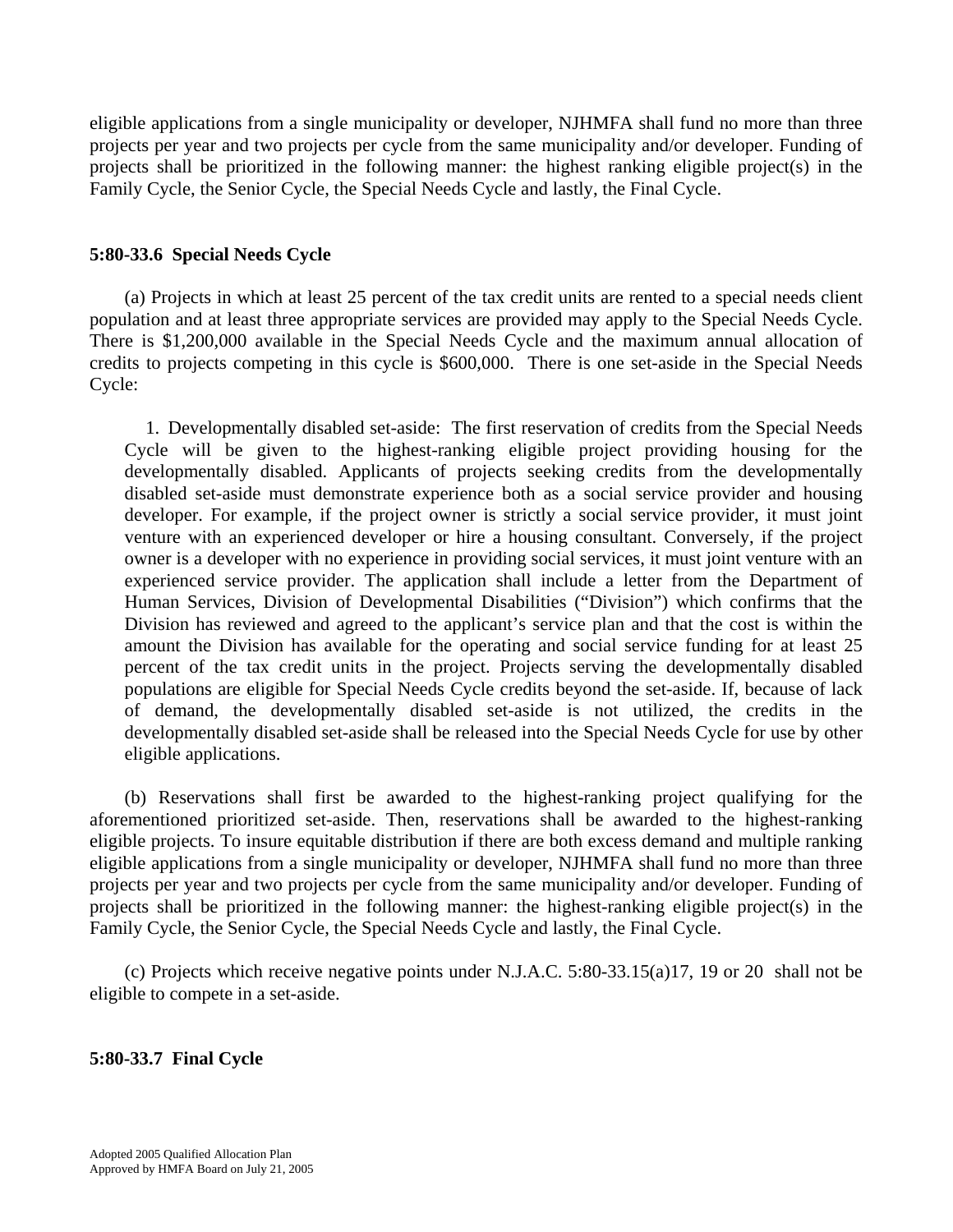(a) All projects, including minimum rehab projects, may apply to this cycle. There is \$1,805,000 available in the Final Cycle and the maximum annual allocation of credits to projects competing in this cycle is \$1,800,000. There are two set-asides in the Final Cycle:

1. HOPE VI set-aside: The first reservation of credits from the Final Cycle shall be given to the highest-ranking eligible application which utilizes HOPE VI funds from HUD or is included in an approved HOPE VI proposal. If, because of lack of demand, the HOPE VI set-aside is not utilized, the credits in the HOPE VI set-aside shall be released into the Final Cycle for use by other eligible applications.

2. Preservation set-aside: The second reservation of credits from the Final Cycle shall be given to the highest-ranking eligible application from a preservation project. If, because of lack of demand, the preservation set-aside is not utilized, the credits in the preservation set-aside shall be released into the Final Cycle for use by other eligible applications.

 (b) In the unlikely event that less than 10 percent of the ceiling has been awarded to qualified nonprofit organizations, then awards from the Final Cycle shall first be made to such organizations until not less than 10 percent of the credit ceiling has been awarded to such organizations. If the Federal nonprofit requirement as stated in 26 U.S.C. § 42(h)(5)(A) is satisfied, reservations shall be awarded to the highest-ranking eligible HOPE VI project. Then reservations shall be awarded to the highest-ranking eligible preservation project. Then, reservations shall be awarded to the highestranking eligible projects. To insure equitable distribution if there are both excess demand and multiple ranking eligible applications from a single municipality or developer, NJHMFA shall fund no more than three projects per year and two projects per cycle from the same municipality and/or developer. Funding of projects shall be prioritized in the following manner: the highest ranking eligible project(s) in the Family Cycle, the Senior Cycle, the Special Needs Cycle and lastly, the Final Cycle.

 (c) Projects can qualify for multiple set-asides. This potential overlapping of set-asides may expand the amount of credits in the general competition. However, projects which receive negative points under N.J.A.C. 5:80-33.15(a)17, 19 or 20 shall not be eligible to compete in any set-aside.

(d) Should NJHMFA receive any returned credits after the Final Cycle awards have been made, NJHMFA may, in its discretion, reallocate them to the next-highest ranking eligible project(s) from the Final Cycle.

(e) Projects that were admitted to a cycle in the same allocation year but did not receive a reservation of credits may reapply in the Final Cycle by submitting the reapplication fee and a sponsor certification for reapplication in which the applicant:

1. Certifies that there are no changes whatsoever to the previously submitted application; or

2. Identifies any and all changes to the previously submitted application, along with supporting documentation.

# **5:80-33.8 Reserve**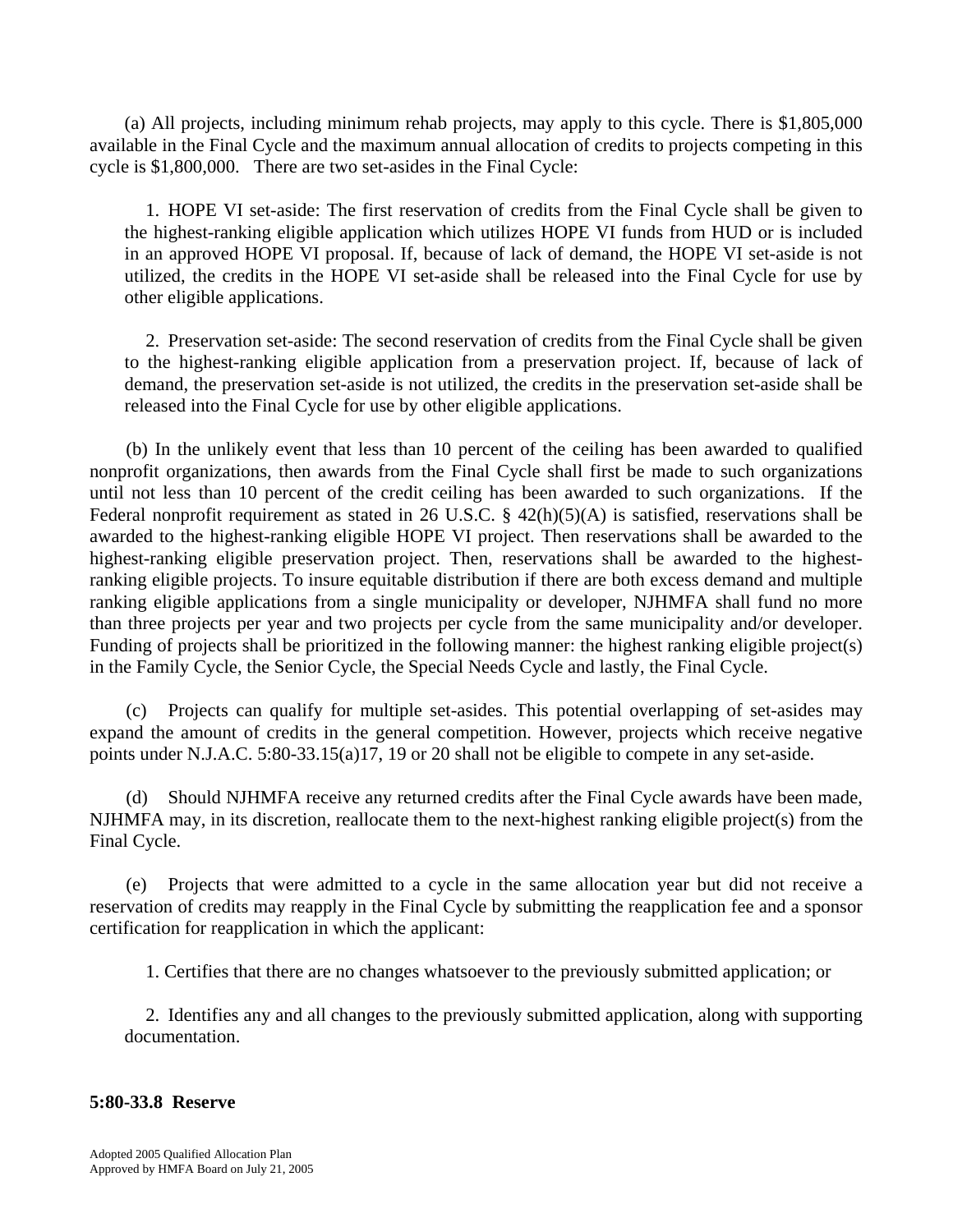(a) Projects that need credits because of technical errors and severe hardship can submit a reapplication for credits from the Reserve. The Reserve may also be used to fund supplemental awards or for unforeseen circumstances where NJHMFA determines that a project's financial feasibility is jeopardized. Any credits not dedicated to the Family, Senior, Special Needs and Final Cycles shall be deposited into the Reserve. Awards of credits from the Reserve are subject to availability and to NJHMFA's evaluation of the request.

1. Since NJHMFA does not award partial allocations, one of the purposes of the Reserve is to provide supplemental awards to eligible projects that can only be partially funded with the credits remaining in their respective cycles. Supplemental awards are given first to the highest-ranking, partially funded eligible project from the Family Cycle. NJHMFA then evaluates the highestranking, partially funded eligible projects from the Senior and Special Needs Cycles. Supplemental awards are given to the project which requires the least amount of credits from the Reserve to achieve the maximum eligible credit amount. Simultaneously, credits remaining from cycles that did not receive a supplemental award shall be deposited into the Reserve.

2. Hardship requests for additional credits from the Reserve are limited to \$100,000 per project. Hardship requests must be documented to the satisfaction of NJHMFA and must demonstrate the existence of an unforeseen emergency situation where the completion of the project is jeopardized without an award of additional low-income housing tax credits. Applicants cannot apply for hardship credits if they have already received the maximum credit allocation allowed by the eligible basis limits that were in effect at the time the project was awarded credits. Applicants cannot apply for hardship credits from the Reserve until the year in which the project places in service. If a project receiving a reservation of hardship credits from the Reserve fails to place in service that same year, no allocation shall be issued to the project and the project will have to reapply to the Reserve in the following year. Hardship applications to the Reserve are accepted on an ongoing basis until July 15. To apply to the Reserve for a hardship reservation of additional credit, applicants must follow the procedures at N.J.A.C. 5:80-33.13(a)1.

3. Those projects which are the subject of the matter entitled *In re Allocation of Federal Low Income Housing Tax Credits under the Urban, HOPE VI and Final Cycles pursuant to the 2002*  Low Income Housing Tax Credit Qualified Allocation Plan, N.J.A.C. 5:80-33.1 to 33.40, by the *New Jersey Housing and Mortgage Finance Agency*, Superior Court of New Jersey, Appellate Division (Dkt. No. A-1551-02T2) may return their 2002 tax credit allocation to the Reserve in exchange for an allocation of current year credits in an amount not to exceed the amount allocated in the 2002 Carryover Allocation Agreement. A letter requesting such an exchange shall be submitted to the Division of Tax Credit Services no later than December 15, 2004 and shall include the following:

i. Sponsor Certification for Reapplication;

ii. The reapplication fee set forth at N.J.A.C. 5:80-33.10(a)2;

 iii. Evidence of the project's continued eligibility under the requirements of N.J.A.C. 5:80- 33.13, as in effect on July 15, 2002. The request shall include all updates to the original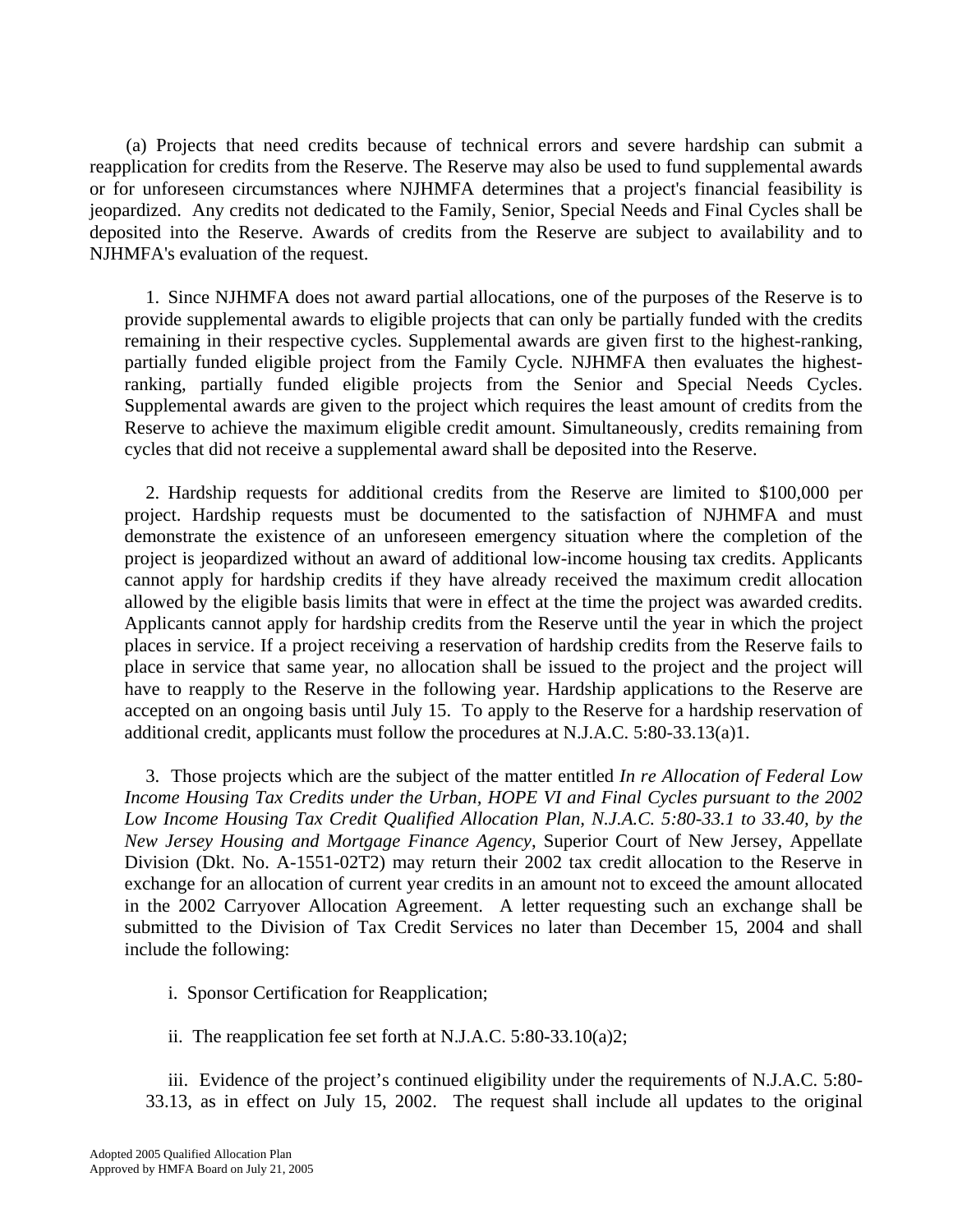application. If no changes have been made since the submission of the original application, an affirmative statement from the project owner certifying the continued validity and accuracy of the information contained in the original application shall be provided; and

iv. Evidence of the project's financial feasibility as required by 26 U.S.C. § 42.

# **5:80-33.9 Volume cap credits**

 (a) Projects financed by tax-exempt bonds that request tax credits pursuant to Section 42(h)(4) of the Code are required by Section  $42(m)(1)(D)$  of the Code to satisfy the requirements for allocation of a housing credit dollar amount under the qualified allocation plan. Projects requesting tax credits entirely from volume cap do not have to compete and there are no cycle deadlines. However, complete applications should be submitted before the tax-exempt bonds are sold. The following information shall be included in order for the application to be deemed complete: all applicable sections of the application corresponding to eligibility requirements at N.J.A.C. 5:80-33.12; those sections of the application corresponding to the point categories for period of restriction, conversion to tenant ownership (if applicable), tax abatement (if applicable) and the negative point categories; and a sponsor certification and breakdown of costs and basis. A copy of the appraisal/market study required by the applicant's lender and/or syndicator may be submitted in lieu of the market study required at N.J.A.C. 5:80-33.12(c)1ii.

1. The governmental unit issuing the bonds is required by Section  $42(m)(2)(D)$  of the Code to determine the credit amount needed for feasibility and viability of the project. If NJHMFA is the bond issuer, NJHMFA shall make this credit determination. If NJHMFA is not the bond-issuer, the bond issuer shall provide a letter to NJHMFA assigning its responsibility under Section 42  $(m)(2)(D)$  to NJHMFA.

2. In order for a project to qualify for all of its tax credits from volume cap, Section 42(h)(4) of the Code requires that 50 percent or more of the aggregate basis of the building and the land on which it is located be financed with tax-exempt bonds. Qualifying tax-exempt bonds are obligations the interest on which is exempt from tax under Section 103 of the Code if such obligation is taken into account under Section 146 of the Code, and the principal payments on such financing are applied within a reasonable period to redeem obligations the proceeds of which were used to provide such financing.

3. Projects that request both volume cap credits and ceiling (competitive) credits shall comply with the application requirements for both.

4. Projects that would have received negative points under N.J.A.C. 5:80-33.15(a)17, 19 or 20 shall not be issued tax credits until such items are corrected.

5. Projects that receive volume cap credits shall pay an allocation/issuance fee as described at N.J.A.C. 5:80-33.25.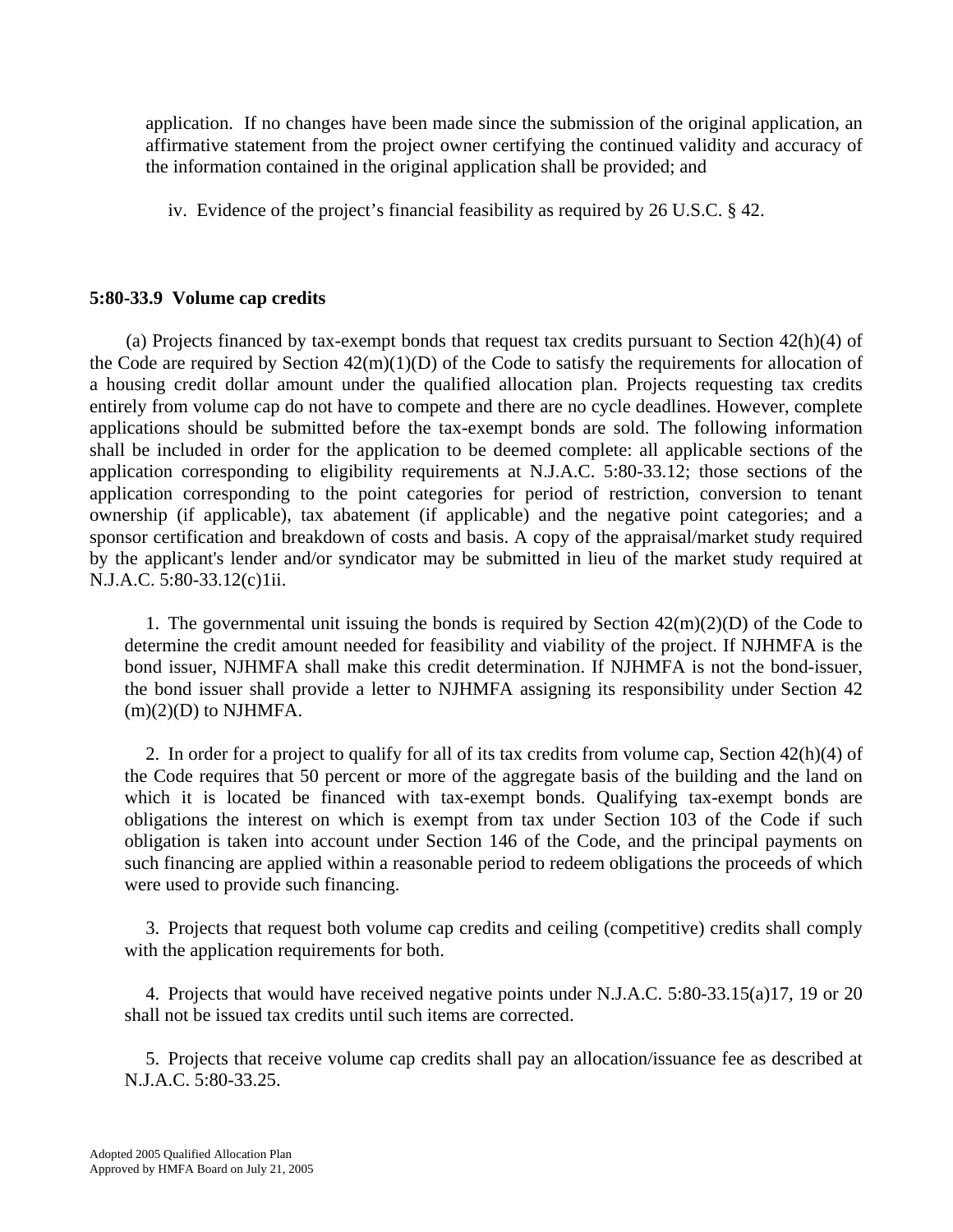(b) If a municipality has created a density bonus subsidy to assist the low-or moderate-income units in a project, the project may not receive volume cap credits unless the subsidy is insufficient to assure the financial feasibility of the project. This subsection shall not be evaded by failing to apply all or any portion of the subsidy to the low-or moderate-income units, by diverting all or any portion of the subsidy to other uses or by using any other device in which all or any portion of the subsidy is not used to benefit low-or moderate-income housing.

# **5:80-33.10 Application fee schedule**

(a) The following fees shall be submitted at the time the application or reapplication is submitted:

1. An application fee of \$2,500 shall be paid by applicants for projects applying to the Family, Senior or Special Needs Cycle, and any first-time applications to the Final Cycle, as well as for projects applying for volume cap tax credits.

2. A reapplication fee of \$100.00 is due for projects requesting hardship credits from the Reserve and for projects that applied to the Family, Senior or Special Needs Cycle, which did not receive a reservation of credits, and wish to reapply in the Final Cycle of the same allocation year. Projects that are in essence new projects (for example, changes in the project composition, sites, or owner or developer entities) shall submit a new application and application fee.

(b) Application fees and reapplication fees are non-refundable.

# **5:80-33.11 Cycle deadlines**

 (a) Application cycles shall be announced by NJHMFA via notices sent to its mailing list no later than 45 days prior to the deadline. Applications shall be accepted beginning one month prior to the deadline date. Applications shall be submitted to NJHMFA by 12 noon of the application deadline date in order to be considered for review. Late and substantially incomplete applications shall not be admitted into a cycle and will be returned to the applicant.

 (b) It is the burden of the applicant to comply literally with the requirements of these rules and to ensure that the application presented to NJHMFA is clear, unambiguous and complete in all respects at the time of submission.

 (c) Applications that are substantially incomplete cannot be accepted, but applicants shall be given 48 hours to cure defects as follows:

1. If the applicant has failed to include a required document, the applicant may supply the document; provided, however, that the document existed on the application deadline date and, if the document is a legal agreement or instrument, the document was legally effective on the application deadline date.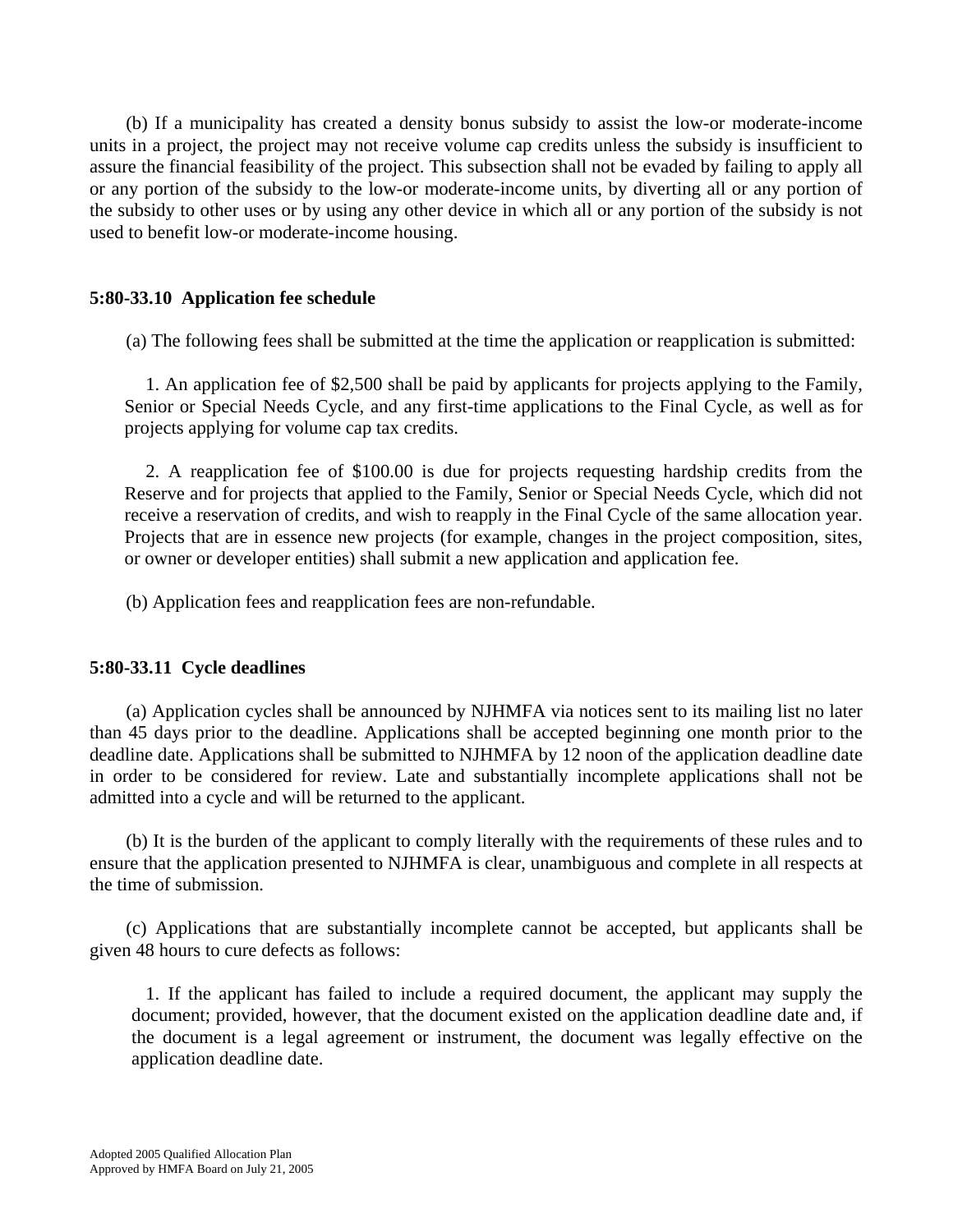2. If statements or items in the application are contradictory or mutually inconsistent, the applicant may present information resolving the contradiction or inconsistency; provided, however, that the information accurately reflects the state of affairs on the application deadline date.

3. The applicant may provide any required signature that has been omitted.

 (d) NJHMFA shall notify the applicant of any curable defects it discovers by telephone and, simultaneously, in writing by facsimile transmission. The applicant's corrective submission shall not be considered unless it is received by NJHMFA no later than 48 hours (excluding weekends and legal holidays) from the applicant's receipt of the facsimile transmission. NJHMFA shall notify applicants of curable defects on Mondays, Tuesdays or Wednesdays. No application will receive more than one notice for a curable defect.

 (e) If an applicant cures one or more defects in the manner set forth at (c)1 or 3 above, NJHMFA will deduct one point for each defect cured from the project's score in determining its ranking in the application cycle.

 (f) If an applicant fails to respond to NJHMFA's notification of curable defects within the 48-hour cure period, or if an applicant's response is non-responsive to the question asked, a negative inference shall be drawn. Failure to respond to an item in a cure letter will result in the denial of points if the question is with respect to a point category; negative points if with respect to the point categories at N.J.A.C. 5:80-33.15(a)16 to 20; or ineligibility if with respect to an eligibility requirement.

 (g) After the application deadline, telephone calls or other oral or written communications on behalf of a tax credit applicant (for example, from a project's development team, elected representatives, etc.) other than information submitted pursuant to (d) and (e) above shall not be accepted or considered before reservation awards have been announced.

### **5:80-33.12 Application to a cycle/eligibility requirements**

 (a) If a municipality has created a density bonus subsidy to assist the low-or moderate-income units in a project, the project may not compete for tax credits (ceiling tax credits). This subsection shall not be evaded by failing to apply all or any portion of the subsidy to the low-or moderate-income units, by diverting all or any portion of the subsidy to other uses or by using any other device by which all or any portion of the subsidy is not used to benefit low-or moderate-income housing. For example, if a site was originally zoned at four units per acre and a rezoning resulted in six units per acre with a 20 percent set-aside for low-and/or moderate-income units, then the site would be the recipient of a density bonus subsidy. If the developer built at six market units per acre, subdivided a portion of the acreage and donated that land to a for profit or non-profit developer, then the new owner may not compete for ceiling tax credits because there was a density bonus attributed to the site that should have been utilized to subsidize the affordable units. Alternatively, if on the same site the number of low and moderate units is increased without a corresponding increase in density, then the additional affordable units would be eligible to compete for ceiling tax credits.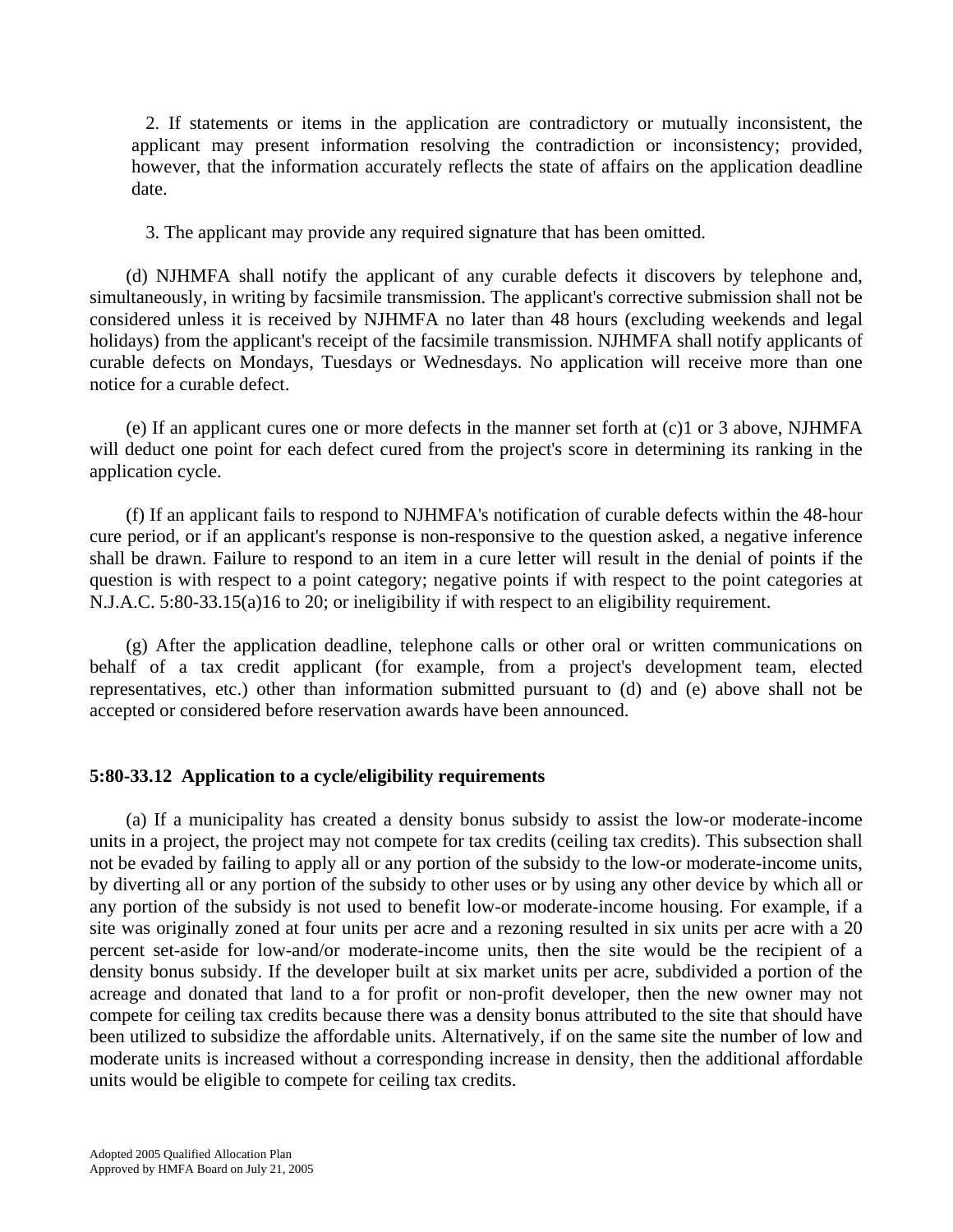(b) In performing its review of all applicable eligibility requirements, NJHMFA staff may contact the applicant to ask questions if there are unclear aspects of the application. Such contact should not be construed by the applicant as an approval or rejection, but simply as an attempt to clarify the application.

 (c) Applications shall meet all of the eligibility requirements listed in this section in order to be admitted into a cycle. NJHMFA reserves the right to contact the applicant if the need arises.

1. Applications shall include the information set forth in (c)1i, either (c)1ii or (c)1iii, and (c)1iv below in order to demonstrate the need and demand for the proposed project in a market area. If NJHMFA determines an insufficient market need or demand exists, the project shall be deemed ineligible.

 i. The proposed development, including all amenities and services, shall be described in a narrative format by the applicant. The narrative shall include an explanation of how the services shall be paid for, as well as the need and demand for the project and its impact upon the neighborhood. Commercial space, if any, shall be disclosed. Photographs of the site and existing structures shall be provided from all significant perspectives and show all significant nearby land uses, including, but not limited to, those land uses listed at N.J.A.C. 5:80- 33.15(a)11. Preliminary drawings of the finished project, including the site plan, floor plan and elevations drawn to scale, shall be submitted with the narrative.

ii. A market study, certified to both the applicant and NJHMFA in the analyst's Certification, shall be submitted for all projects. Two copies of the report shall be submitted. The market study shall be no more than six months old; therefore, unsuccessful Spring Cycle applicants may have to update their market study prior to applying to the Final Cycle. Projects applying for additional credits (either from the Reserve or a competitive cycle) that have already received a previous allocation of tax credits shall not be required to submit a new market study. The analyst shall state in the certification that all market study requirements have been fully addressed. If any relevant information cannot be obtained, the analyst shall explain why the information cannot be obtained. The study shall also identify any assumptions, estimates, projections and models used in the analysis. The assumptions used in the market study (for example, project rents, unit mix, amenities, etc.) must precisely reflect the information provided in the tax credit application. The data and analysis shall clearly indicate enough demand in the market to support the proposed development. Any additional information appropriate to the market area and the project shall be submitted to demonstrate the demand for the proposed housing project. The report shall include, at a minimum:

(1) A brief executive summary which includes the appropriate vacancy rate, capture rate and absorption period given the rents projected by the applicant, as well as a detailed table of contents which clearly identifies the location of the items listed below;

(2) A description of the proposed site (including pictures of the site and existing structures, pictures of the immediate neighborhood, visibility/access/exposure, proximity to retail and employment, detailed neighborhood and market area maps showing all significant nearby land uses, block and lot numbers of each parcel, site acreage, available public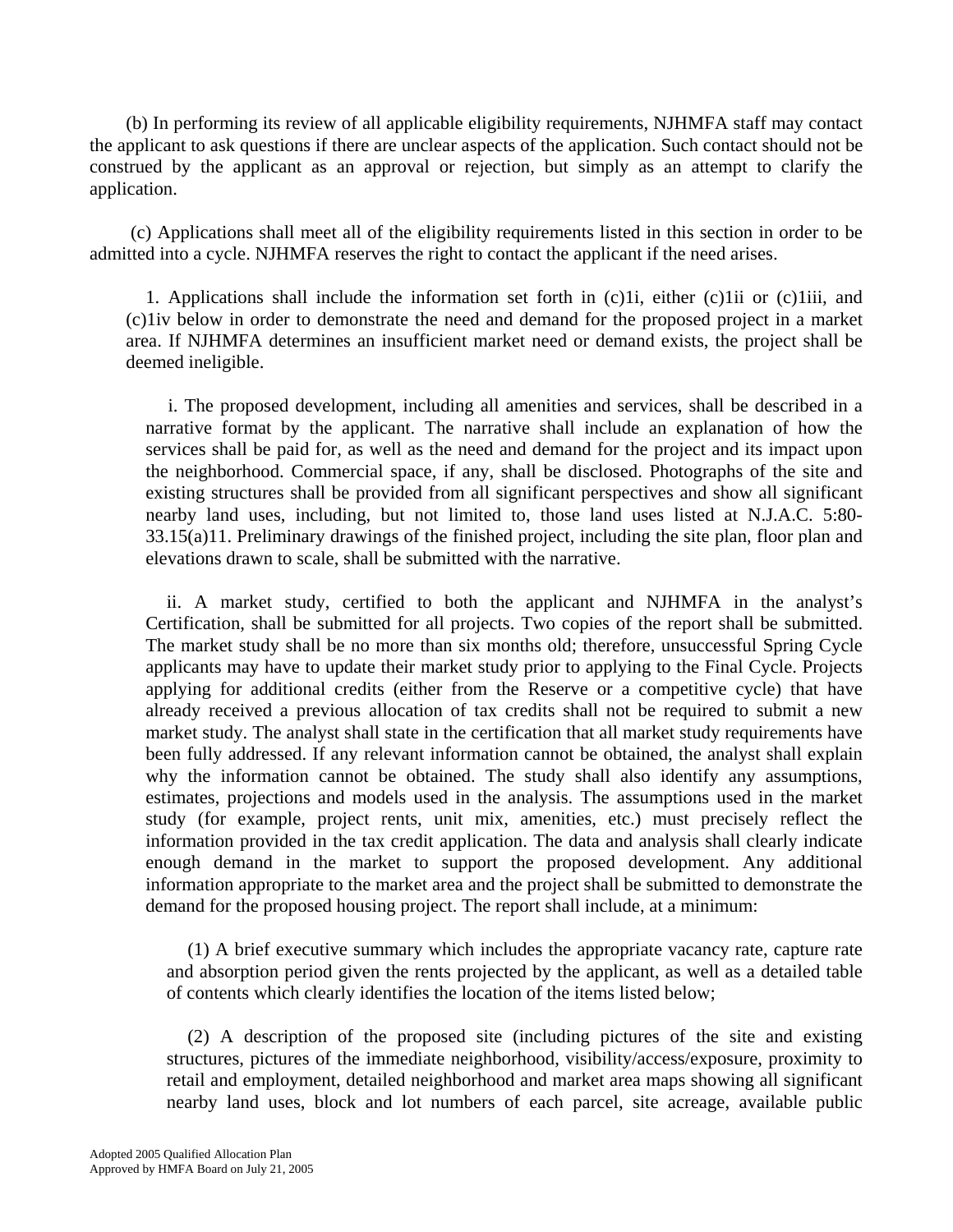services and public transportation, and existing infrastructure) and a description of the proposed improvements (including unit mix, a commentary on the preliminary drawings including size and design, proposed project and unit amenities and any applicable tenant charges, tenant-paid utilities and project-paid utilities) ;

(3) Geographic definition and analysis of the market area, including a comprehensive and reasonable rationale for the suggested market area with supporting evidence. For example, the market area may be defined as the area in which similar properties compete with the subject property for tenants, or the area immediately surrounding the project from which 60 to 70 percent of the residents are expected to be drawn, taking into account political and natural boundaries, socioeconomic characteristics, and the areas from which nearby rental developments draw new tenants. The market area shall be evaluated on the basis of employment and income levels and trends, the presence of local revitalization projects, the number of substandard units in the market and the number of cost burdened households in the market;

(4) A demographic analysis of the households in the market area in  $(c)1ii(3)$  above which are income eligible and can afford to pay the rent (assuming potential households may spend up to 40 percent of their income on housing expenses). When appropriate, the eligible population shall also be analyzed by tenure (owner/renter), size of renter households, and age. Market studies submitted for projects applying to the Senior Cycle shall include an evaluation of the market for the eligible population over 70 years old. Demographics from the last census shall be updated to reflect current market conditions and shall be the basis for projected demographics. This research data shall be provided in the appendix and shall be from an organization such as Claritas or a governmental source. Special needs projects shall also provide demographics on the special needs population in the project in order to substantiate need and demand at projected rent levels;

(5) Rent, vacancy and amenity surveys by unit size of both market and subsidized properties. The subsidized property survey shall include a representative sample of all LIHTC properties in the market area and those projects that are currently under construction or have received preliminary site plan approval. In addition, a rent adjustment analysis shall be provided of the properties most comparable to the subject property. Data shall include, at a minimum, a grid analysis by unit size for rents, amenities, unit square footage, age, number of bathrooms, tenant-paid utilities, rent per square foot, location, physical condition and curb appeal. Rents shall be adjusted, especially for utility and amenity charges, so that fair comparisons can be made. Additional information concerning unit mix, vacancy and turnover rates, operating expenses, rent trends, rent concessions, rent control, waiting lists, absorption per month, design, name of property contact and contact phone number shall be provided in a grid or narrative format when available. The market study shall contain a minimum of three rent comparables for each unit size. At least one picture of each comparable and a detailed street map which shows the location of each comparable shall be provided. In addition, if the building that is the subject of the tax credit application is currently occupied, rent rolls and current tenant incomes shall be provided and analyzed;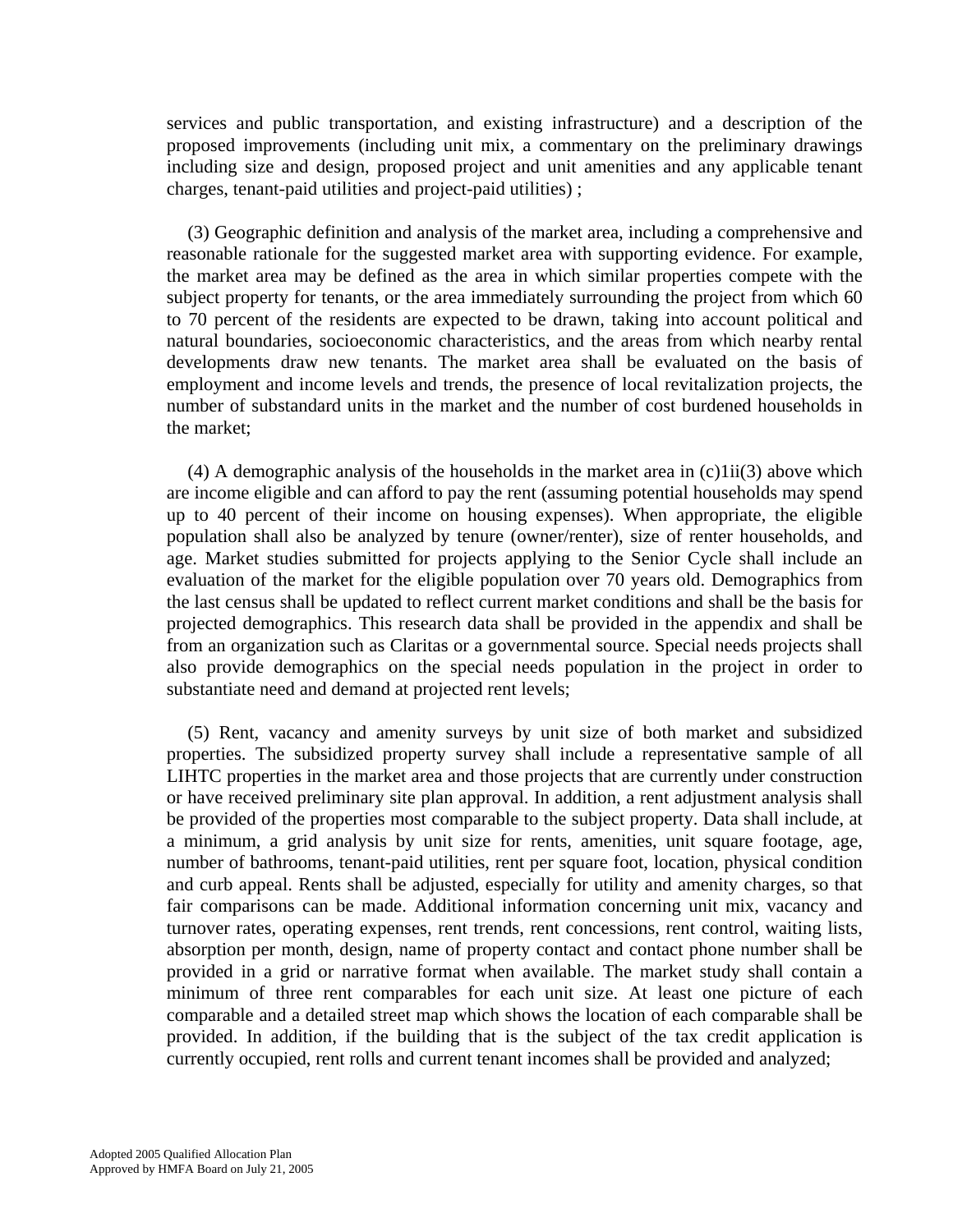(6) The capture rate, absorption period and the effect of the proposed rental housing on the market area. The capture rate is the number of units in the project divided by the net demand for the project, where the net demand is the number of households which are income eligible and can afford to pay the rent minus the number of comparable subsidized units in the market area. For purposes of the market study, the maximum annual household income for the tax credit units shall be equal to 50 or 60 percent of the area median income (depending on whether the applicant chooses the 20 percent at 50 percent or 40 percent at 60 percent Federal set-aside) of a household. The household size to be used shall be 1.5 persons per the number of bedrooms in the largest tax credit unit. For single room occupancy projects, assume one person per unit. The minimum annual household income for the tax credit units shall be equal to the lowest tax credit gross rent multiplied by 30 (which assumes that potential households may spend up to 40 percent of their income on housing expenses on a monthly basis). The absorption period is a forecast of the number of months that will elapse from the completion of construction to the achievement of stabilization of the project as a whole, taking into consideration a reasonable vacancy rate. Sample calculations of capture rate and absorption period shall be shown in the report, and NJHMFA shall be able to reconstruct the estimates using the data and methods in the market study. When additional analysis is appropriate, methods shall consider demographic trends, age of householders, the size of renter households, the unit mix of the project, the amount of home ownership in the target population, the cost of home ownership in the market area, approved projects not yet placed in service and any other significant factors. The impact of the subject project on existing housing in the market area shall also be addressed;

(7) If applicable, the appropriate rent per square foot and vacancy factor based on market conditions for any commercial space in the project;

(8) A conclusion forecast regarding the potential viability of the proposed project which states the strengths and weaknesses of the project, compatibility of surrounding land uses, appropriateness of project design and amenities, and the reasonableness of projected rents. In addition, the analyst shall state whether sufficient demand from targeted households exists for the development as proposed. Suggestions to make the project more marketable shall be provided if appropriate. All conclusions shall be based on data analyzed in the body of the report; and

(9) A statement of the competency of the analyst conducting the study. The market analyst shall certify that:

(A) He or she is an independent, third party professional with no financial interest in the project other than in the practice of his or her profession (for example, his or her fee for preparing the report is not contingent upon project completion and/or an award of tax credits);

(B) He or she has the requisite knowledge to proceed with the study;

(C) He or she has personally inspected the subject property and the comparable properties analyzed in the report; and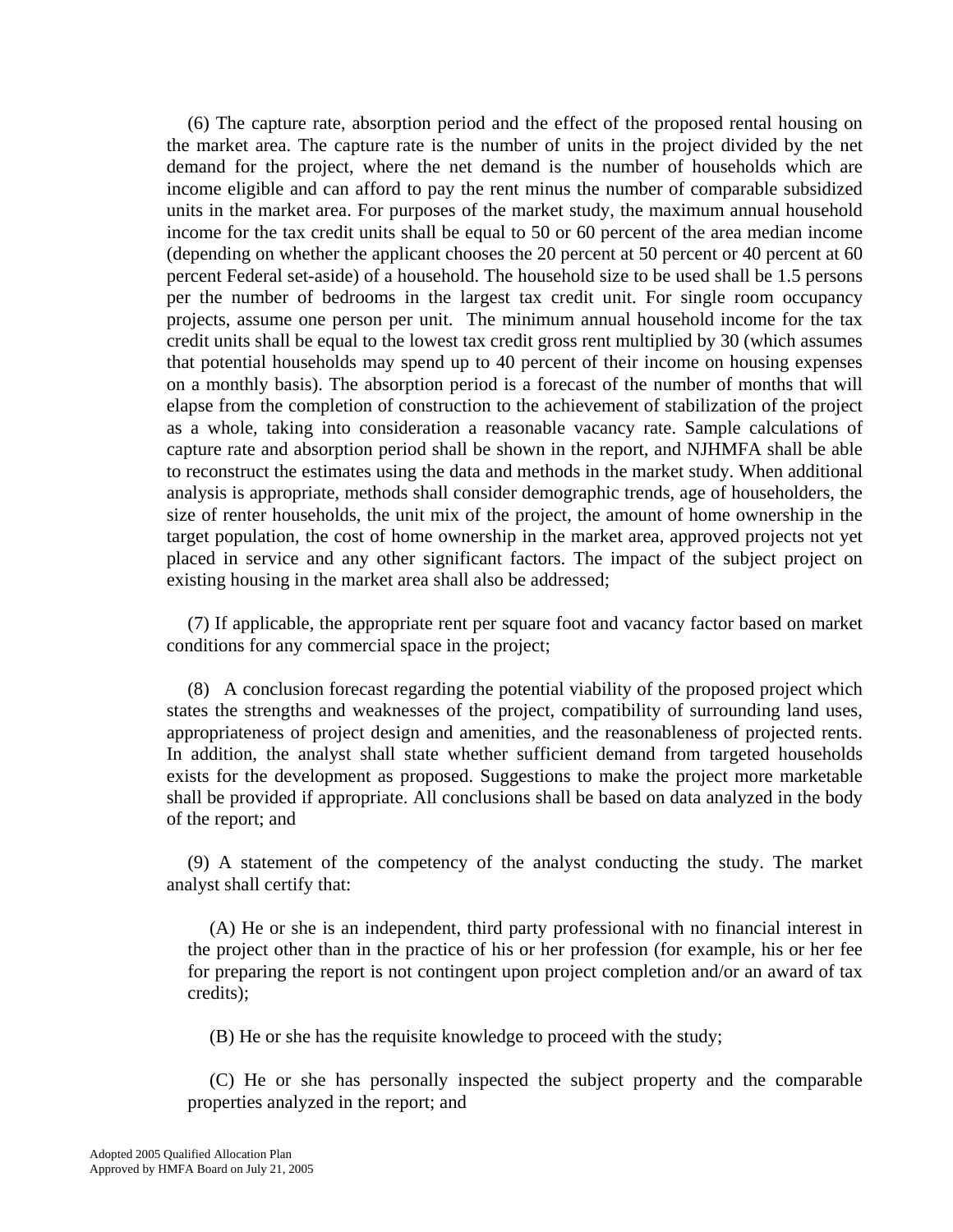(D) He or she has conducted the study in accordance with Standards 4 and 5 of the 2001 edition of the Uniform Standards of Professional Appraisal Practice (USPAP), incorporated herein by reference, as amended and supplemented.

(10) The provisions of N.J.A.C. 5:80-33.11(d) and (e) shall not apply to market studies submitted under this subsection. Instead, during the market study review process, a reviewer contracted by NJHMFA shall notify the independent, third-party professional who completed the market study by telephone and, simultaneously, in writing by facsimile transmission about significant missing or unclear components of the market study. A copy of such correspondence shall also be simultaneously sent to NJHMFA and the tax credit applicant. Failure of the independent, third-party professional who completed the market study to provide a sufficient response within five business days about significant missing or unclear components of a market study shall result in an application being declared ineligible.

iii. For projects of 25 units or less, projects receiving Project Based Section 8 rental assistance for 100 percent of the units and projects in which all of the units are funded by the Division of Developmental Disabilities as described under the developmentally disabled setaside described at N.J.A.C. 5:80-33.6(a)1, the form of market analysis described below may be submitted in lieu of the market study requirements listed in  $(c)1ii(1)$  through  $(6)$  above:

(1) The third party analyst shall provide a description of the proposed site and proposed improvements, a geographic definition and analysis of the market area, age and income demographics within the defined market area and rent, vacancy and amenity surveys by unit size of both market and subsidized properties. In addition, a rent adjustment analysis shall be provided of the properties most comparable to the subject property. For suggestions, see related subsections of (c)1ii above; and

(2) The requirements at  $(c)1ii(7)$  through (10) above shall be complied with.

iv. Updates of market studies more than six months old shall reflect a recent site visit by the market analyst, updated information on the comparable properties and an analysis of any significant changes to the subject development. Updated demographic information is not required if the market study is less than two years old unless relevant new decennial census data has become available since the original study.

2. Applications shall include the information set forth in (c)2i and ii below in order to demonstrate site control:

i. The applicant shall be either the owner or developer of the project and shall demonstrate that it has site control of the property via any one or a combination of the following: fee simple title; long-term leasehold interest (for a minimum term of the compliance and extended use periods); option to purchase or lease, including evidence that options are renewable until at least the start of construction; executed land sales contract or other enforceable agreement for acquisition of the property; and/or an executed disposition and development agreement with a public agency that specifies the site to be acquired and, if the property is to be or may be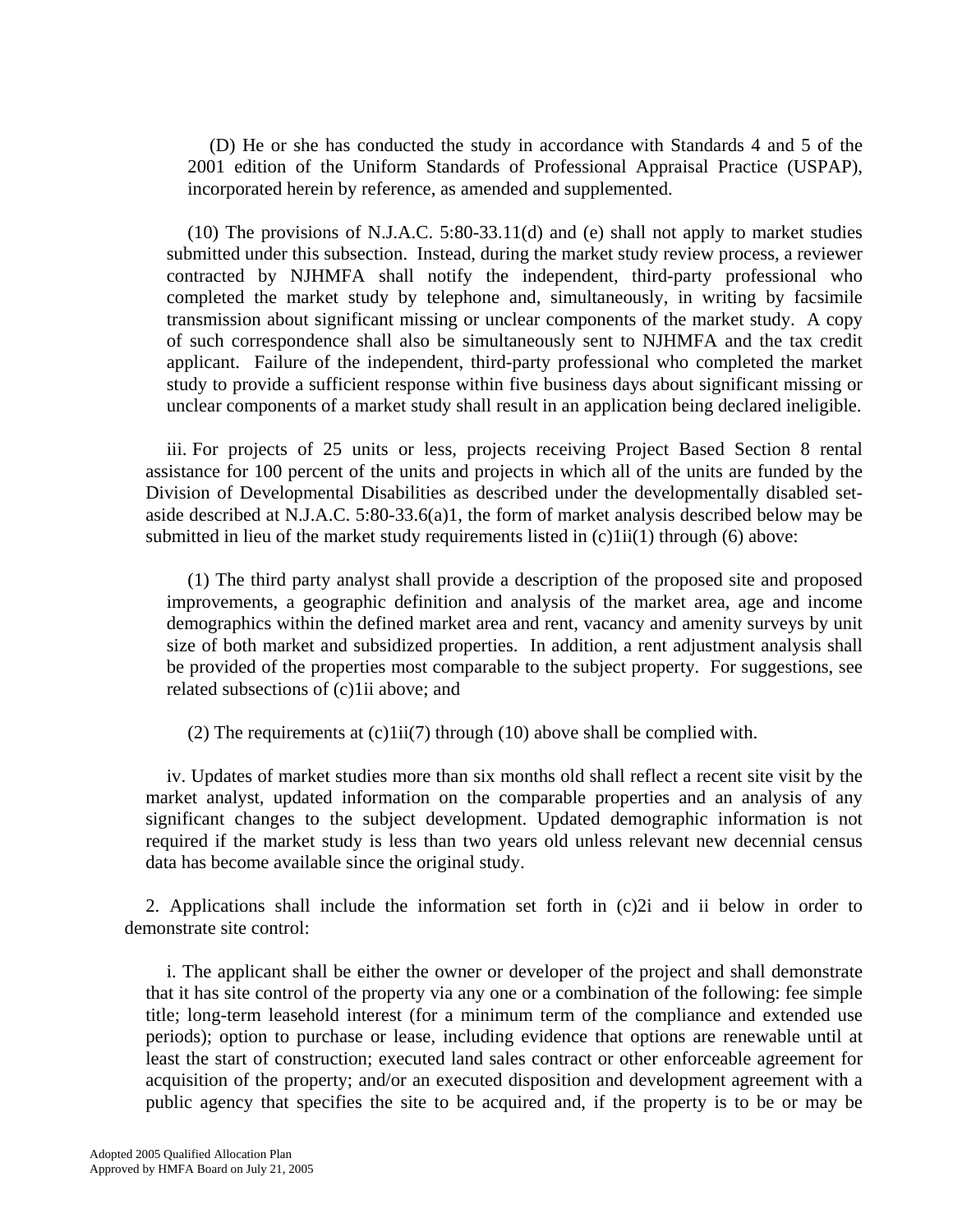acquired by eminent domain, identifies the condemnor, as such term is defined at N.J.S.A. 20:3-1 et seq. or its successor.

ii. The applicant assumes the full burden of disclosing with certainty in its application how it shall obtain and maintain site control. The application shall set forth with specificity by what means each parcel of the project's real property is to be acquired if such acquisition has not yet been perfected; applications shall not indicate alternate means of acquisition for any particular parcel. For all forms of site control, a copy of the current owner's recorded deed shall be submitted as supporting documentation. In the case of a municipality or other entity acquiring property through eminent domain, at a minimum, the applicant shall submit as part of its application a copy of all written offers, as described at N.J.S.A. 20:3-6 or its successor, executed by the condemnor to the condemnee(s) with regard to all real property comprising the project which is to be acquired by this means, which offers must be in effect and valid at the time of submission to NJHMFA. If additional documents have been executed and/or filed with regard to eminent domain at the time of application deadline, the applicant shall append a copy of those documents with its application and shall continue to supplement the application with such documents as required by N.J.A.C. 5:80-33.31; additionally, the declaration of taking shall be recorded within three months from the date of the Tax Credit Committee meeting at which awards/decisions are announced.

3. Applicants shall submit a copy of the preliminary or final site plan resolution as well as all other approvals. For substantial rehabilitation projects with sites that are not required by the municipality to obtain site plan approval, a letter from the planning board (or appropriate municipal official) stating that the sites are not subject to site plan approval shall be provided. It is the applicant's responsibility to insure that the project complies with all applicable local land use and zoning ordinances and that nothing at the local or county level will interfere with the project obtaining all necessary permits.

4. Applicants shall disclose the existence of any known environmental conditions/constraints including, but not limited to, wetlands, stream encroachment, and steep slope grading, which may impact development on the project site. In addition, applicants shall certify that all necessary environmental approvals have been obtained from the Department of Environmental Protection or, at a minimum, applied for. If remediation is necessary, the remediation plan shall be accounted for in total development costs. If a Phase I environmental study conducted in accordance with A.S.T.M. E1527-97, Standard and Poors Enhanced Protocol (which includes testing for lead, asbestos and radon) has been completed for the project, the findings shall be submitted. A Phase I is not required; however, if a project is awarded credits and a Phase I was not submitted with the application, the applicant shall not be allowed to apply for hardship credits for unforeseen environmental issues.

5. As required by Section  $42(m)(2)(B)(i)$  of the Code, all financing information shall be disclosed in the application, including information about letters of interest and other undertakings that the applicant does not identify as funding sources in the application. The applicant shall provide all syndication documents in existence at the time of application including, but not limited to, the prospectus (offering memorandum), limited partnership agreement, joint venture agreement, partnership administration services agreement, development agreement and any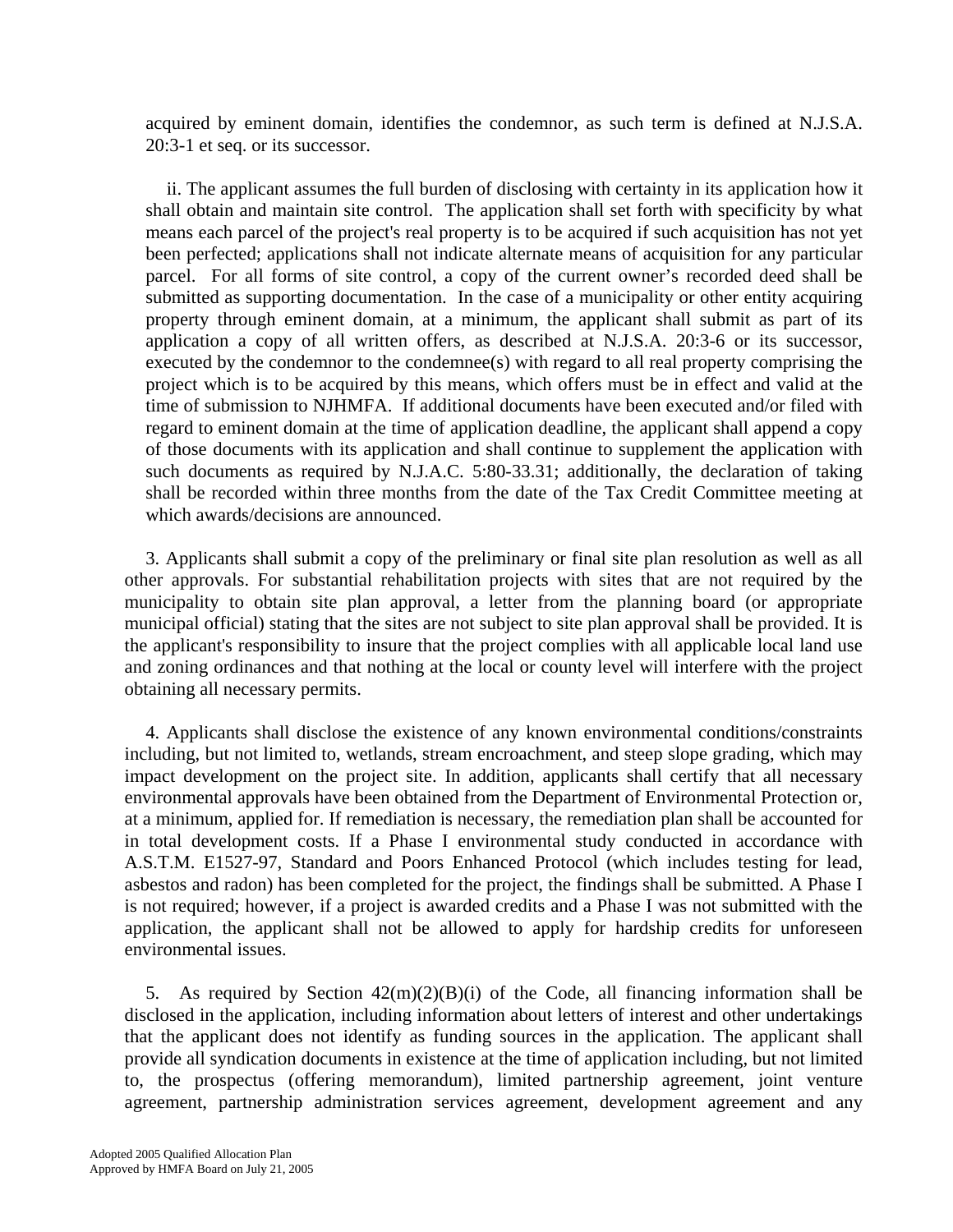amendments to the aforementioned documents and any relevant agreement between and among the relevant parties setting forth the terms of the financial arrangements, commitment letters, if any (firm or otherwise) and mortgage documents. All documents must include all exhibits and schedules. In addition, Section  $42(m)(2)(C)(ii)$  of the Code requires the taxpayer to "certify to the housing credit agency the full extent of all Federal, State, and local subsidies which apply (or which the taxpayer expects to apply) with respect to the building."

6. All funding sources planned for the project shall be committed to the project. The amount and all terms of the funding commitment shall be listed in the documentation provided under (c)6i through viii below. The amount and terms shall be used by NJHMFA in its underwriting analysis. Expired commitments, letters of interest/intent and term sheets do not qualify as commitments. To evidence commitments for funding sources, the following is required:

i. Banks and other lending institutions: Commitment letters for construction and permanent financing must indicate the interest rate (or the basis on which the interest rate will be set), term of the loan (at least 15 years for permanent financing, or if less than 15 years, loan must be fully amortizing) and all conditions. If the interest rate is floating after permanent loan closing, a maximum interest rate shall be stated in the commitment letter, and shall be the rate at which NJHMFA conducts its underwriting analysis. The commitment shall have been approved by the lender's final approval authority (for example, from a bank's loan review committee or if a lending consortium, from the consortium itself) and shall be countersigned/accepted by the applicant. The maximum mortgage supportable shall have been obtained.

ii. State Balanced Housing or State HOME funds: Projects applying for both Balanced Housing funds and tax credits shall comply with the rules of both programs. The Department of Community Affairs (DCA) shall inform NJHMFA of those projects that have submitted a complete application for State Balanced Housing or State HOME funds by the tax credit application deadline. DCA will inform NJHMFA of the projects it intends to fund and the subsidy amounts if those projects are sufficiently competitive to receive tax credits. DCA will announce the Balanced Housing and HOME commitments at the same time NJHMFA awards the reservations of tax credits. The expenditure of Balanced Housing funds is conditioned upon the entry of a judgment of repose (in the case of a project meeting a court-ordered obligation) or upon the receipt of substantive certification (in the case of a project meeting a COAH obligation). Thus, an applicant with a Balanced Housing commitment may not include Balanced Housing funds as an initial funding source unless, at the time of the application deadline, any applicable judgment of repose or grant of substantive certification has occurred. Where such events have not occurred by the application deadline, the applicant shall provide a fully committed alternate initial source of funding that will later be replaced with the Balanced Housing monies and include the Balanced Housing commitment as a part of the overall plan of funding for the project.

iii. Grants: Commitment letters for grants must be firm or contain only conditions that are under the control of the applicant (that is, grant commitments cannot be conditioned on the availability of funds). All private, State or local grants shall be deducted from basis unless the grantee is taking the grant into income and paying income tax on it or the grantee is making a loan to the partnership. All Federal grants must be subtracted from basis.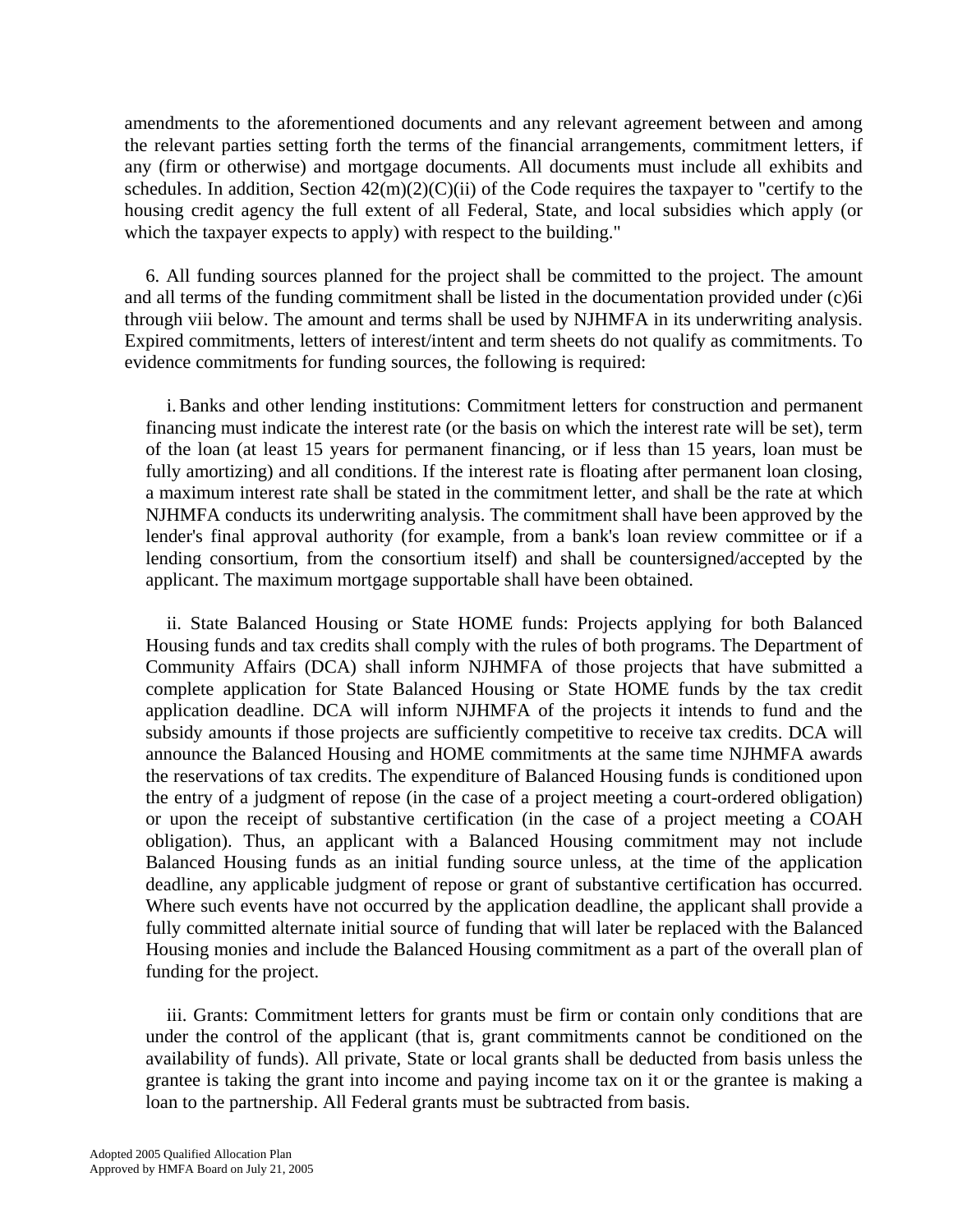iv. Municipal, county or PHA grants or loans: Funding approvals for municipal or county grants or loans (for example, CDBG, RCA, HOME) vary from county to county and from municipality to municipality. NJHMFA is sensitive to the regulatory constraints and administrative processes of local governmental funding sources. Therefore, evidence of firm commitments may vary from one government entity to the next. Generally, it is the municipal council and county board of freeholders that have final approval authority; therefore, a copy of the county or municipal resolution approving the funds for the project is required to be submitted with the application. However, for governmental entities where that is not the standard approval process, NJHMFA shall accept comparable commitments. For example, for projects receiving HOME funds from participating jurisdictions ("PJs"), NJHMFA shall accept one of four forms of commitments in light of the many ways that local governmental entities combine their local approval process with Federal HOME regulations. First, applicants may simply submit an approved municipal or county resolution described in the beginning of this subsection. Second, an applicant may submit a copy of the HUD form 7015.15 "Request for Release of Funds & Certification" along with a copy of the PJ's cover letter transmitting it to HUD. Third, the applicant may submit a copy of their PJ's Comprehensive Housing Affordability Strategy (CHAS) with the project and the funding amount specifically cited in the CHAS along with a copy of the PJ's resolution approving the CHAS. Fourth, for those PJs that have authorized their staff to make final funding decisions, a commitment letter signed by the authorized signatory (that is, the person having final approval authority) shall be sufficient so long as documentation delegating final approval authority to the signatory is also submitted.

v. Owner equity/loans and developer fee pledges: All applicants representing that they shall be contributing equity beyond that generated by the tax credit shall disclose the amount, the source and all terms. Applicants "coming out-of-pocket" to fill a funding gap shall provide a letter from an independent C.P.A. who certifies that the applicant has the amount of cash that is needed to fill the funding gap. Cash already expended on the project by the applicant can be utilized as a source of funds if said expenditures are verified by an independent C.P.A. and said cash is not an advance of other project funding sources. If the developer fee is pledged, applicants shall specify the amount, and when and how it will be paid. (NJHMFA establishes maximum developer fees.) Projects which utilize more than 50 percent of the total developer fee as a funding source at the application stage shall be declared infeasible, unless such use of the developer fee is on an interim basis (that is, if an anticipated funding source to replace the developer fee pledge is identified in the application, and the commitment of said funds is received no later than the issuance of the carryover allocation). Failure to secure said funding source and subsequently reduce the developer fee pledge to 50 percent of the total amount by carryover shall result in a cancellation of the tax credit reservation. Contractor fees cannot be pledged. Applicant equity or developer fee pledges may be subsequently replaced by State HOME or Balanced Housing resources only if the project is a COAH/Court-ordered project referenced in (c)6ii above or if the application for State HOME or Balanced Housing resources has been submitted by the tax credit application deadline.

vi. Investor commitments: Applicants who do not have an agreement with a syndicator/investor at the time of application or who have only received an investor's term sheet may still apply for tax credits; however, NJHMFA shall underwrite the project at the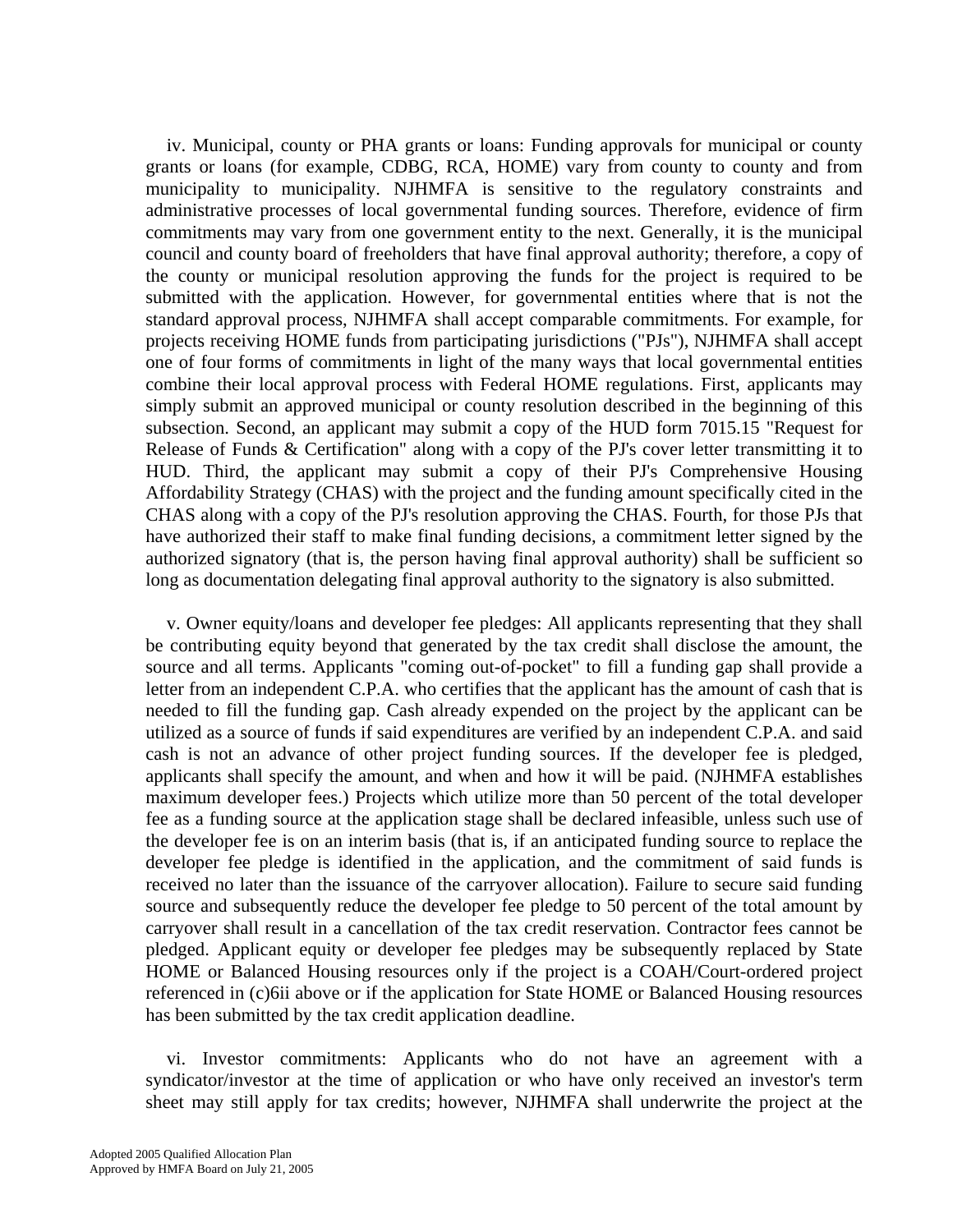NJHMFA equity factor to be determined from time to time based on current market conditions. Applicants that have an investment agreement with their investor shall have their project underwritten at a price higher than the NJHMFA equity factor and shall include in their application a commitment letter (not a term sheet) from an investor evidencing the net pricing (cents per credit dollar) and total anticipated net proceeds. Applicants of projects where the general partner(s) (or equivalent) will be retaining two or more percent ownership interest will have a retention factor added to the NJHMFA equity factor or the project's net pricing.

vii. All-equity projects: Such projects include those where the applicant is financing the project and is taking the credits itself and those where the project is permanently financed solely on tax credit proceeds (that is, no mortgage, grants, etc.). Applicants of projects in the former category shall comply with (c)6v above and shall have a retention factor added to the NJHMFA equity factor. Applicants of the projects in the latter category shall submit a fully executed investor commitment evidencing the pricing per credit dollar and total anticipated net proceeds shown in the application. If there is sufficient cash flow to amortize debt, the applicant shall obtain a mortgage commitment for such debt.

 viii. Federal Home Loan Bank (FHLB): Applicants simultaneously applying in the Spring funding cycles for tax credits (Family, Senior or Special Needs Cycle) and in the FHLB Affordable Housing Program (Spring window only) shall not be required to submit a commitment letter from FHLB by the application deadline so long as the FHLB awards are scheduled to be announced during the Spring tax credit cycles. If a project fails to receive FHLB funding, the project may be declared infeasible unless there is an alternate source of financing, such as a pledged developer fee, identified in the tax credit application. Final Cycle applicants must submit their FHLB commitment with the application by the Final Cycle application deadline.

7. In accordance with the Code, NJHMFA shall examine the reasonableness of the operational costs of the project. Applicants shall demonstrate that their project is financially feasible and viable as a qualified low-income housing project throughout the tax credit compliance period.

 i. Projects shall be underwritten to demonstrate project feasibility at a household median income percentage that is at or below the set-aside selected. For example, if the 20 percent at 50 percent Federal set-aside is selected, the project shall be underwritten with rents affordable to tenants at or below 50 percent of the area median income adjusted for family size.

ii. Applicants shall submit a 15-year cash flow pro forma signed by the first mortgagee (or syndicator/investor if the project has no hard debt) which exclusively reflects the following language verbatim: "We acknowledge that this pro forma substantially matches the assumptions used in our underwriting of the mortgage (equity investment)."

 (1) The proforma must precisely reflect the rent structure in the tax credit application, all lenders' assumptions such as principal and interest payments, non-rental income, operating expenses, required reserves, annual fees, etc. as well as other characteristics of the application that impact financial feasibility (for example, cost of social services). For example, a project's Balanced Housing application (or other lender application) must mirror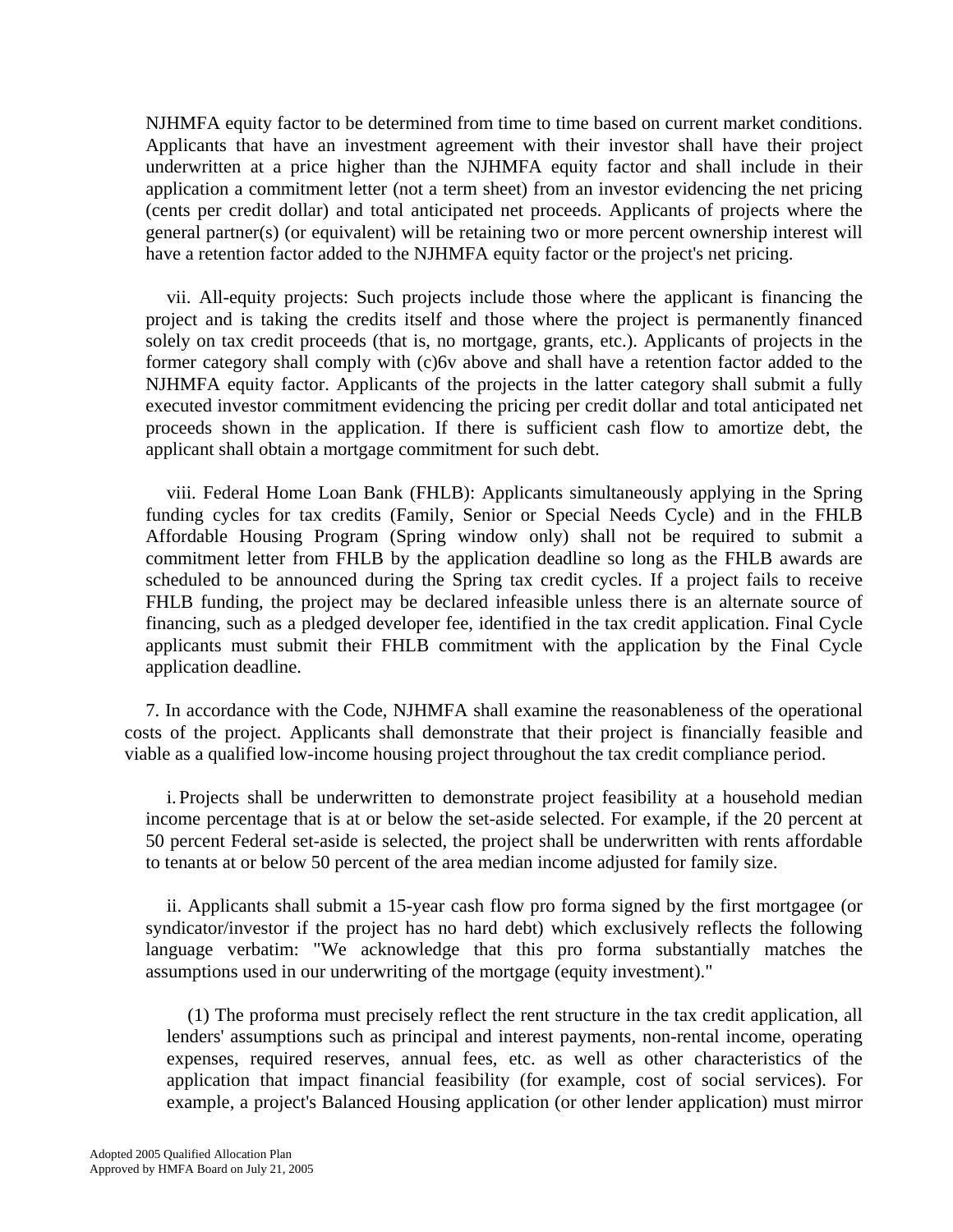the development cost, operating assumptions, rent structure, etc., shown in the tax credit application.

 (2) Year one of the pro forma shall show stabilized operations. If the pro forma reflects negative cash flows in any year, the application shall demonstrate the funding and utilization of an Operating Deficit Escrow Account (ODEA). Assumptions regarding interest on the ODEA shall be reasonable.

 (3) The pro forma may reflect rental assistance only if such assistance is project based and is evidenced by the submission requirements described in (c)12 below. The subsidy may be illustrated only for the initial contractual term; that is, future renewals of project based subsidy contracts cannot be assumed. Upon the expiration of project based rental assistance, Special Needs projects shall be underwritten at rents no more than 20 percent of area median income adjusted for family size. For non-Special Needs projects, the project shall be underwritten at rents that are appropriate for market conditions (and are thus supported by the market study required at (c)1ii above); however, in no event shall rents exceed 50 percent of area median income adjusted for family size.

 (4) Year one of the pro forma should reflect core operating expenses between \$1,800 and \$3,400 per unit. For those projects with core operating expenses less than \$1,800 per unit or more than \$3,400 per unit, the application shall include an explanation supported by audited financial statements as to why the per unit operating expenses fall outside this recommended range, except that no family project shall have core operating expenses below \$1,800 per unit and no senior project shall have core operating expenses above \$3,400 per unit. Other operating expenses will be evaluated for reasonableness given the characteristics of the project.

iii. Applicants shall submit at least two forms of data supporting the operating expenses stated in the proforma (for example, database information, comparable project information, Institute of Real Estate Management (IREM) statistics). NJHMFA reserves the right to require submission of the audited financial statements for comparable projects owned by the applicant.

 iv. NJHMFA reserves the right to require a residual value analysis (conducted by the partnership's accountant) of any project with significant soft debt, at any time during the application and/or allocation process.

 v. Projects with market-rate units shall distribute the low and moderate income units among the different sized units to reflect the same percentage distribution as the number of different sized units bear to the total number of units. A greater percentage of the low and moderate income units may, however, be allocated to the larger units. Additionally, low and moderate income units shall be distributed throughout the project such that the tenants of such units will have equal access to, and enjoyment of, all common facilities of the project. (See N.J.A.C. 5:80-8.3)

8. Successful participation in the Environmental Protection Agency's (EPA) ENERGY STAR Homes Program or equivalent (for example, New Jersey's ENERGY STAR Homes Program)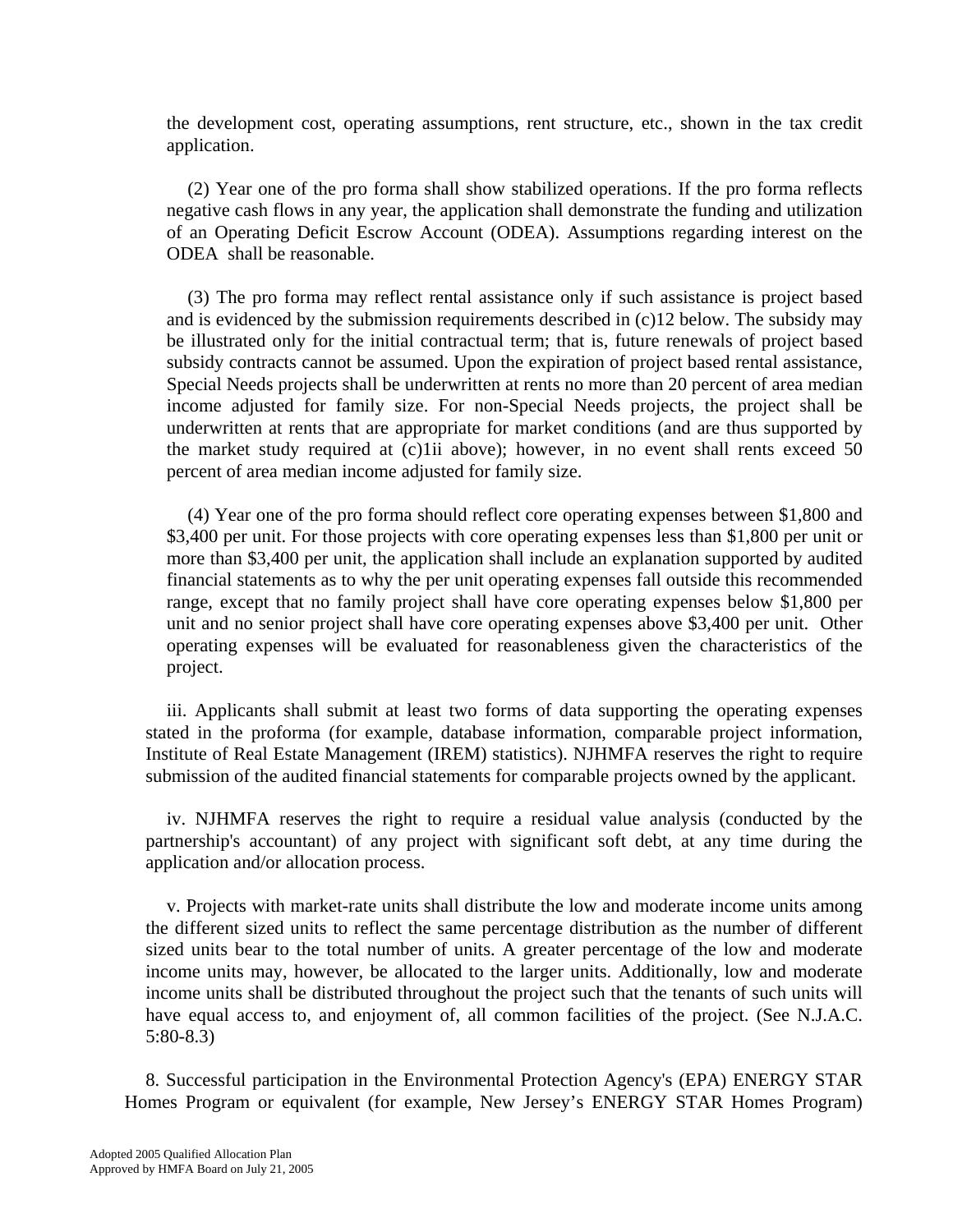shall be required for all applications except master-metered rehabilitation and minimum rehab projects. Applications shall include a copy of the signed ENERGY STAR Partnership Agreement or Specification Form between the applicant and the EPA (or equivalent) or a letter from the project architect certifying that individually metered units in the proposed rehabilitation project would be impractical. At the time a project places in service, owners shall submit to NJHMFA the ENERGY STAR Homes Certificate issued by the EPA (or equivalent) for each building in the project.

 9. Applicants requesting acquisition credits shall include an attorney's opinion regarding each building's eligibility for acquisition credits. Applicants shall submit an appraisal not older than six months. The acquisition basis shall be limited to the lesser of the purchase price or appraised value of the building. If acquisition credits are denied, the application shall still be considered for rehabilitation credits so long as the project remains feasible without the acquisition credit.

10. For all projects that are claiming a prior owner's expenditures in basis, a C.P.A. shall itemize the step-in-the-shoes costs and certify that the amount of the step-in-the-shoes costs shown in the application has indeed been spent and is accurately reflected in eligible basis. Prior owner's developer fees shall not be recognized.

11. All projects funded by the U.S. Department of Rural Economic and Community Development (RE & CD) shall provide a letter from the State Director approving the loan and stating that the funds have been obligated. Because RE & CD does not fund a developer fee, the allocated credit amount may be limited to an amount sufficient to pay only the developer fee. NJHMFA establishes the maximum developer fee.

12. All applicants receiving rental subsidy from a government or private source shall submit with the tax credit application evidence of receipt of such assistance. Evidence of Project Based Section 8 Rental Assistance shall include, at a minimum, a letter from the Public Housing Authority (PHA) firmly approving the project for Section 8 Project Based Assistance subject to the completion of the subsidy layering review. For projects involved in the AFL-CIO Pension Fund Program, a preliminary commitment from the AFL-CIO shall suffice. For other types of (non-Section 8) rental assistance, evidence shall include a fully executed rental assistance contract that specifies the source and term of the subsidy. Only projects receiving Project Based Section 8 Rental Assistance may underwrite the project using the fair market rents (FMRs) as defined by the project's approved HAP contract. Upon the expiration of project based rental assistance, Special Needs projects shall be underwritten at rents no more than 20 percent of area median income adjusted for family size. For non-Special Needs projects, the project shall be underwritten at rents that are appropriate for market conditions (and are thus supported by the market study required at (c)1ii above); however, in no event shall rents exceed 50 percent of area median income adjusted for family size.

13. Special needs projects applying to any cycle shall submit the following items in addition to those items at N.J.A.C. 5:80-33.15(a)5:

i. A special needs marketing analysis;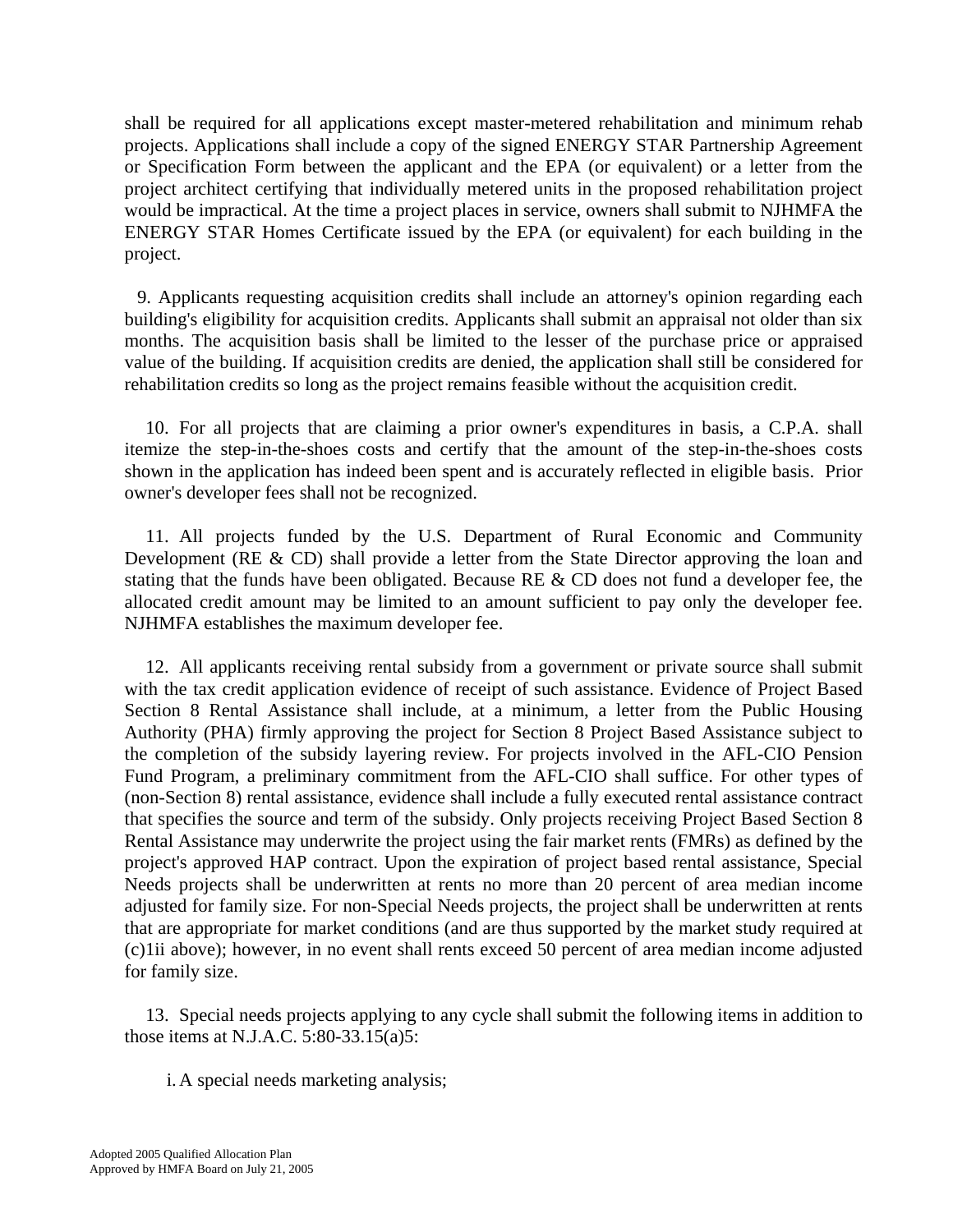ii. A special needs marketing plan;

iii. Evidence of the special needs housing development or management experience of the social service provider (or the applicant); and

iv. For projects applying to the Developmentally Disabled set-aside, the application shall include a letter from the New Jersey Department of Human Services, Division of Developmental Disabilities (Division) which confirms that the Division has reviewed and agreed to the owner's service plan and that the cost is within the amount the Division has available for the operating and social service funding for at least 25 percent of the tax credit units in the project.

14. NJHMFA encourages all owners/developers to affirmatively market their projects. For projects over 25 units, applicants shall submit an Affirmative Fair Housing Marketing Plan, which, in short, documents how the project will be marketed to those people who are least likely to apply. For instance, if the proposed development is located in an area predominantly populated by Caucasians, outreach should be directed to non-Caucasians. Conversely, if the population is predominantly African-American, outreach should be directed to non-African-American groups. At the time the units are placed in service, the owner/developer and rental agent shall certify that the project was affirmatively marketed.

15. Applicants applying in the HOPE VI set-asides shall submit the following:

i. A copy of the commitment letter from HUD awarding funds to the public housing authority. The applicant shall disclose the terms and conditions of the HOPE VI grant to the public housing authority that funds the project, as well as the terms and conditions of the funding arrangements between the public housing authority and the applicant;

ii. An opinion of tax counsel in support of the dollar amount of the eligible basis for the project set forth in the application. Attached to this opinion, and incorporated therein, shall be the accountant's analysis required in (c)15iii below;

 iii. An analysis conducted by the applicant's accountant of anticipated project cash flow and residual value demonstrating a reasonable prospect of repayment of all loans funded by the proceeds of the HOPE VI grant and all debt. This analysis shall incorporate the same assumptions utilized in the 15-year operating pro forma submitted pursuant to (c)7ii above; and

iv. The applicant shall demonstrate that any HOPE VI funds used in the application to establish eligible basis at any time during the credit period are received under contractual financing provisions that, when viewed in the context of reasonably anticipated project cash flow and residual value, constitute lawful basis under the Code and applicable law.

# **5:80-33.13 Application for additional credits**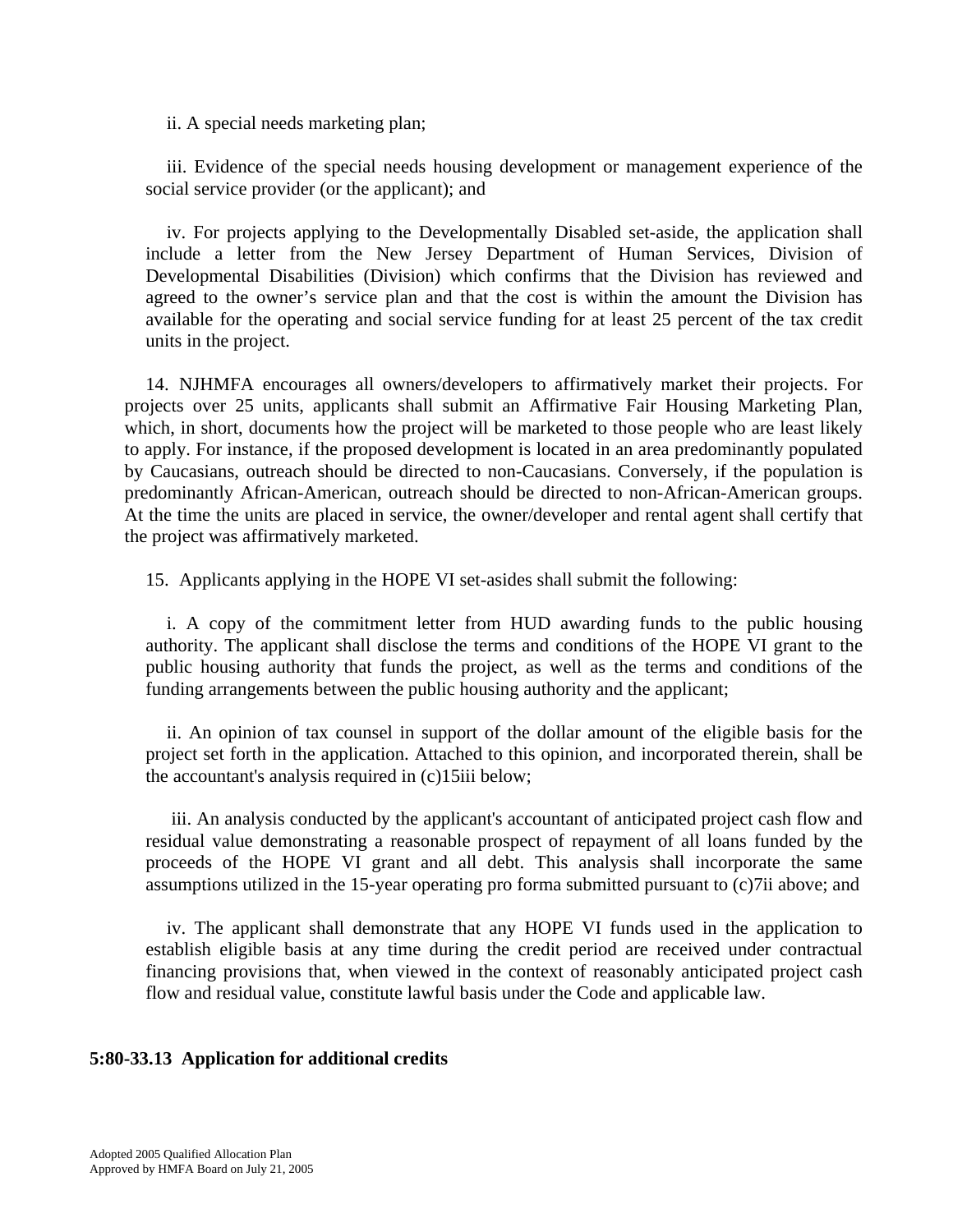(a) Applicants may apply for additional credits in one of two ways: through a hardship request from the Reserve or by applying under one of the cycles set forth in N.J.A.C. 5:80-33.4 through 33.7.

1. Hardship requests up to \$100,000 shall apply to the Reserve. See N.J.A.C. 5:80-33.8 for a description of the Reserve. Applicants shall submit all of the following before NJHMFA will consider any hardship request:

i. The re-application fee;

ii. A Sponsor Certification for Re-Application (including all updates to original application. The developer fee cannot exceed that stated in the original application);

iii. A rent qualification chart, income and expense statements and 15-year cash flow pro forma all reflecting current projections. The pro forma shall be signed by the first mortgagee (or syndicator/investor if the project has no hard debt) exclusively reflecting the following language verbatim: "We acknowledge that this proforma substantially matches the assumptions used in our underwriting of the mortgage (equity investment)";

iv. An explanation why additional credits are being sought plus supporting documentation. Projects that did not submit a Phase I environmental assessment (conducted in accordance with A.S.T.M. E1527-97, Standard and Poors Enhanced Protocol) with their original application for tax credits are not eligible for additional credits for environmental overruns;

v. Evidence that at least 50 percent of the developer fee is pledged and that the applicant has attempted to increase funding from every other source (except State Balanced Housing from the New Jersey Department of Community Affairs) before applying to the Reserve for additional credits; and

vi. A letter from the syndicator/investor which addresses the eligibility and specific need for the additional credits. (If the applicant is still incurring costs and is using a projection of costs and basis in his or her application for additional credits, the investor shall verify the projection.)

2. Requests for additional credit of more than \$100,000 shall be made through application to a competitive cycle. Such submission shall consist of the complete application as well as items (a)1iv through vi above.

 (b) Should additional credits be awarded to a project, an allocation/issuance fee shall be paid as provided in N.J.A.C. 5:80-33.25.

# **5:80-33.14 Scoring and ranking**

 (a) Because of the limited amount of credits and the high volume of applications to NJHMFA, only a fraction of the projects that apply typically receive credits. In addition to meeting the eligibility criteria described at N.J.A.C. 5:80-33.12, applications that fail to satisfy a minimum of 65 percent of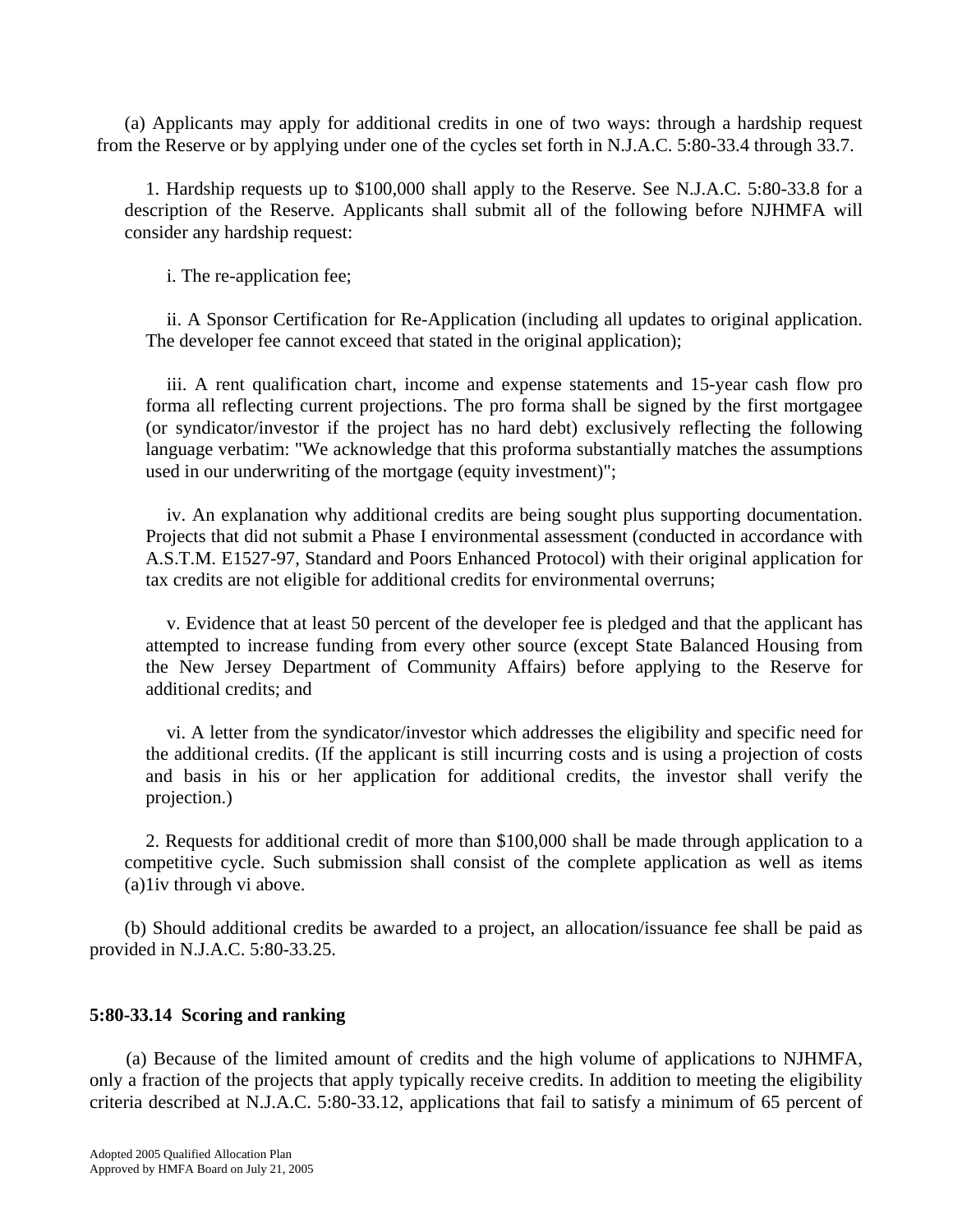the maximum score under the ranking criteria established under N.J.A.C. 5:80-33.15 through 33.18 shall be declared ineligible to obtain a reservation of tax credits, with the exception of the highestranking and otherwise eligible application in the preservation set-aside under N.J.A.C. 5:80-33.7(a)2. NJHMFA will rank projects according to the score sheet submitted in the project's application. Based on this ranking, NJHMFA will then examine the applications of only those projects that rank sufficiently high to receive credits. Once it is determined that an application meets all eligibility requirements, it is admitted into the cycle and underwritten.

 (b) Applications shall receive points based on the point system for the particular cycle in which they compete. In the event of a tie score, projects shall be ranked according to the tie-breaker system. Then, reservations shall be awarded to the applications with the highest scores and to the applications that win the tie-breakers, with reservations first going to projects in the set-asides.

 (c) All units in the project must qualify for a point category in order for the application to receive the points, unless expressly stated otherwise in the point categories described at N.J.A.C. 5:80-33.15 through 33.18.

 (d) Applicants who are successful in receiving tax credits are strongly advised to closely oversee during construction the implementation of all categories for which the application received points. Implementation shall be verified through certifications and on-site inspection by NJHMFA (or its authorized designee). The IRS Form(s) 8609 shall not be issued until all owner representations have been fulfilled. If they are incapable of being fulfilled in a timely manner, NJHMFA may unilaterally cancel the allocation to the project.

# **5:80-33.15 Point system for the Family Cycle**

(a) The point system for the Family Cycle shall be as follows:

1. Applicants may select one of the following options: (10 to 15 points):

i. Projects not located within qualified census tracts which extend their compliance period for an additional 15 years shall receive 15 points. The minimum term of the low-income occupancy commitment is 30 years: a 15-year compliance period plus a 15-year extended use period. Extension of the compliance period bars the utilization of Section 42(h)(6)(I) of the Code until the beginning of the last year of the extended compliance period. An owner electing to extend the compliance period for 15 years will be restricting the property for 45 years—a 30 year compliance period and a 15-year extended use period. Therefore, the owner cannot request the housing credit agency to find a buyer for the tax credit project until the beginning of year 30. This restriction will be enforceable by NJHMFA and future tenants via a deed of easement and restrictive covenant which shall be recorded by NJHMFA pursuant to State law at the latter of the carryover allocation described at N.J.A.C. 5:80-33.24(a)1 or acquisition of the property;

ii. Projects located in qualified census tracts shall be awarded 15 points. To qualify for this point category, a majority of the units shall be located within a qualified census tract; or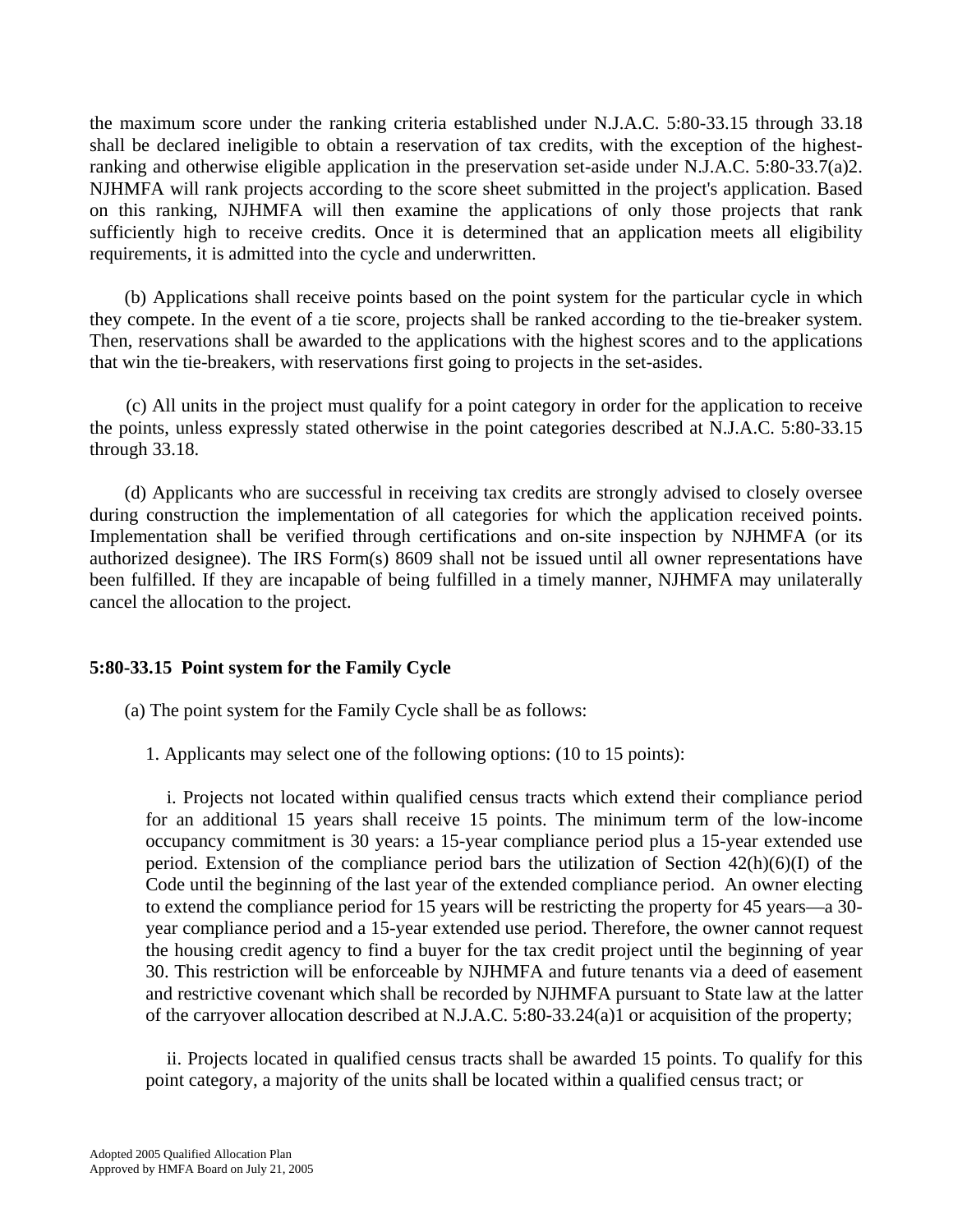iii. For single family and duplex housing which will convert to tenant ownership, 10 points shall be awarded. Such projects must convert to home ownership at the end of the compliance period. Syndication documents must reflect the conversion. The deed of easement and restrictive covenant shall reflect a right of first refusal to be granted by the owner to the tenants.

2. A project shall receive one point if the project utilizes public housing waiting lists.

3. Zero to 10 points shall be awarded based on the percentage of the low-income units meeting the definition of a large family unit. Points are based on the percentage of large family units with respect to the total number of low-income units; it is not based on square footage. Points are maximized when large family units make up 30 percent of the low-income units for low-rise, garden apartments, single family and townhome/rowhome projects. New construction mid-rise and high-rise projects cannot qualify for these points unless the project contains 25 units or less. For mid-rise and high-rise rehabilitation projects, and mid-rise and high-rise new construction projects of 25 units or less, points are maximized in this category where 20 percent of the lowincome units meet the large family unit definition. Large family units are not required to be located within every residential building in the project.

4. Applicants may select one of the following options for municipal, county and public housing authority (PHA) support.

i. Projects that receive a fixed rate tax abatement for a 15-year term shall receive five points. If the specifics of the tax abatement (for example, percentage of rent roll, term) are not recited in the resolution/ordinance, the financial agreement to the tax abatement shall be included with the application. Proof of an applicant's tax-exempt nonprofit status is not sufficient to qualify for points for a tax abatement. In order to receive points under this category, the resolution/ordinance approving the abatement must cite the proper statutory authority. For projects receiving a tax abatement under the New Jersey Long Term Tax Exemption Law, N.J.S.A. 40A:20-1 et seq., the first stage of the exemption period shall be for no less than 15 years. Only projects utilizing financing from NJHMFA may be granted an abatement under N.J.S.A. 55:14K-37(b). For information regarding NJHMFA financing, please contact the NJHMFA Business Development Officer at (609) 278-7527.

ii. Projects that capitalize an escrow in an amount equal to two years worth of taxes, have a 1.20 debt coverage ratio with a minimum of \$2,600 per unit core operating expenses and receive municipal, county or PHA support of more than five percent of total project costs shall receive four points.

iii. Projects that capitalize an escrow in an amount equal to two years worth of taxes, have a 1.20 debt coverage ratio with a minimum of \$2,600 per unit core operating expenses and receive municipal, county or PHA support totaling five percent of total project costs shall receive three points.

iv. Projects that capitalize an escrow in an amount equal to two years worth of taxes, have a 1.20 debt coverage ratio with a minimum of \$2,600 per unit core operating expenses and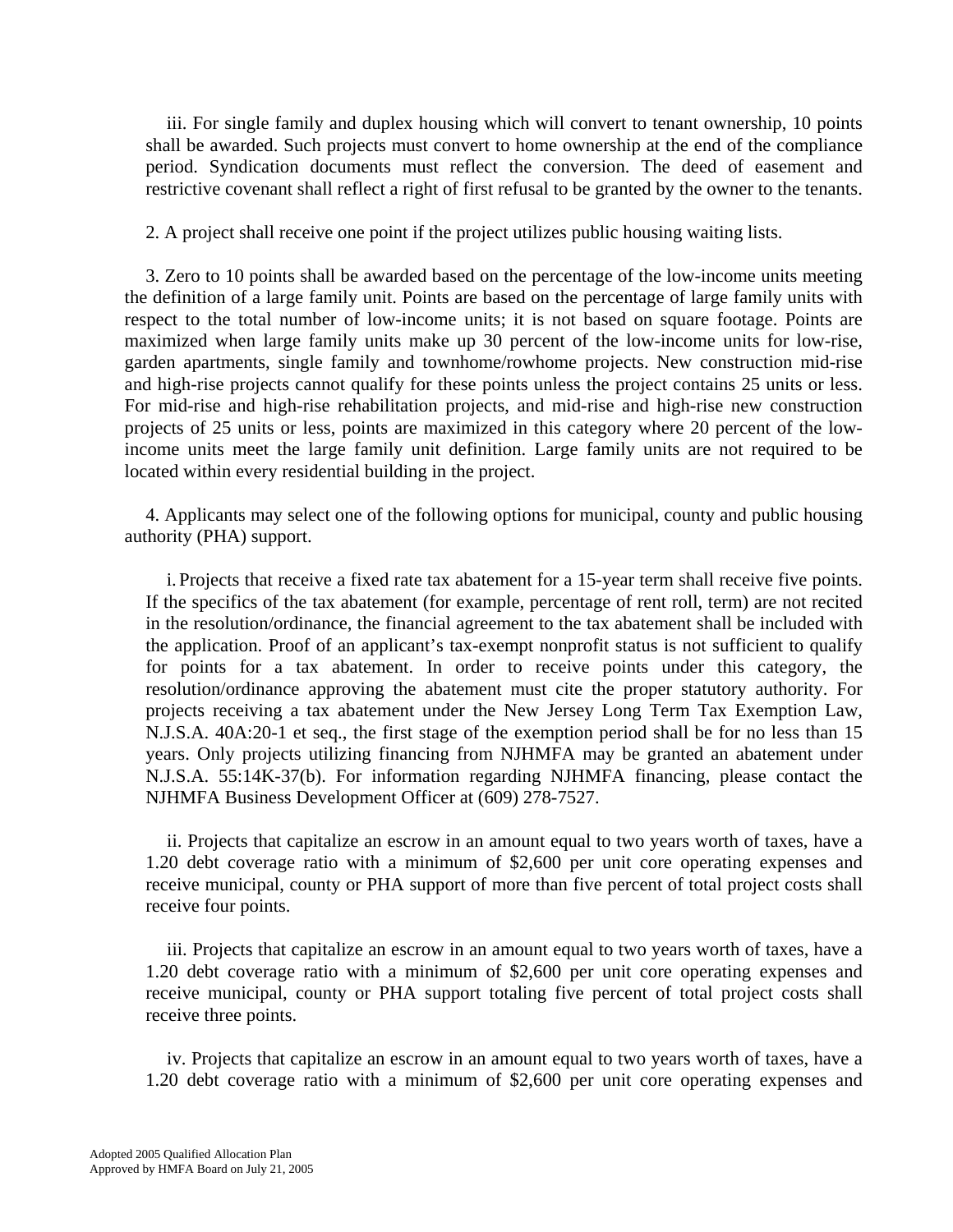receive municipal, county or PHA support of less than five percent of total project costs shall receive two points.

 v. For purposes of this point category, municipal, county or PHA support means contribution of land for nominal consideration (\$100.00 per parcel or less) or monetary contribution to the project (for example, HOME, RCA, CDBG, UDAG). Evidence of support shall be in the form of an authorized resolution or ordinance from the appropriate authority, and all steps necessary to make the resolution or ordinance legally binding shall have been completed. As evidence of the fair market value of a land contribution, the application shall include an appraisal (not older than six months) stating the value of contributed land. The tax escrow shall equal the two year amount reflected in the operating pro forma, and shall be confirmed by the municipality prior to the application deadline as the anticipated tax assessment when the project is completed.

 5. Because the availability of social services greatly improves the quality of life for residents, NJHMFA awards up to three points for the provision of up to three social services for the compliance period. One point will be awarded per service offered. The services shall be affordable, appropriate, available and accessible to the project's tenants. Applicants shall support their claim to provide social services by providing the following:

i. Evidence of funding sources or documentation of how or by whom the services shall be paid;

ii. Evidence of experience of the service provider for both provision of social service and fulfillment of prior private or governmental contracts; and

iii. Evidence of firm agreements (executed contracts) with service providers for the services.

6. Four points are awarded to projects which pledge to expend a sum equaling at least 15 percent of construction cost on contractors, subcontractors and material suppliers which are certified as minority business enterprises (MBE) and women business enterprises (WBE) by the New Jersey Department of Commerce and Economic Development ("Certified MBE's and WBE's").

7. NJHMFA supports the implementation of the New Jersey State Plan for housing development. The State Plan identifies the unique natural and built infrastructure in areas across the State and presents specific recommendations for growth. To qualify for this point category, a majority of the units shall be located within the qualifying area and the qualifying area shall be delineated by the application deadline. In order to receive points as a project satisfying a COAH obligation, the petition for substantive certification or amendment to a plan that has previously received substantive certification must be received by COAH by the tax credit application deadline. For more information on whether projects are located in smart growth areas, visit the NJHMFA website at *www.nj-hmfa.com* or contact the NJHMFA Manager of Policy, Research and Planning at (609) 278-7504.Applicants may select one of the following options: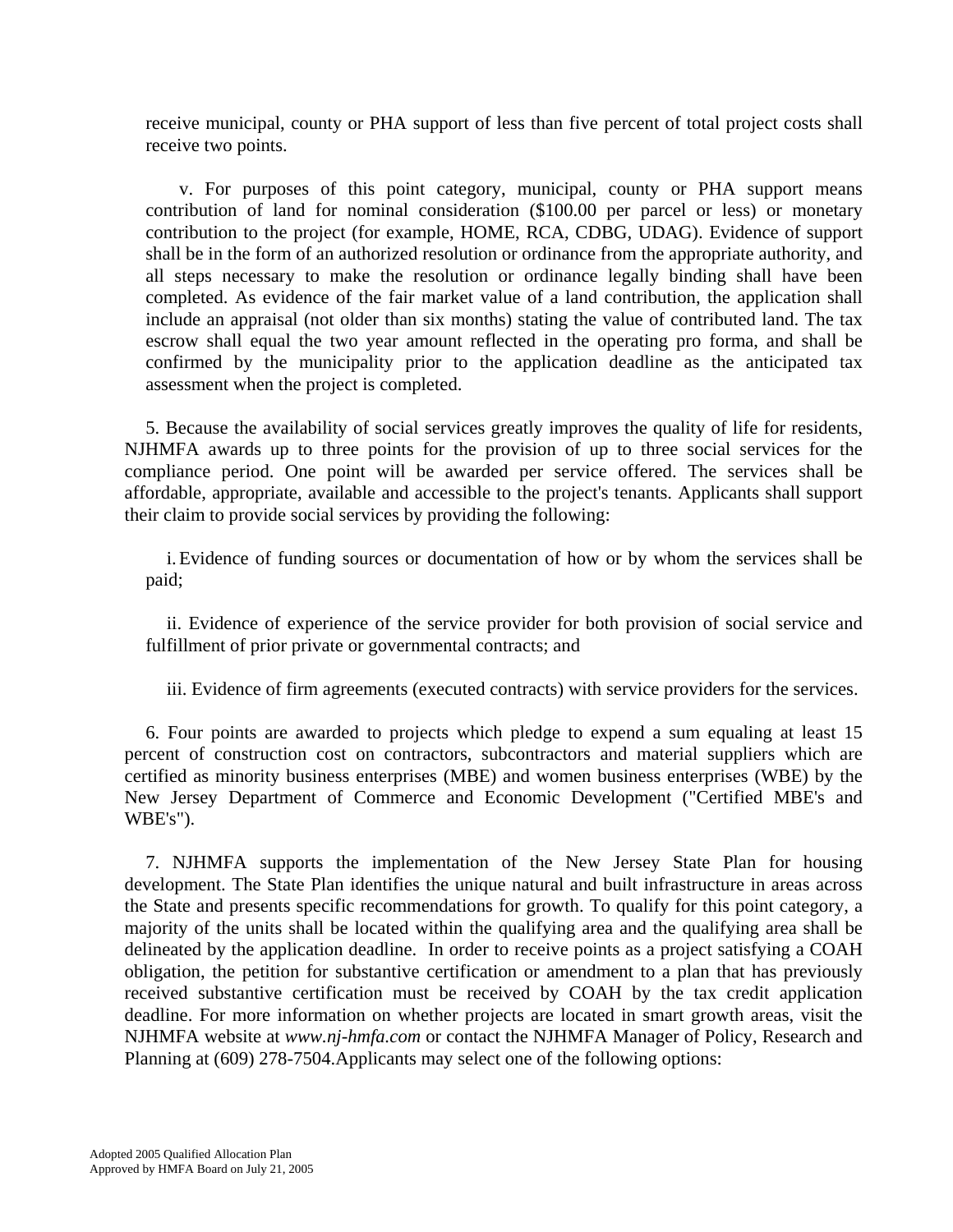i. Projects located within a smart growth area that are not located in a qualified census tract but which satisfy a COAH obligation, satisfy a court-ordered obligation, are in voluntary compliance with the courts or are within a transit village shall be awarded 10 points;

ii. Projects located within both a smart growth area and a qualified census tract which contribute to a concerted community revitalization plan shall be awarded seven points. HOPE VI projects shall not be required to submit a community revitalization plan to be eligible for points in this point category; or

iii. Projects located within a smart growth area only shall be awarded five points.

8. NJHMFA awards up to three points for the provision of unit amenities. One point will be awarded per amenity offered. The costs of the amenities must be shown in the capital and/or operating budgets, as appropriate. Amenities must be appropriate to the proposed tenant population. The list provided below is not all-inclusive. Substitutions are permitted at NJHMFA discretion; however, it is incumbent upon the applicant to demonstrate how each substitute amenity provides a comparable benefit to the tenants as those amenities listed below.

i. A security alarm;

ii. A washer and dryer hook-up with drip pan or floor drain;

iii. A frost free refrigerator of 14 cubic feet for efficiencies and one bedroom, 16 cubic feet for two bedrooms, 18 cubic feet for three bedrooms and 20 cubic feet for four bedrooms;

iv. A washer and dryer;

v. A dishwasher;

vi. Central air conditioning;

vii. A minimum bedroom size of 100 square feet;

viii. Minimum kitchen cabinets of 14 linear feet (for up to two bedrooms) and 16 linear feet (for three bedrooms or more);

ix. Minimum closet space of 14 linear feet for efficiencies and one bedroom, 24 linear feet for two bedrooms, 30 linear feet for three bedrooms and 35 linear feet for four bedrooms;

x. Emergency pull cords/call button—senior projects only;

xi. Garages;

xii. Patios;

xiii. Outside storage lockers.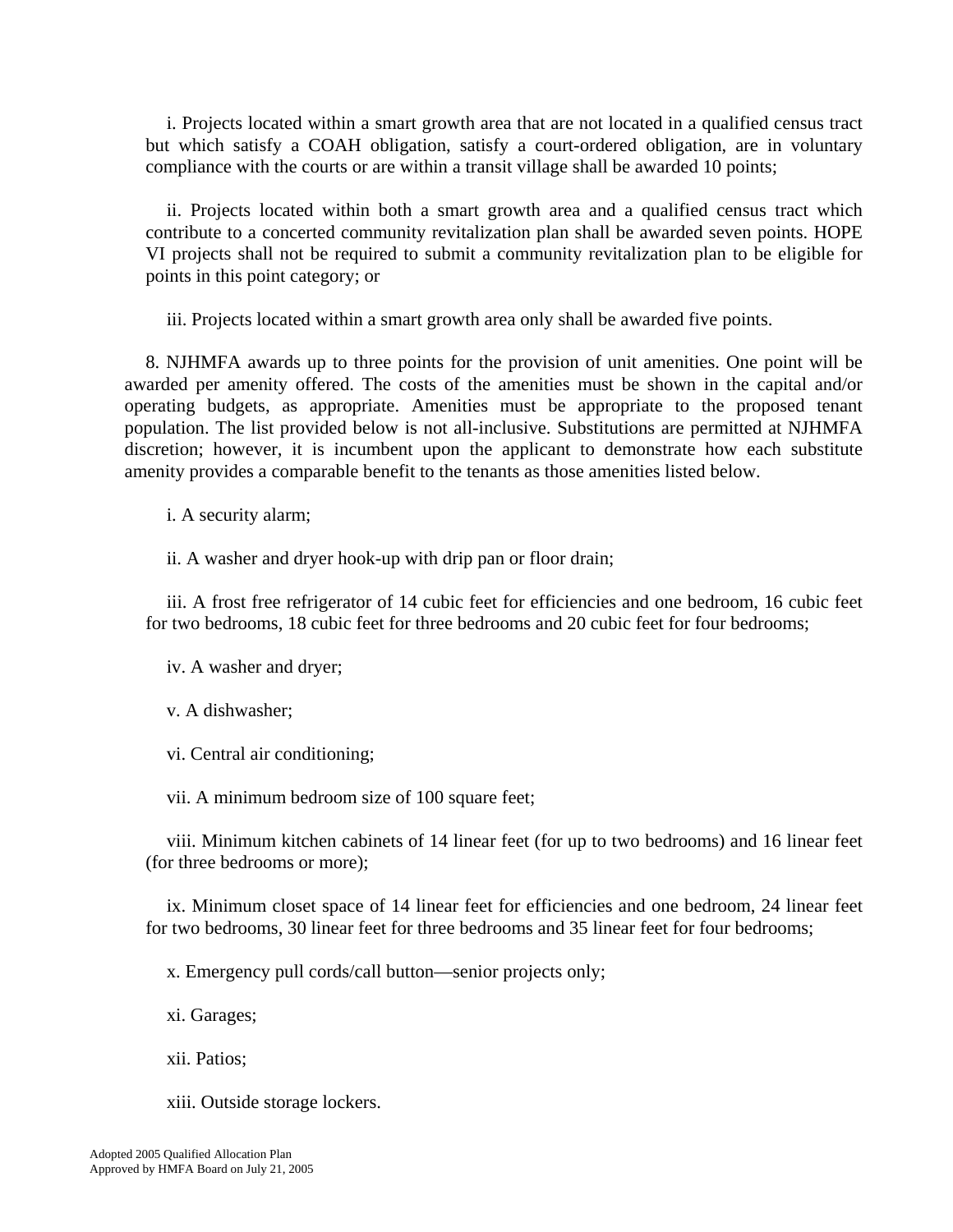9. NJHMFA awards points for the provision of project amenities, up to a maximum of two points. One point will be awarded per amenity provided. The costs of the amenities must be shown in the capital and/or operating budgets, as appropriate. Amenities must be appropriate to the proposed tenant population. Applicants may select any combination of the following amenities in order to receive the maximum two points. The list provided below is not all-inclusive. Substitutions are permitted at NJHMFA discretion; however, it is incumbent upon the applicant to demonstrate how each substitute amenity provides a comparable benefit to the tenants as those amenities listed below.

i. A playground (family projects only);

ii. A community room/building (minimum 1,600 square feet);

iii. Laundry facilities in each building;

iv. Community gardens;

v. Average interior unit sizes of 500 square feet for efficiencies, 650 square feet for one bedroom, 800 square feet for two bedrooms, 1,100 square feet for three bedrooms and 1,200 square feet for four bedrooms;

vi. 1.0 parking spaces per unit (may be off-street: garage, parking lot, pad or driveway, or on-street: designated/permit); and

vii. A 25 year manufacturer's warranty on roof shingles for sloped roofs, 20 year for low slope roofing.

10. Projects which demonstrate community policing or public safety enhancements shall be awarded one point. Applicants may select any of the following strategies in order to receive the point. The list provided below is not all-inclusive. Substitutions are permitted at NJHMFA discretion; however, it is incumbent upon the applicant to demonstrate how the proposed substitution provides a comparable benefit to the tenants as those items listed below.

i. An evening hour security guard;

ii. On-site community policing station;

iii. Camera/security system in each building;

iv. Coordination/training for community policing groups and/or property manager by a governmental law enforcement agency;

v. Incorporation of Community Policing Through Environmental Design (CPTED) characteristics in the design, layout and construction of buildings and on-site facilities;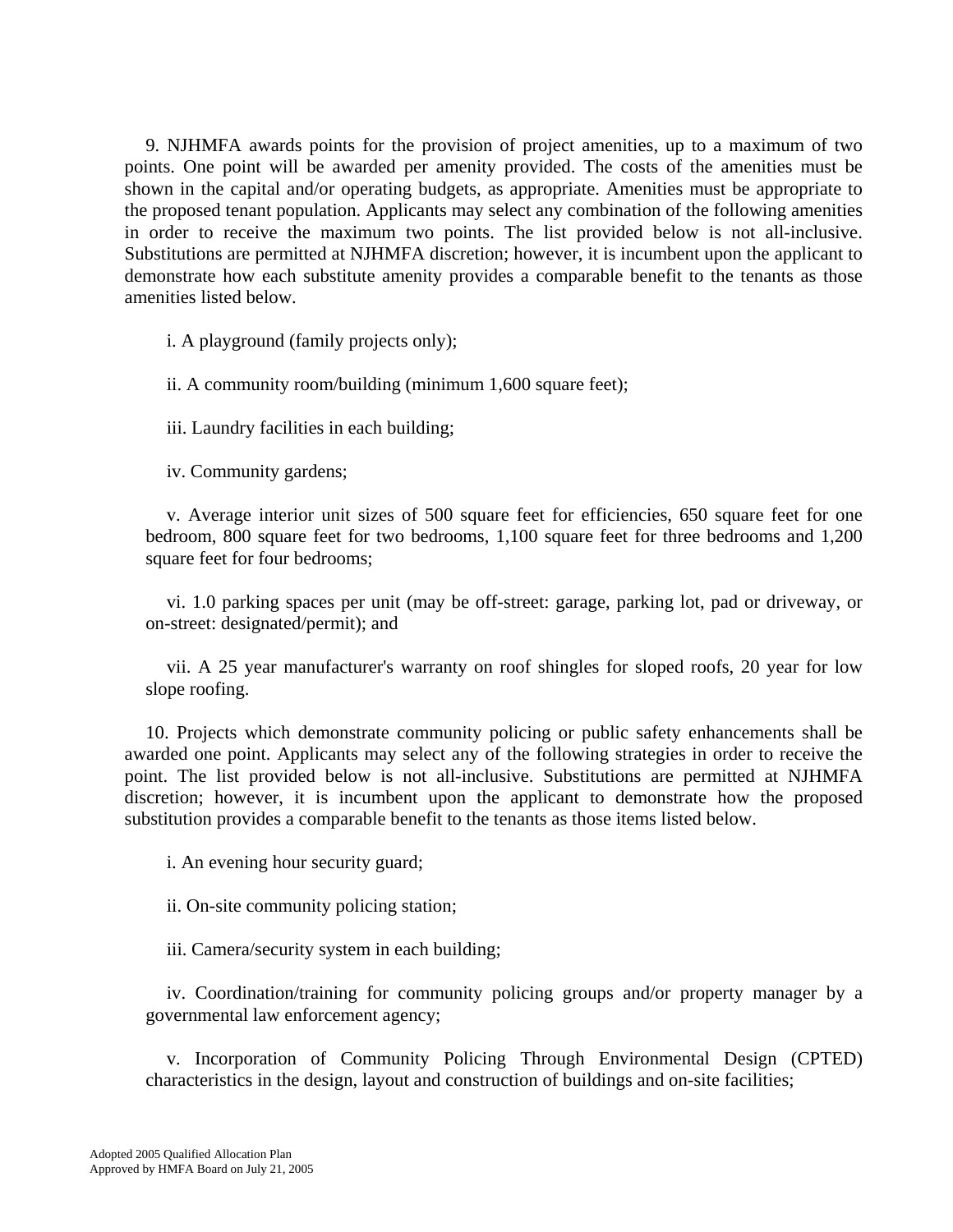vi. Partnerships or agreements which increase on-site police and security patrols on the development site (that is, leveraging partnerships with other funding sources for police salaries such as State Urban Enterprise Zones, Special Improvement Districts, Community Oriented Policing grants, etc.);

vii. Innovative approaches which increase the number of community policing volunteers as residents of the development (including rent reductions or subsidies where allowable); and

viii. Using operating funds or alternative funding sources such as Urban Enterprise Zone funds or HUD grants to purchase or subsidize the purchase of take-home police vehicles for law enforcement officers in the development.

11. Applications may receive up to a maximum of two points for the following (to be eligible for points in this category, proximity to the following locations shall be addressed in the market analysis as required at N.J.A.C. 5:80-33.12(c)1):

i. Projects located within a school renaissance zone shall be awarded two points. To qualify for this point category, a majority of the units shall be located within the qualifying area and the qualifying area shall be delineated by the application deadline;

ii. Projects located within one-half mile of the positive land uses below shall receive one point for proximity to each of the following:

(1) Primary/elementary school (family projects only);

(2) Day care center;

(3) Food store;

(4) Community center or faith-based organization;

(5) Public transportation;

(6) Park.

iii. Projects located within one mile of the following negative land uses shall have two points deducted from the project score:

(1) Land fill;

(2) Garbage dump;

(3) Trash incinerator;

(4) Nuclear power plant;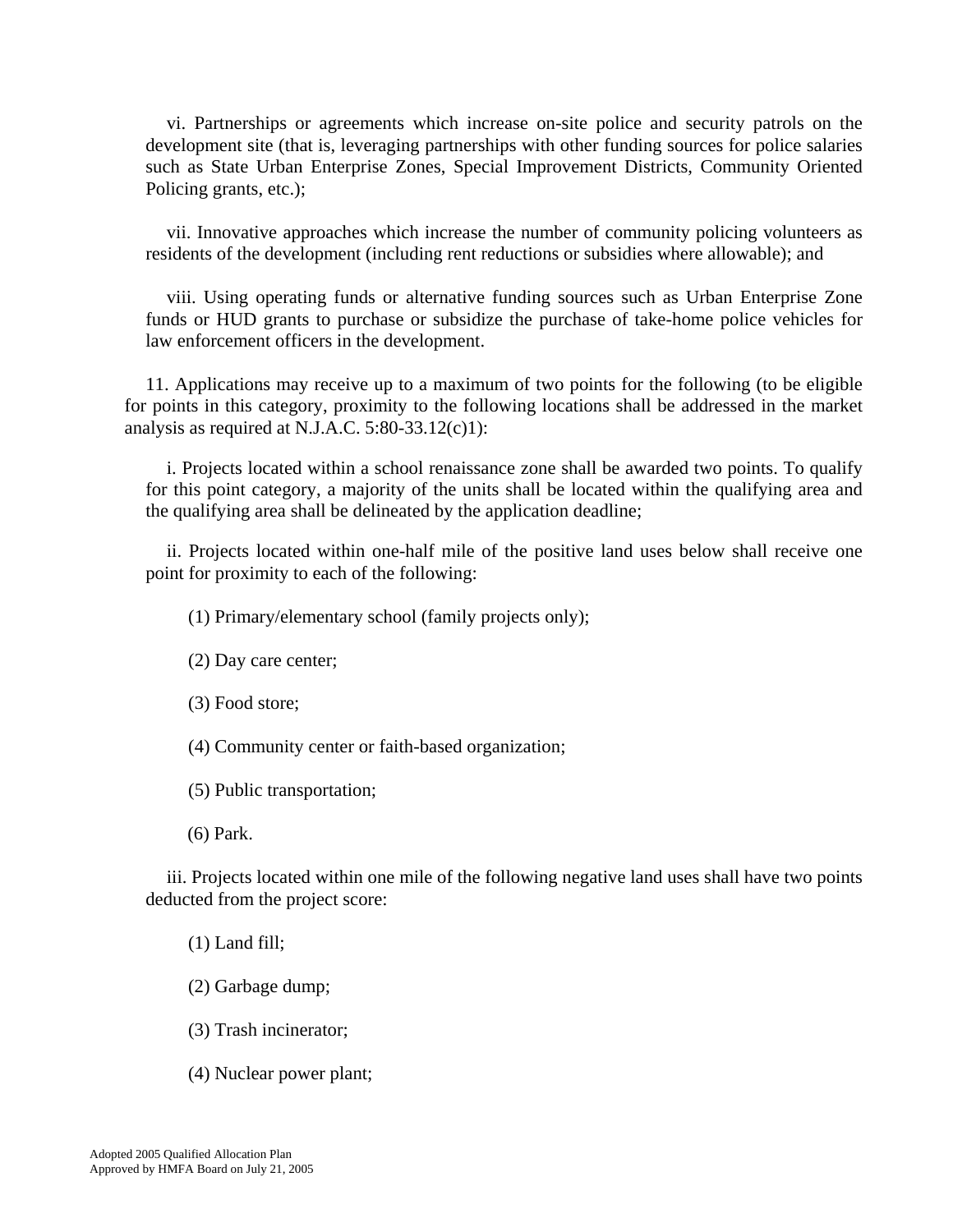(5) Oil/chemical refinery;

(6) Unremediated Superfund or toxic waste site as identified by the Environmental Protection Agency (EPA) or the New Jersey Department of Environmental Protection (DEP).

iv. Example: A project is located within one-half mile of an elementary school, a food store and an oil refinery. The project shall be awarded zero points.

12. Projects with a property manager that will have successfully completed an NJHMFA approved tax credit certification course prior to the project being placed in service shall receive two points. For the list of approved tax credit certification courses, please contact NJHMFA's Division of Tax Credit Services at (609) 278-7421.

13. Applications which include a commitment letter signed by the syndicator or investor specifying net pricing and net capital contributions at least one full cent higher than NJHMFA's equity factor shall receive one point. Applicants utilizing the credits themselves do not have to submit a syndicator letter to receive the point. Term sheets do not qualify for this point.

14. Applications shall receive one point per percentage point reduction in the developer fee up to a maximum of seven points. For example, an application by a 25-unit project which lists a 15 percent developer fee shall receive five points because it is five percentage points below the maximum allowance of 20 percent.

15. Applicants may select one of the following options. To qualify for this point category, a significant component of the development (40 percent or more of the units) shall be located within a historic building, a building being adaptively re-used or a building located on a Brownfields site:

 i. Rehabilitation of historic buildings shall receive two points. If the project is also utilizing the historic tax credit recited under Section 47 of the Code, an additional one point shall be awarded. In order to qualify for the historic tax credit point, the application shall include a copy of Part 1 Evaluation of Significance and Part 2 Description of Rehabilitation of the Historic Preservation Certification application approved by the National Park Service. A copy of the Request for Certification of Completed Work shall be submitted to NJHMFA at the time the project places in service;

 ii. Projects which involve the adaptive re-use of a non-residential building shall receive two points; or

 iii. Projects which are developed on a Brownfields site shall receive two points. In order to qualify for the Brownfields points, the application must include the site's Brownfields Site Marketing Inventory (BSMI) Project Tracking Number ("OSP BF#") or, if the site does not have a tracking number, a copy of the approved New Jersey Department of Environmental Protection Remedial Action Work Plan shall be submitted. For a list of Brownfields sites and the corresponding tracking numbers, please call the Office of Smart Growth in the New Jersey Department of Community Affairs at (609) 633-7730.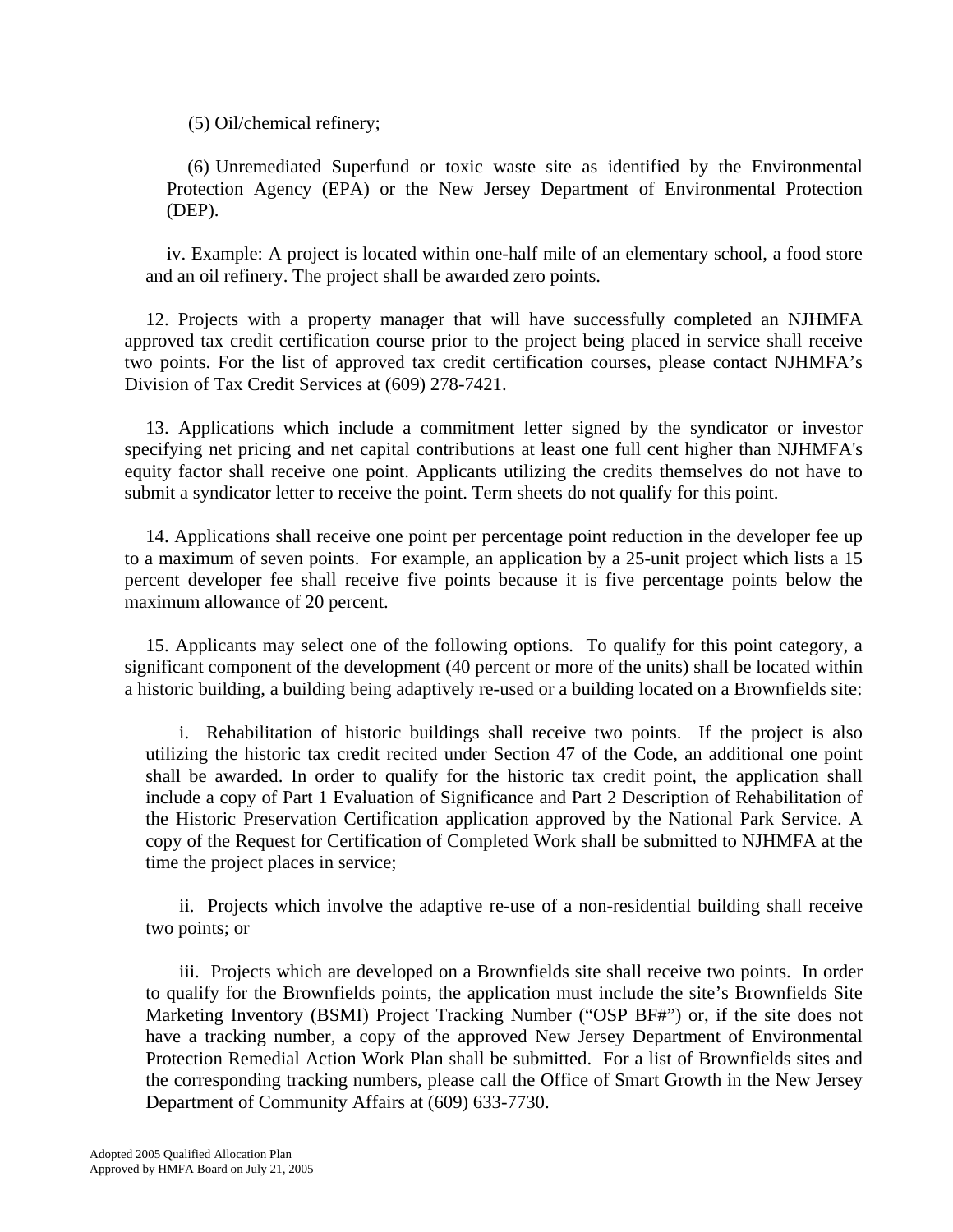16. Applications which have a general partner, voting member, developer or a related party who owned a managing or controlling interest in a LIHTC project when title was foreclosed by entry of judgment or deed in lieu of foreclosure during the past seven years shall have three points deducted from the application's score. Failure to respond to this point category shall result in the deduction of points as provided under this paragraph.

17. Applications which have a general partner, voting member, developer, or related party that owns a managing or controlling interest in a New Jersey LIHTC project with an uncorrected noncompliance shall have the following points deducted from the application's score: 10 points shall be deducted for violations of State and local building codes or health ordinances or failure of one or more major systems (for example, roof, HVAC, elevators, plumbing and electric); and five points shall be deducted for a failure to fulfill any Qualified Allocation Plan provisions as represented by an owner in a project's New Jersey LIHTC application. For noncompliance that cannot be corrected, points under this category shall only be deducted for the first year each application is submitted. Failure to respond to this point category shall result in the deduction of points as provided under this paragraph. Applications that receive negative points in this category do not qualify for the set-asides described at N.J.A.C. 5:80-33.4, 33.5, 33.6 and 33.7.

18. Three points shall be deducted from applications which have a general partner, voting member, developer, or related party that was involved in a full return of tax credits to NJHMFA within the past two years and such return occurred after October 15 of the year in which the project would have been required to be placed in service. Failure to respond to this point category shall result in the deduction of points as provided under this paragraph.

19. Applications which have a general partner, voting member, developer, or related party that owns a managing or controlling interest in a New Jersey LIHTC project that has failed to pay NJHMFA monitoring fees (unless NJHMFA has formally issued a deferral) shall have 10 points deducted from the application's score. Failure to respond to this point category shall result in the deduction of points as provided under this paragraph. Applications that receive negative points in this category do not qualify for the set-asides described at N.J.A.C. 5:80-33.4, 33.5, 33.6 and 33.7.

20. Applications which have a general partner, voting member, developer, or related party that owns a managing or controlling interest in a New Jersey LIHTC project that has failed to submit its annual project certifications shall have 10 points deducted from the application's score. Failure to respond to this point category shall result in the deduction of points as provided under this paragraph. Applications that receive negative points in this category do not qualify for the setasides described at N.J.A.C. 5:80-33.4, 33.5, 33.6 and 33.7.

21. Applicants that utilize the cure period in N.J.A.C. 5:80-33.11(c)1 or 3 shall have one point per each defect cured deducted from the application's score.

# **5:80-33.16 Point system for the Senior Cycle**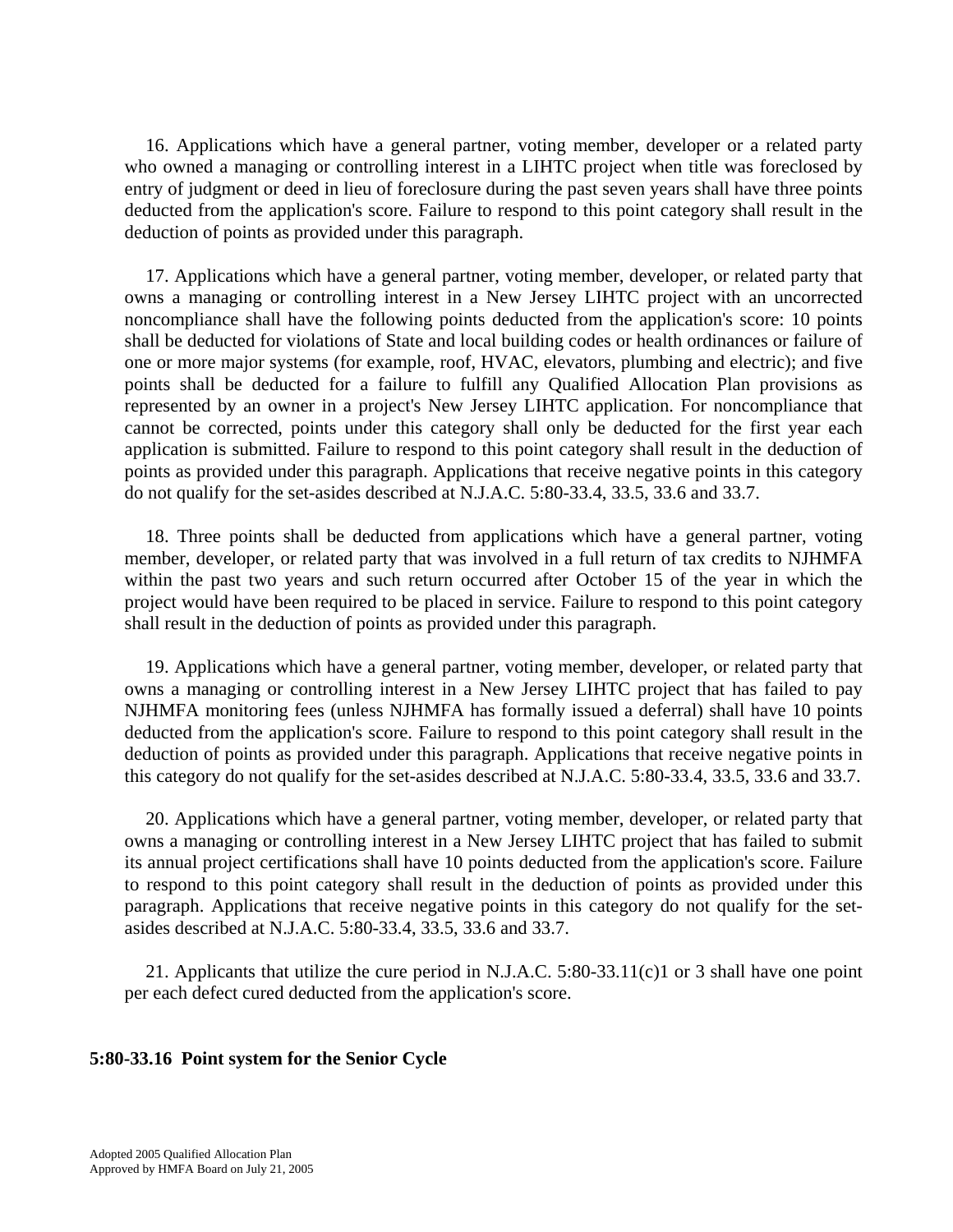(a) The point system for the Senior Cycle includes all point categories of the Family Cycle except the point category at N.J.A.C. 5:80-33.15(a)3 concerning large family units and the point category at N.J.A.C. 5:80-33.15(a)7 concerning smart growth areas is replaced with the following:

1. Applicants may select one of the following options:

i. Projects located within both a smart growth area and a qualified census tract which contribute to a concerted community revitalization plan shall be awarded 10 points. HOPE VI projects shall not be required to submit a community revitalization plan to be eligible for points in this point category;

ii. Projects located within a smart growth area that are not located in a qualified census tract but which satisfy a COAH obligation, satisfy a court-ordered obligation, are in voluntary compliance with the courts or are within a transit village shall be awarded seven points; or

iii. Projects located within a smart growth area only shall be awarded five points.

# **5:80-33.17 Point system for the Special Needs Cycle**

 (a) The point system for the Special Needs Cycle includes all point categories of the Family Cycle except for the point categories in N.J.A.C. 5:80-33.15(a)3 concerning large family units and N.J.A.C. 5:80-33.15(a)5 concerning social services.

(b) The Special Needs Cycle also includes the following point categories:

1. Applications shall be awarded one-half of a point per year of guaranteed funding from any program under the HUD McKinney Act (including Shelter Plus Care) or project based rental assistance for at least 25 percent of the project up to a maximum of five points.

2. Applications shall earn one point for each year of experience its social service provider has in providing social services to the special needs population stated in the application. No points shall be awarded if the special needs provider has less than three years of experience. The maximum points available for this category is six.

3. Applications shall earn one point for each special needs housing project that the applicant and/or social service provider has successfully developed or managed. The maximum number of points available for this category is six.

4. To qualify for the Special Needs Cycle, at least three services for the targeted special needs population shall be provided. If the owner of the project is capable of providing additional appropriate services, NJHMFA shall award two points per additional service up to a maximum of three additional services. Services shall be affordable, available, appropriate and accessible to the project's tenants. Applicants shall support their claim to provide social services by providing the following: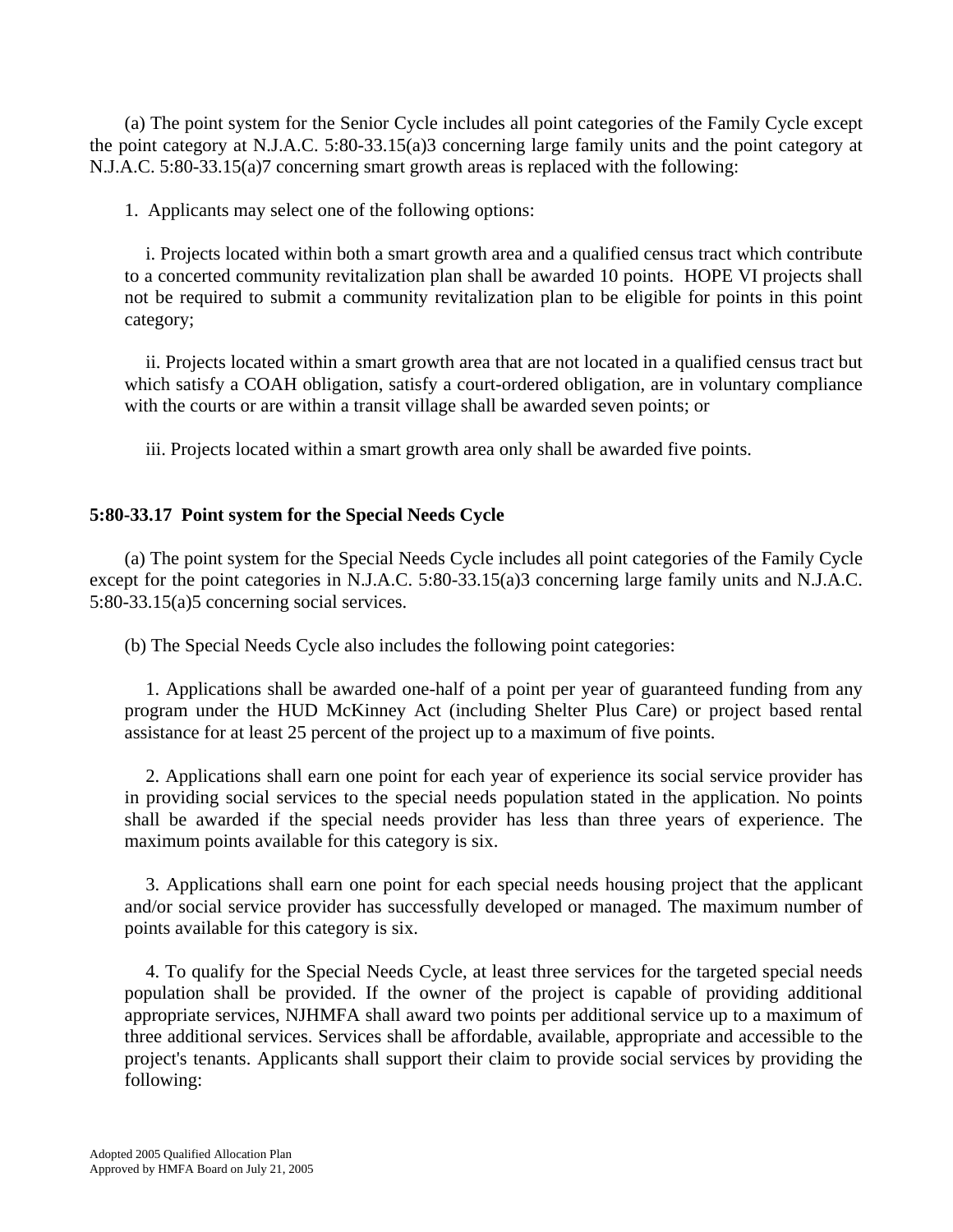i. Evidence of funding sources or documentation of how or by whom the services will be paid;

ii. Evidence of experience of the service provider for both provision of social service and fulfillment of prior private or governmental contracts; and

iii. Evidence of firm agreements (executed contracts) with service providers for the services.

5. Applications in which the social service provider has greater than a 50 percent interest in the general partnership or voting membership in a limited liability company shall earn an additional six points.

6. Applications demonstrating provision of appropriate services at no charge to the tenants shall earn one point for each free service up to a maximum of three points. The applicant shall provide evidence of funding for these services.

7. Applications submitted by a qualified nonprofit organization shall be awarded five points.

# **5:80-33.18 Point system for the Final Cycle**

The point system for the Final Cycle is the same as for the Family Cycle.

# **5:80-33.19 Tiebreaker system**

 (a) The following tiebreaker system shall be used in all cycles to break ties between projects with the same score:

1. If competing projects within a cycle have a tie score, a tax credit reservation shall be awarded to the project with the lowest amount of low-income housing tax credits (unadjusted for the 130 percent difficult development area or qualified census tract bonus) per low-income bedroom. The tax credit percentage to be utilized in calculating this tiebreaker shall be the appropriate percentage prescribed by the Internal Revenue Service for the month in which the application is submitted subject to 26 U.S.C.  $\S$  42(m)(2)(A).

2. If there is still a tie after the first tie-breaker, the tax credit reservation shall be awarded to the project with a lower total development cost per bedroom.

# **5:80-33.20 Municipal comment**

 The Code requires that the chief executive officer of the municipality in which the project is to be located be given the opportunity to comment on the project. The application may include a letter from the chief executive officer of the municipality or NJHMFA staff shall notify the chief executive officer of the municipality and allow him or her a reasonable opportunity to comment on the project.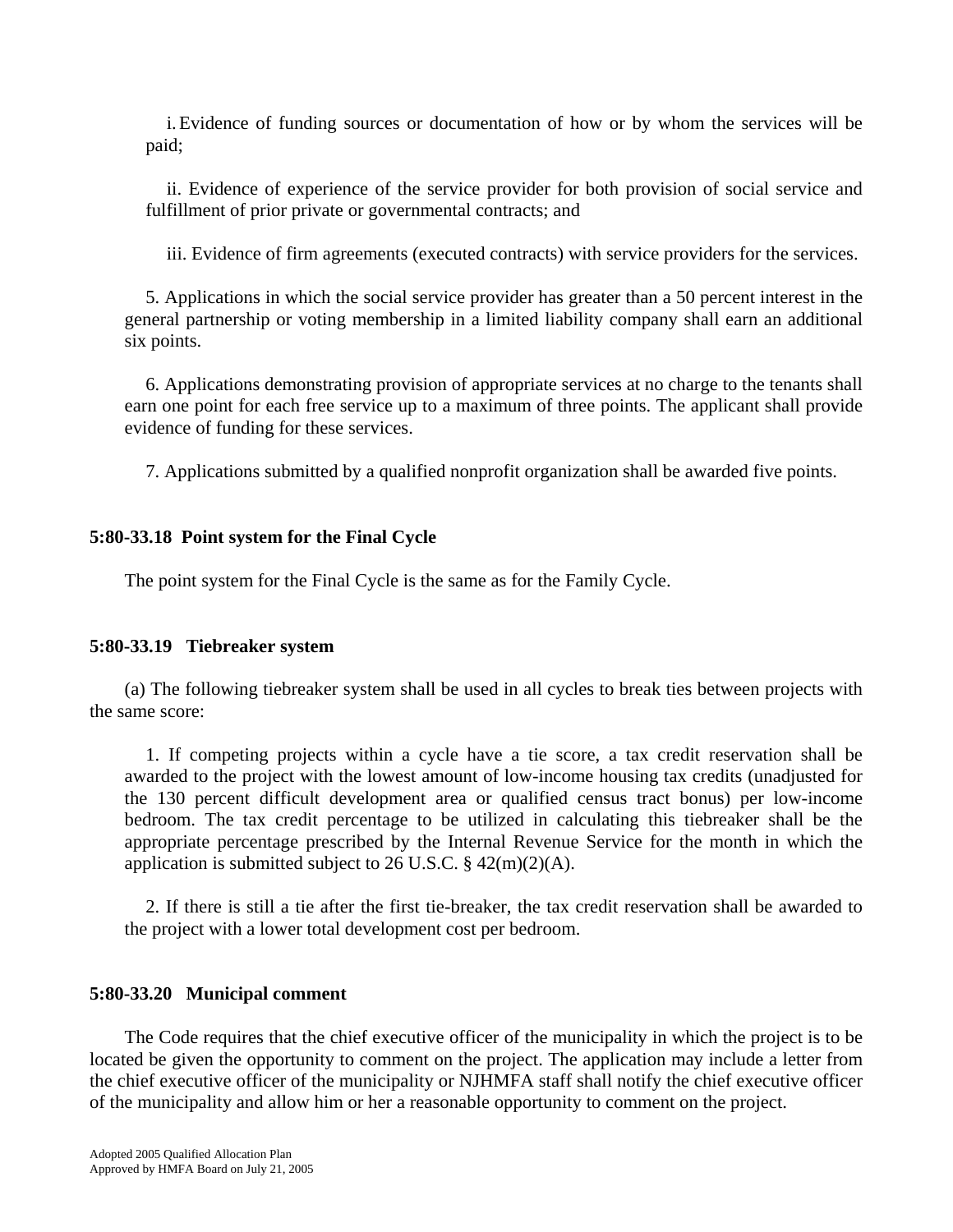## **5:80-33.21 Application needs analysis**

(a) Section  $42(m)(2)(a)$  of the Code provides: "The housing credit dollar amount allocated to a project shall not exceed the amount the housing credit agency determines is necessary for the financial feasibility of the project and its viability as a qualified low-income housing project throughout the credit period." This determination, known as the "needs analysis," shall be performed by NJHMFA with respect to those applications fulfilling the eligibility requirements at N.J.A.C. 5:80-33.12. In the needs analysis, NJHMFA shall compare the project's total development costs to the funding sources the applicant has identified to meet those costs. If the total funding sources not including tax credit equity are less than the total development costs, then a funding gap exists and the applicant has demonstrated a need for credits, provided, however, that the following conditions are satisfied:

1. The project's development and operational costs are reasonable as required under Section  $42(m)(2)(B)(iv)$  of the Code;

2. Funding sources identified by the applicant meet the requirements listed under N.J.A.C. 5:80-33.12(c)6;

3. The project is financially feasible in terms of the existence of sufficient sources to pay for total development costs; and

4. The project shall remain viable throughout the credit period.

 (b) Financing arrangements shall be evaluated to ensure that projects are not structured to artificially increase basis. Such arrangements include drawing down entire bridge or secondary loans at construction closing instead of using such financing on an as-needed basis. NJHMFA reserves the right to assume a mortgage higher than the mortgage commitment submitted by the applicant if it is determined that the mortgage amount stated in the commitment is underestimated. If NJHMFA has a reasonable basis for concluding the equity factor submitted by the applicant is inconsistent with market conditions, NJHMFA reserves the right to adjust the equity factor in its underwriting. NJHMFA reserves the right to require an appraisal at the applicant's expense. If the applicant acquires the property for more than appraised value, the overage shall be added to the sources of funds so as not to create artificial need.

 (c) NJHMFA shall perform needs analyses at three separate times: application, allocation, and at the time the project is placed in service. (See N.J.A.C. 5:80-33.23 and 33.27.) The credit amount reserved is limited to the lesser of:

1. The credit amount based on the needs analysis; or

2. The credit amount generated from the project's qualified basis, as (potentially) capped by the eligible basis limits. Unless a project has an alternate funding source such as a developer fee able to be pledged, a project whose eligible basis is reduced by the eligible basis limits (thereby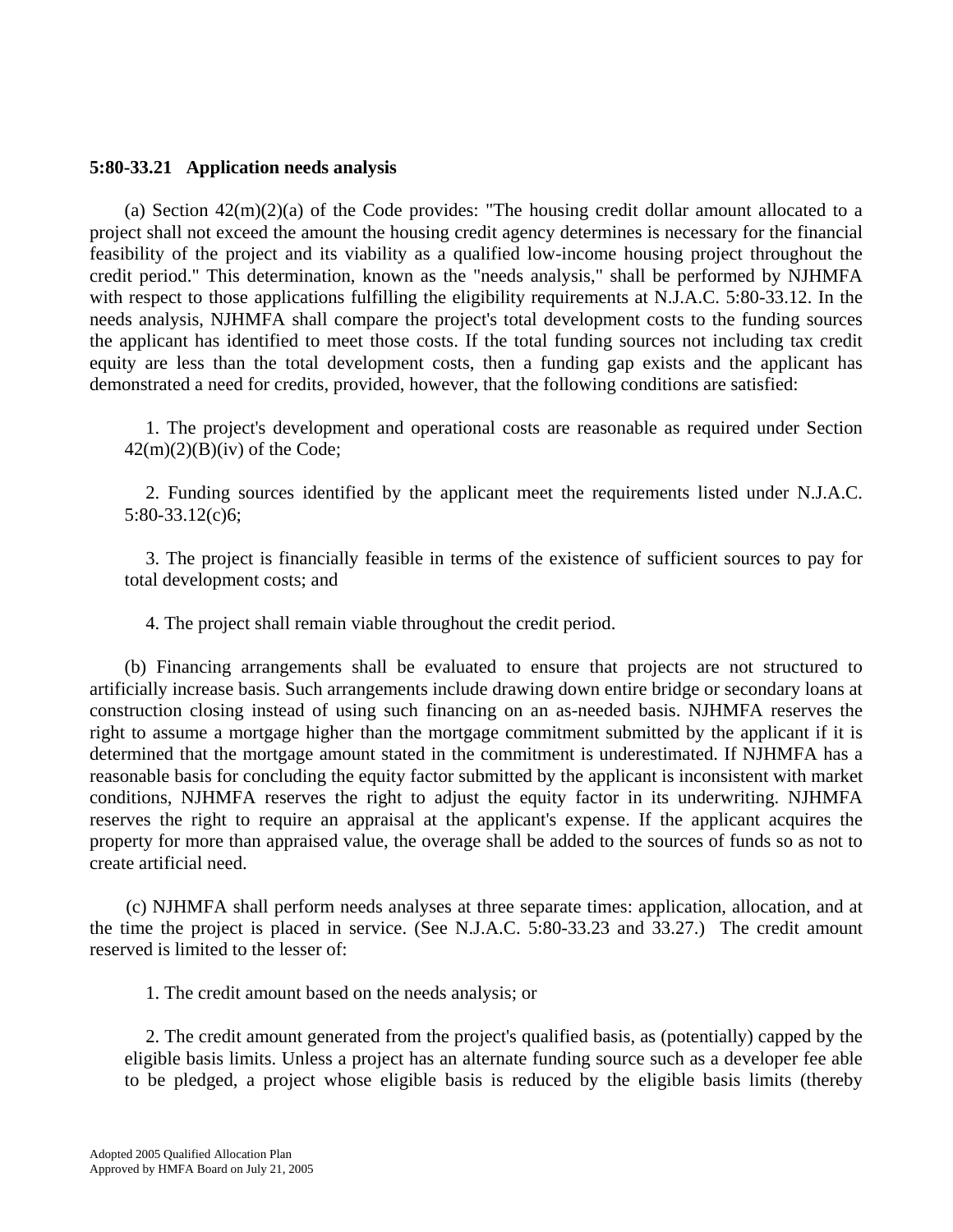reducing the credit amount) may be declared infeasible due to a funding gap caused by the resulting shortfall in syndication proceeds.

## **5:80-33.22 Committee review and reconsideration process**

 (a) Based on the rankings, eligibility review and needs analysis, NJHMFA shall make reservation award recommendations to the Tax Credit Committee. The Tax Credit Committee shall consist of the Commissioner of the Department of Community Affairs or designee, the Executive Director of NJHMFA and three members of the NJHMFA executive staff designated by the Executive Director.

 (b) The Committee shall review the rankings, eligibility and tiebreaker decisions as well as requests for reservations from the Reserve. All applicants shall be notified in writing whether their projects received a reservation or not and the basis for the decision. A reservation commitment letter shall be mailed to all reservation recipients.

 (c) An applicant may appeal any decision of the Tax Credit Committee by submitting a written request for reconsideration to the Executive Director of NJHMFA no later than 10 business days from the date of the Tax Credit Committee meeting at which awards/decisions are announced. The request shall include a comprehensive discussion of the basis for reconsideration. Such requests will be considered promptly by the Tax Credit Committee and the Committee's disposition of the request shall constitute final agency action. In the absence of a request for reconsideration, the date of the Tax Credit Committee meeting at which awards/ decisions are announced shall constitute the date of final agency action.

# **5:80-33.23 Allocation needs analysis**

In accordance with Section  $42(m)(2)$  of the Code, NJHMFA evaluates the need for the tax credit at the time of application, the time of allocation, and after the building is placed in service. The credit amount allocated is limited to the lesser of the credit amount based on the needs analysis or the credit amount generated from the project's qualified basis (as potentially capped by the eligible basis limits). The determination of whether the credit amount reserved is needed for the financial feasibility and continued viability of the project shall include an examination as to whether there have been increases or decreases in project costs, other funding sources or rental subsidies which would result in a higher allocation than needed. If NJHMFA has a reasonable basis for concluding the equity factor submitted by the applicant is inconsistent with market conditions, NJHMFA reserves the right to adjust the equity factor in its underwriting. Any substantive changes to the project's financing plan or costs shall be explained in detail and may cause the project to be reconsidered by NJHMFA.

### **5:80-33.24 Reservations, allocations and binding commitments**

 (a) Once the reservation is final as described in N.J.A.C. 5:80-33.22(b), projects must meet allocation criteria established by the Code and these rules in order to qualify for an allocation of tax credits. (The IRS does not recognize the reservation processes of housing credit agencies.) The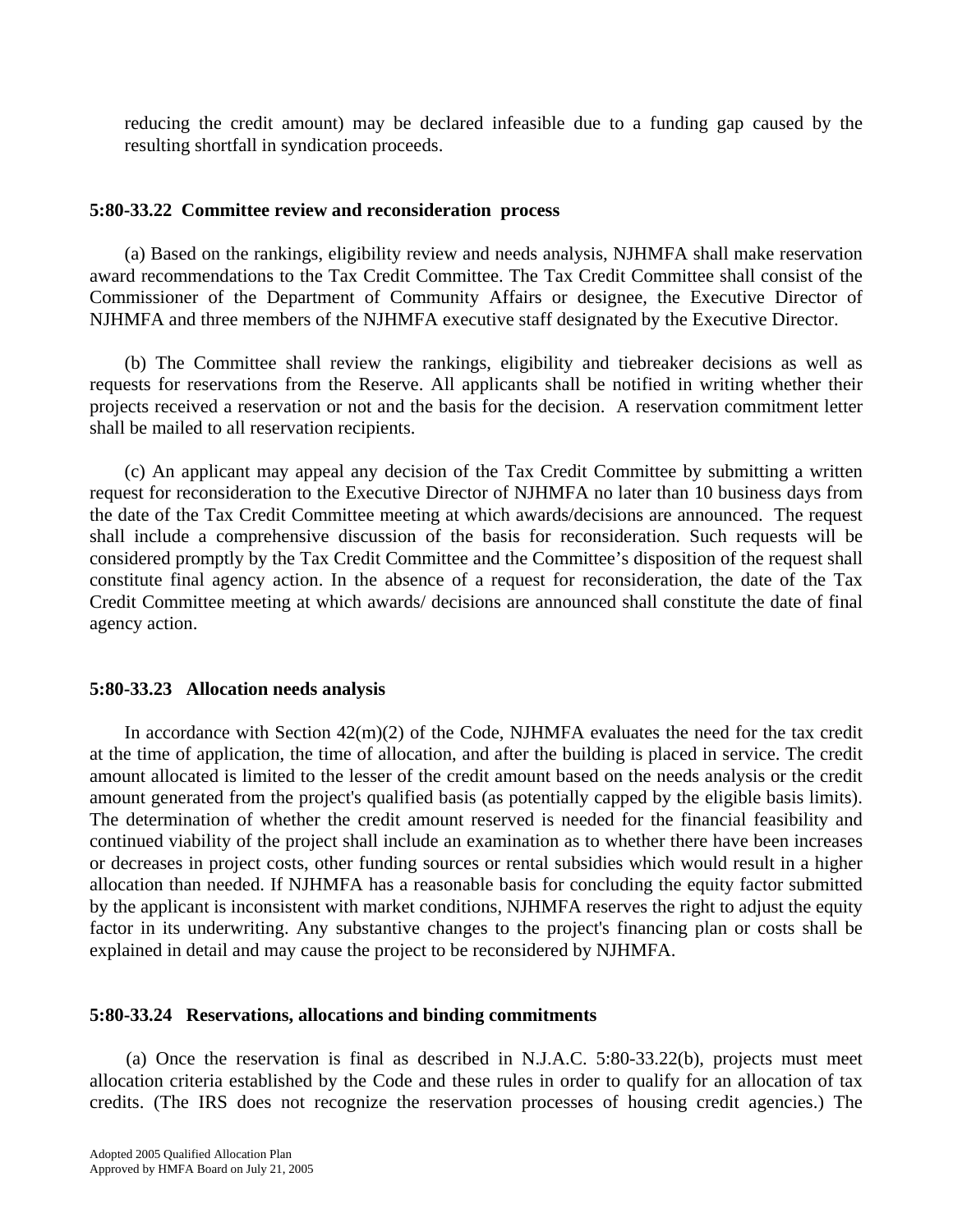deadline for meeting the allocation criteria described in (a)1 and 2 below is October 15 (November 30 for Final Cycle reservations) or the next business day if the 15th (or the 30th) is a weekend or holiday. The deadline for meeting the 10 percent test required under 26 U.S.C.  $\S$  42(h)(1)(E)(ii) is three months from the date a tax credit reservation is issued by the Tax Credit Committee. The NJHMFA form evidencing satisfaction of this test must be completed and certified by an independent certified public accountant. Accrued developer fees in carryover basis shall not exceed the lesser of the fee earned to date or 20 percent of the total developer fee. On a case-by-case basis, NJHMFA may extend its filing deadline if the owner can show good cause; however, in order to defray the added expense and regulatory burden of processing allocation requests that arrive after the deadline, an extension fee of \$1,000 shall be payable to NJHMFA for each week or part thereof that the owner is late in submitting a complete package. NJHMFA reserves the right to rescind a reservation if a deadline is unmet.

1. Owners requesting a carryover allocation shall submit their certification for carryover which demonstrates that all sources shown on the owner's carryover schedule are accurate; and that the costs shown in eligible basis are allowable under the Code. Title ownership is not required for carryover allocations, but site control must be maintained. Projects receiving carryover allocations have until the end of the second year after the execution of the carryover allocation agreement to place the project in service.

2. Owners requesting an allocation for a building in the same year the building places in service may receive a carryover allocation or a placed in service allocation depending upon the building's placed in service date. A building must be issued an allocation no later than December 31 of the year it is placed in service.

i. If the building is placed in service on or prior to August 1, the allocating document shall be the IRS Form 8609 and the owner shall submit all requirements listed in N.J.A.C. 5:80- 33.26 by the filing deadline established in (a) above.

ii. If the building is placed in service after August 1, and if the timing of the final project cost certification, permanent closing and the like do not allow for the timely issuance of an IRS Form 8609 by December 31, a carryover allocation shall be issued to the project provided that the owner submits to NJHMFA an updated 10 percent letter from the partnership's accountant reflecting the new reasonably expected basis in the building.

 (b) NJHMFA may, in its discretion, enter into a binding commitment to allocate credits from future years' tax credit authority to projects described below:

1. Projects in a competitive cycle affected by a technical error as determined by the Tax Credit Committee. The Tax Credit Committee may fund technical errors wholly from the Reserve (if sufficient credits exist), wholly through a binding commitment or through a combination of Reserve credits and a binding commitment. Projects receiving credits from the Reserve must meet the 10 percent carryover test within the time frame described in (a) above. In no event shall the project receive credits and/or a binding commitment exceeding the maximum eligible tax credit amount; or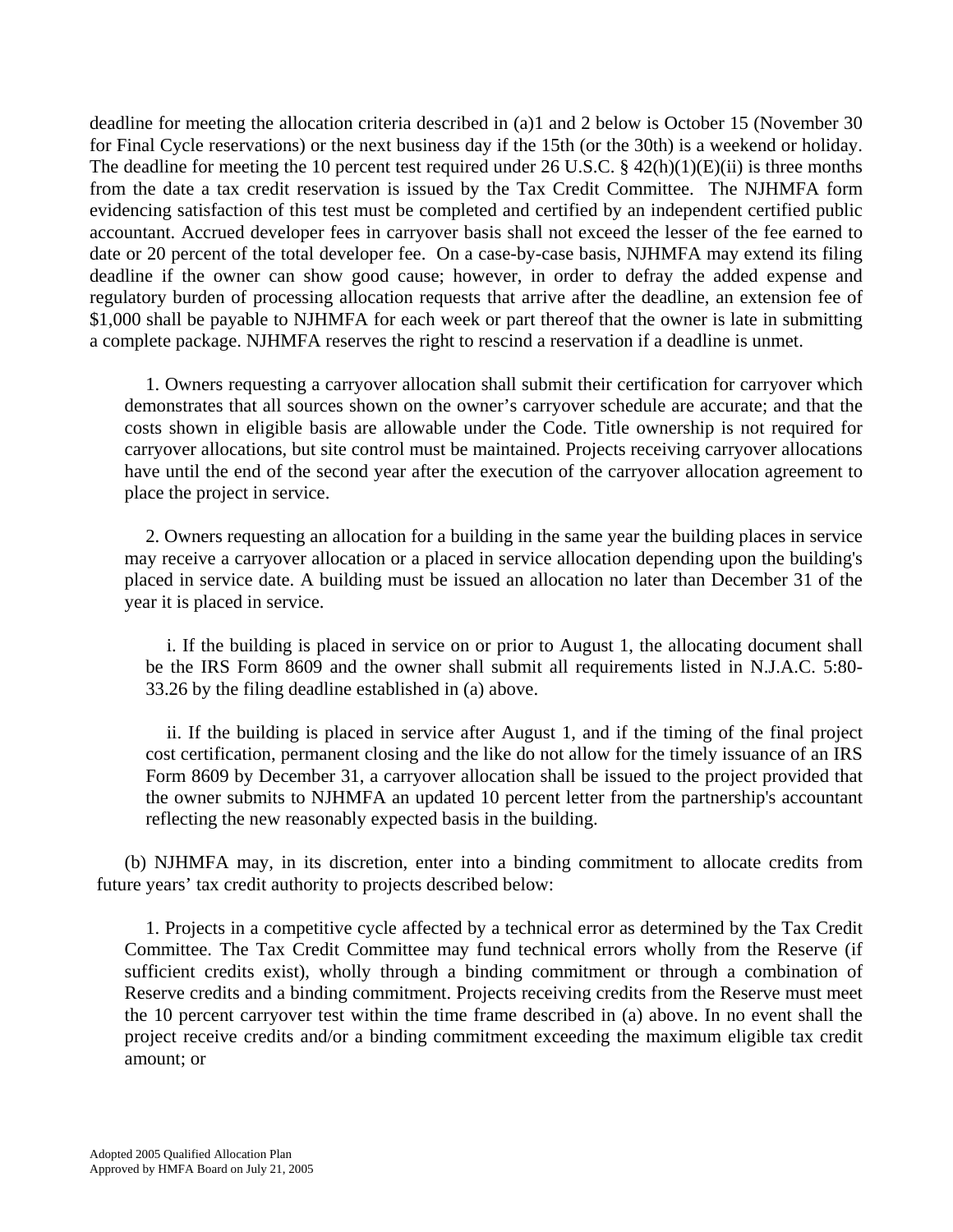2. The next-highest ranking eligible project in the Final Cycle if that project is a preservation project and received only a partial allocation because NJHMFA exhausted its tax credit authority for the current year. Together, the partial carryover allocation and the binding commitment shall not exceed the maximum eligible tax credit amount.

#### **5:80-33.25 Allocation/issuance fee schedule**

 Projects requesting an allocation of tax credits shall pay a fee equaling two percent of the carryover allocation amount over the 10-year credit period. One-half of the fee shall be paid at the time the allocation criteria described above at N.J.A.C 5:80-33.24(a) is submitted to NJHMFA. For projects requesting an issuance of tax credits from volume cap, the issuance fee shall equal two percent of the issuance amount over the 10-year credit period for NJHMFA financed projects and three percent of the issuance amount over the 10-year credit period for non-NJHMFA financed projects. One-half of the fee shall be paid at the time the credit determination described at N.J.A.C. 5:80-33.9(a)1 is made. For both types of project, the balance (adjusted higher if volume cap tax credit issuance increases) shall be paid prior to issuance of the IRS Form 8609.

#### **5:80-33.26 Obtaining IRS Form 8609: deadlines and extension fees**

 (a) The IRS Form 8609 is the form used by owners to claim the low-income housing tax credit. A form is issued for each building in the project. Prior to issuance of the IRS Form 8609, NJHMFA must receive all required information from the owner, including the allocation/issuance fee described at N.J.A.C. 5:80-33.25. For projects receiving credits from the nonprofit set-aside, this shall include an attorney's opinion letter which states that no for-profit developer or member of the investor limited partner held a seat on the nonprofit's board of directors. NJHMFA (or its authorized designee) shall also conduct an on-site inspection of the project to confirm that all representations made in the project's tax credit application have been met. Upon completion of the NJHMFA evaluation (which includes the placed in service needs analysis) and attendance by the project owner and managing agent at an NJHMFA-sponsored compliance monitoring seminar, NJHMFA shall complete Part I of the IRS Form 8609 and shall forward a copy, as filed with the IRS, to the project owner. Owners should be sure to make copies of the signed IRS Form 8609 as a copy must be filed each year with Federal tax returns.

 (b) The entire IRS Form 8609 request package, including the allocation/issuance fee described at N.J.A.C. 5:80-33.25 and the audit report, in a form acceptable to NJHMFA, must be submitted to NJHMFA at the latter of six months following the issuance of the final certificate of occupancy for the project or two months after the first year of the credit period. On a case-by-case basis, NJHMFA may extend its filing deadline if the owner can show good cause; however, in order to defray the added expense and regulatory burden of processing IRS Form 8609 requests that arrive after the deadline, an extension fee of \$1,000 shall be payable to NJHMFA for each week or part thereof that the owner is late in submitting a complete package. NJHMFA reserves the right to recapture an allocation if a deadline is unmet.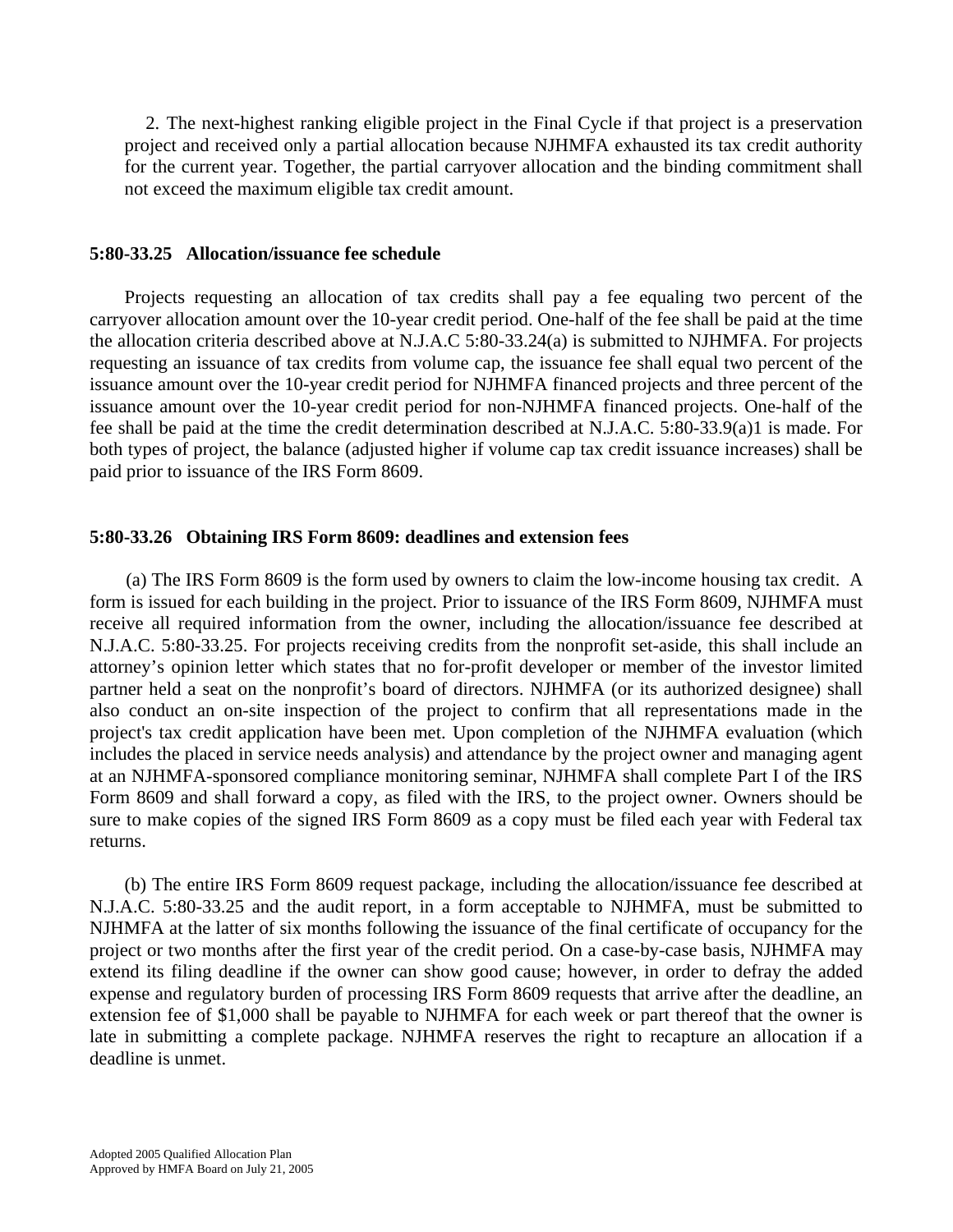## **5:80-33.27 Placed in service needs analysis**

(a) Pursuant to Section  $42(m)(2)$  of the Code, NJHMFA shall conduct the last of its required needs analysis evaluations at the time the project places in service. The analysis shall be based on the project cost certification of an independent C.P.A. and the permanent financing sources (see N.J.A.C. 5:80- 33.28). If the amount of the tax credit request is not needed for the financial feasibility of the project and its viability as a qualified low-income housing project throughout the credit period, the amount of the tax credit shall be reduced to the needed amount.

 (b) The determination of whether the amount requested is needed for financial feasibility and continued viability of the project shall include an examination as to whether there have been increases or decreases in project costs, other funding sources or rental subsidies which would result in a higher allocation than needed. If NJHMFA has a reasonable basis for concluding the equity factor submitted by the applicant is inconsistent with market conditions, NJHMFA reserves the right to adjust the equity factor in its underwriting. The Code requires that NJHMFA reduce the credit amount based upon need; however, this does not mean that NJHMFA will jeopardize the long-term financial feasibility and viability of the project by arbitrarily taking back credits. For example, if the equity market improved so that projects were able to get better pricing from investors, NJHMFA would not necessarily reduce the credit on those projects that use the "excess" credits to cover cost overruns or provide betterments in the projects such as upgrading the security system, landscaping, provision of appliances such as washers, and the like. NJHMFA shall not allow these additional funds to be used to increase the developer fee over that shown on the application.

 (c) For each needs analysis, a Sponsor Certification shall be submitted. Any substantive changes to the project's financing plan or costs shall be explained in detail and may cause the project to be reconsidered by NJHMFA.

# **5:80-33.28 Project cost certification and contractor fee limits**

 (a) An independent C.P.A. shall audit the development costs of the project in accordance with generally accepted auditing standards. To make sure that the necessary paperwork is submitted to NJHMFA in a timely manner, owners shall ensure that the cost certification process begins immediately upon construction completion. NJHMFA reserves the right to require a compilation of the construction costs of the project as approved by an independent C.P.A.

 (b) "Contractor fee limits" with regard to contractor profit and overhead shall be set in accordance with the schedule below. Maximum fees include the base profit and overhead and any incentive cost savings fee realized. Costs included on the general conditions line must be broken out on a separate schedule. Unreasonable costs shall be disallowed.

### CONTRACTOR FEE SCHEDULE

 Construction Contract Amount Fee (Overhead and Profit) \$ 0 - \$ 500,000+ 11.75 percent

\$ 500,001 - \$ 1,000,000+ 10.75 percent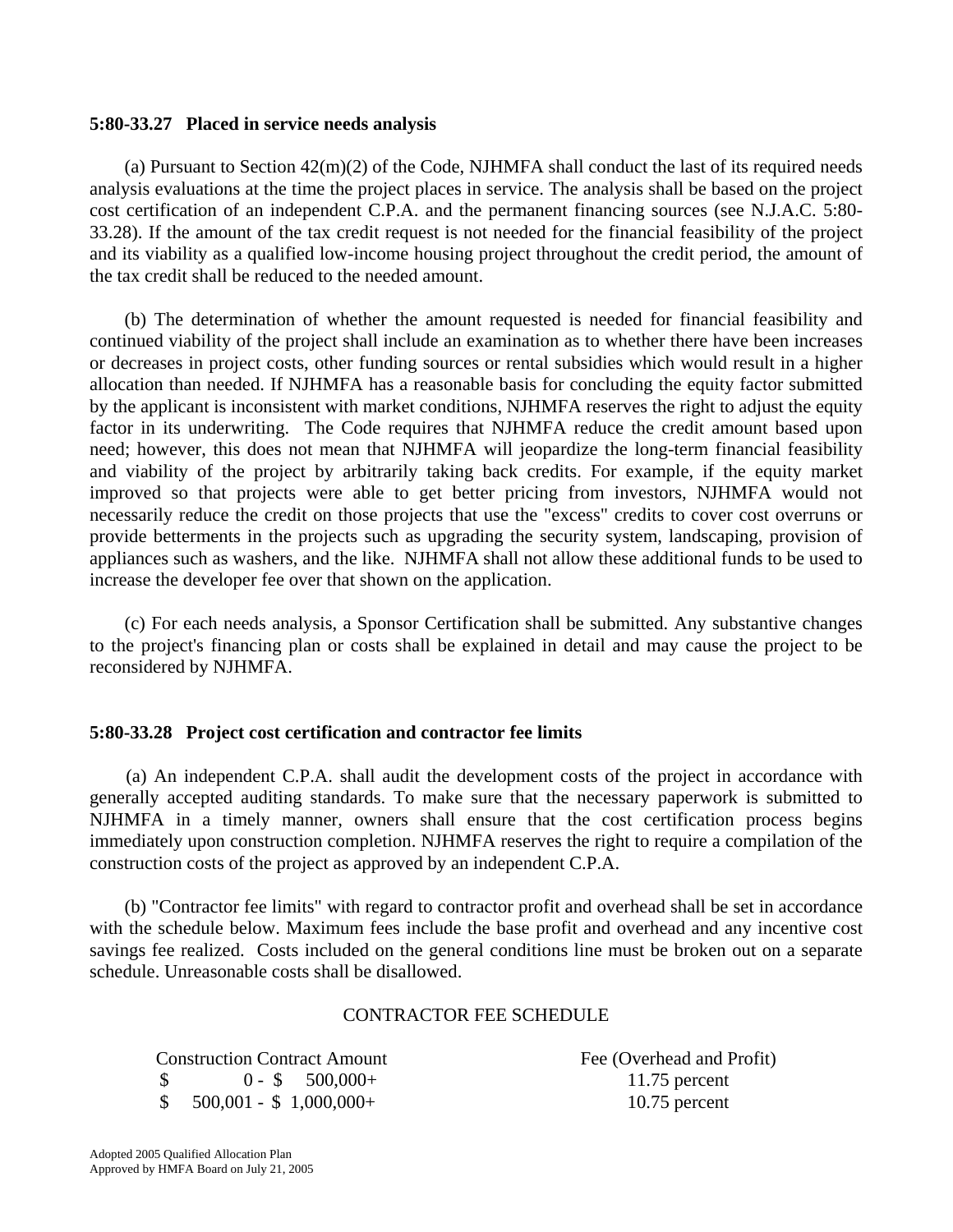| $$1,000,001 - $5,000,000+$   | 9.50 percent |
|------------------------------|--------------|
| $$5,000,001 - $10,000,000+$  | 8.50 percent |
| $$10,000,001 - $15,000,000+$ | 7.00 percent |
| $$15,000,001 - $20,000,000+$ | 6.70 percent |
| $$20,000,000+$               | 6.20 percent |

 (c) For projects seeking IRS Form 8609 allocations and for projects with carryover allocations, where completion is scheduled to occur close to the end of the year, interim audits should be taking place throughout construction so that when the certificate of occupancy is issued, the final cost certification is virtually complete. For projects still incurring eligible costs, NJHMFA may consider the owner's projection of costs and basis incurred through the end of the first year of the credit period. The projection shall be based on executed contracts with contractors/vendors for amenities such as security system, playground, and landscaping.

 (d) In addition to the audit report, the owner shall submit a Sponsor Certification for Placed in Service showing all sources, uses and eligible basis items as well as the pricing from the limited partner investor.

### **5:80-33.29 Extended use agreement**

 Section 42(h)(6) of the Code requires the project owner to enter into an "extended low-income housing commitment agreement" that adds an additional 15-year low-income occupancy requirement to the initial 15-year compliance period. The agreement shall be recorded in order to claim the tax credits when filing Federal tax returns. Owners must complete NJHMFA's deed of easement and restrictive covenant at the latter of the carryover allocation described at N.J.A.C. 5:80-33.24(a)1 or acquisition of the property. Upon receipt and review of a complete and fully executed agreement, NJHMFA shall file the restrictive covenant pursuant to State law. Applicants are responsible for paying the fee required to record the agreement in the County Clerk's Office. Note: For projects which received points for agreeing to extend the project compliance period beyond the minimum 15-year period, the deed of easement and restrictive covenant shall reflect the increased compliance term stated in the application.

### **5:80-33.30 Returning credits**

 Applicants unable to utilize their allocation should return their allocation to NJHMFA as soon as possible. Returned credits are deposited into the Reserve or in the Final Cycle if the Reserve has been fully utilized.

#### **5:80-33.31 Applicant's affirmative obligation to disclose changes**

 (a) Applicants are under a continuing affirmative obligation to advise NJHMFA of any changes to any aspect of the proposed development and provide relevant information as it becomes available, including pending/anticipated litigation which may affect the proposed development. NJHMFA shall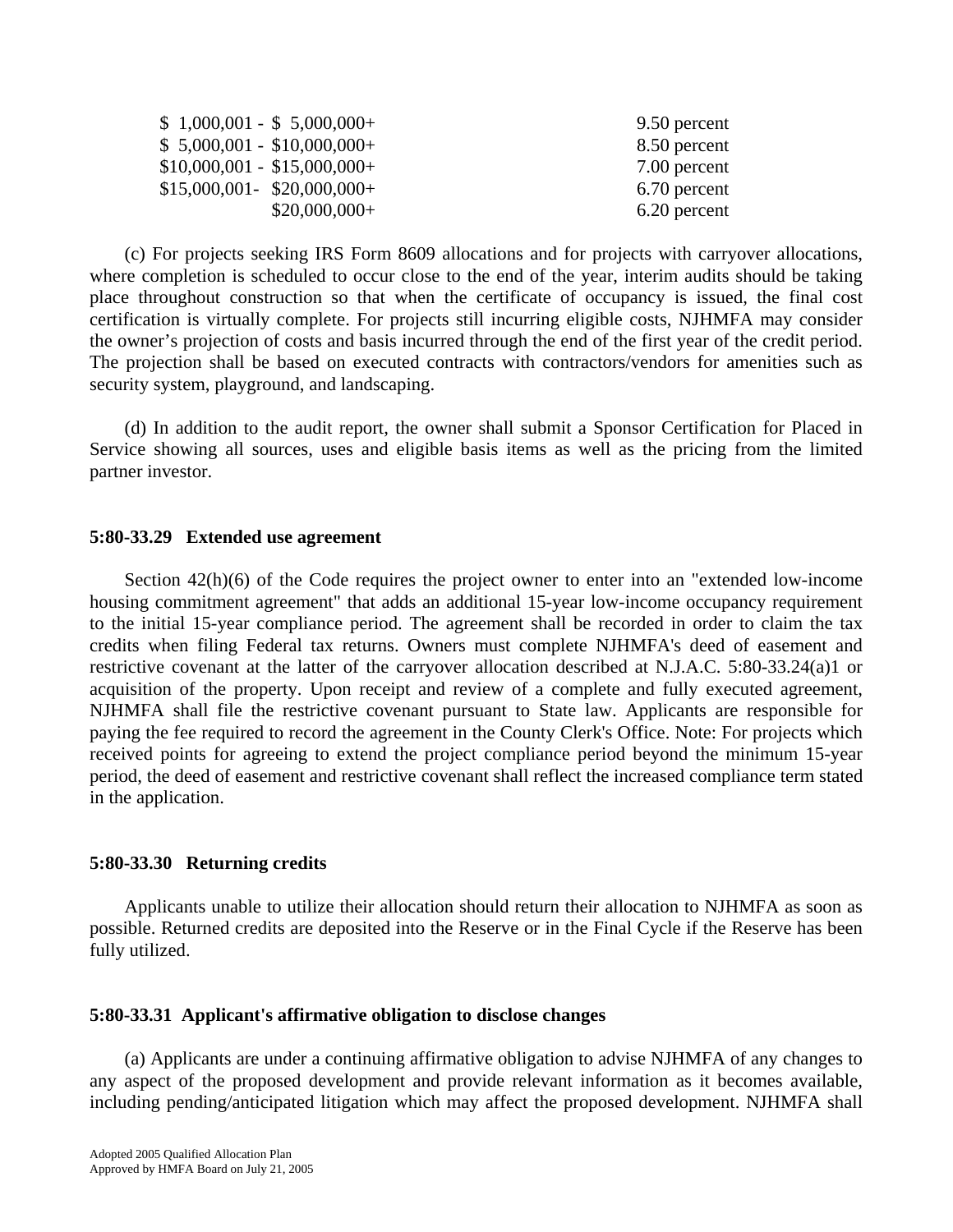require the owner to certify and may require further documentation to verify that all representations made in the application concerning the proposed development, including representations relied upon to determine the applicant's eligibility, scoring and ranking, are, and continue to be, true at the time of carryover allocation and issuance of the IRS Form 8609. Substantive changes may cause the project's allocation to be reconsidered by NJHMFA. NJHMFA reserves the right to ask for any documentation necessary throughout the application, reservation, carryover and placed in service processes.

 (b) NJHMFA shall have the authority to rescind a reservation or an allocation if any representations made in the application are mistakenly or intentionally misrepresented or not fulfilled.

 (c) Failure to disclose all relevant information is grounds for disqualification of the application or recapture of the allocation.

# **5:80-33.32 Compliance monitoring**

 (a) The owners of all projects with an allocation of low-income housing tax credits must contact NJHMFA's compliance monitoring section before the project places in service and prior to rent up. In addition, the owner must submit to NJHMFA a copy of the completed IRS Form 8609 (Part I completed by NJHMFA and Part II completed by the owner) within 30 days of completion of Part II of the IRS Form 8609 and the filing of same with the Internal Revenue Service. This form contains information necessary for NJHMFA to monitor the project for compliance. Failure to submit a copy of the completed IRS Form 8609 within the specified time frame may constitute noncompliance and may be reported by NJHMFA to the IRS.

 (b) The owner of a tax credit project shall agree to submit to NJHMFA copies of any correspondence, notice or other document the owner receives from the Internal Revenue Service regarding compliance or noncompliance issues, audits, or other forms of communication regarding their low income tax credit project(s).

 (c) Owners shall submit to NJHMFA on an annual basis a copy of the project's audited financial statements for the prior fiscal year, including a detailed income and expense schedule and vacancy rate calculation by May 1.

 (d) Owners/agents are required to keep records for each qualified low-income building in the project which will show for each year of the compliance period the following information:

1. The total number of residential rental units in the building, including the number of bedrooms and the size in square feet of each residential rental unit;

2. The percentage of residential rental units in the building that are low-income units;

3. The rent charged on each residential rental unit in the building, including any utility allowances;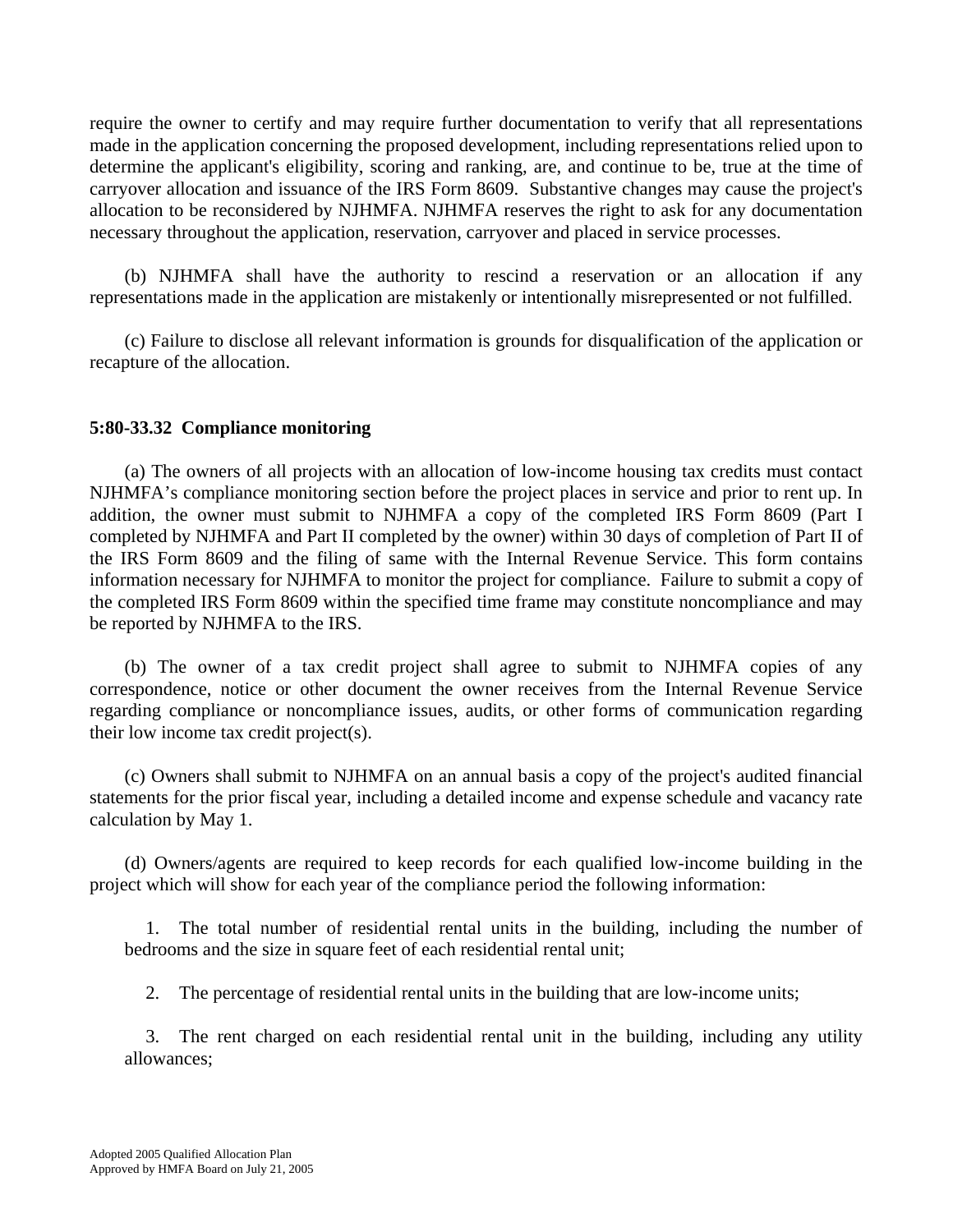4. The number of occupants and the number of full-time college students in each low-income household;

5. The low-income unit vacancies in the building and information that shows when and to whom the next available units (whether market rate or low-income) were rented;

6. The annual income certification of each low-income tenant per unit;

7. Documentation to support each low-income tenant's income certification (that is, income verification from third parties such as employers or agencies paying unemployment compensation). Tenant income is calculated in a manner consistent with the determination of annual income under Section 8 of the United States Housing Act of 1937, not in accordance with the determination of gross income for Federal income tax liability. In the case of a tenant receiving housing assistance payments under Section 8, the documentation requirement is satisfied if the public housing authority provides a statement to the building owner declaring that the tenant's income does not exceed the applicable income limit under Section 42(g) of the Code. For an exception to this requirement, see Section  $42(g)(8)(B)$  of the Code which provides a special rule for a 100 percent low-income building;

8. The eligible basis and qualified basis of the building at the end of the first year of the credit period; and

9. The character and use of the non-residential portion of the building included in the building's eligible basis under Section 42(d) of the Code (that is, tenant facilities that are available on a comparable basis to all tenants and for which no separate fee is charged for use of the facilities, or facilities reasonably required by the project).

 (e) Owners/agents are required to retain records for each qualified low-income housing project as follows:

1. Owners/agents are required to retain the records described above for at least six years after the due date (with extensions) for filing the Federal income tax return for that year.

2. The records for the first year of the credit period, however, shall be retained for the entire compliance period plus six years beyond the due date (with extensions) for filing the Federal income tax return for the last year of the compliance period of the building. Therefore, records for the first year of the compliance period shall be retained for a minimum of 21 years. If credits were allocated based on a compliance period that was greater than 15 years, all first year records shall be retained for six years beyond the compliance period. (For example: If credits were allocated in 1996 based on a compliance period of 25 years, all first year records must be retained for 31 years or 25 years plus six years.) Records for each year thereafter shall be retained for six years after filing the Federal income tax return for that particular year.

 (f) The owner/agent of a low-income housing project shall certify, under penalty of perjury, that it has complied with the low-income housing tax credit restrictions of the Code, the Qualified Allocation Plan and the project's tax credit application by providing an Owner's Certificate of Continuing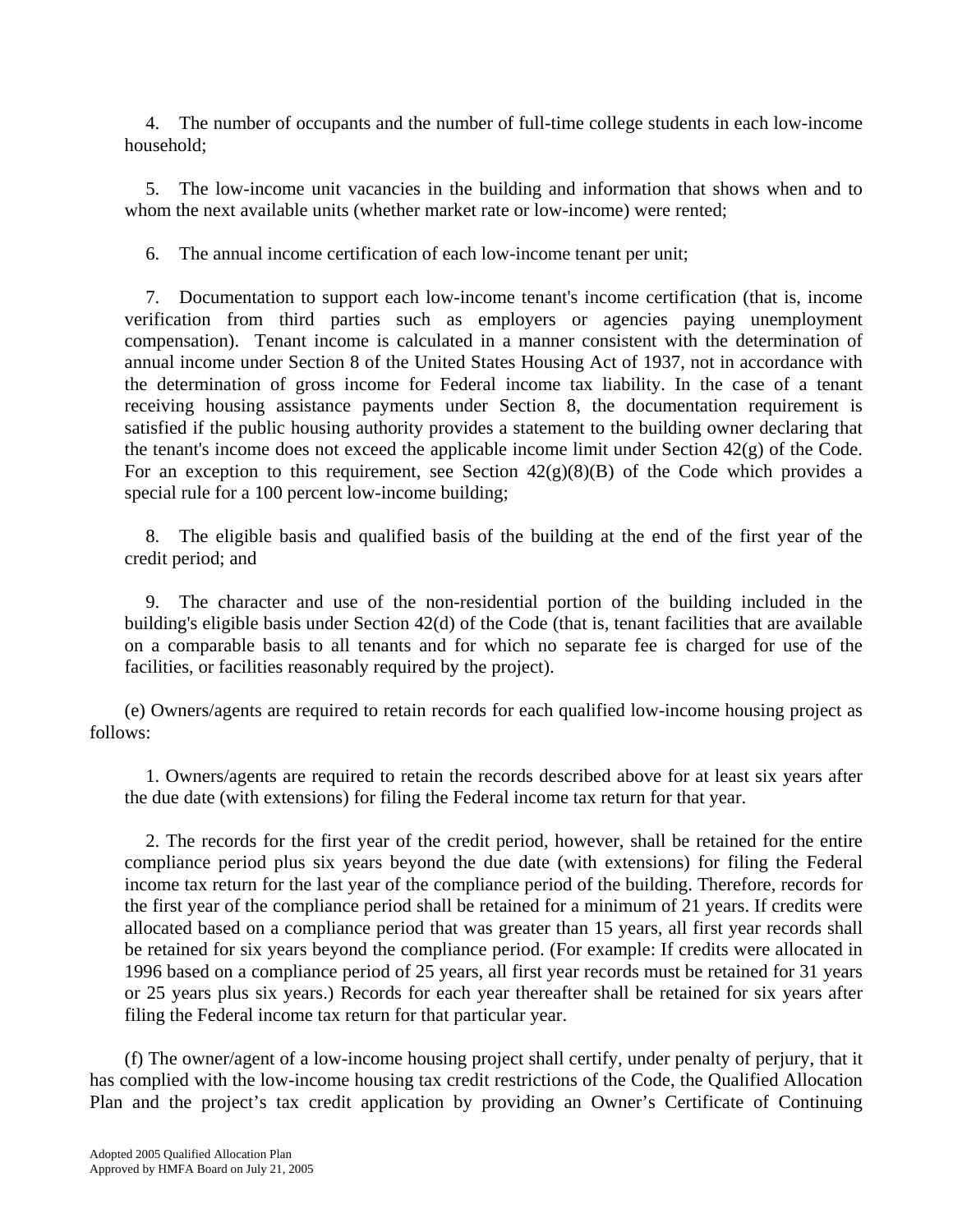Program Compliance to NJHMFA. The Owner's Certificate of Continuing Program Compliance shall be sent annually to NJHMFA for each year of the compliance period for the preceding 12-month period and contain the following:

1. That the project met the requirements of the 20-50 test under Section  $42(g)(1)(A)$  or the 40-60 test under Section  $42(g)(1)(B)$ , whichever Federal minimum set-aside test was applicable to the project, and, if applicable to the project, the 40-50 HOME test under Section 42(i)(2)(E)(i) and the 15-40 test under Sections  $42(g)(4)$  and  $142(d)(4)(B)$  for "deep rent skewed" projects;

2. That there was no change in the applicable fraction of any building in the project (as defined by Section  $42(c)(1)(B)$  of the Code) or that there was a change and a description of the change;

3. That the owner received an annual income certification from each low-income tenant and documentation to support that certification, or, in the case of a tenant receiving Section 8 Housing Assistance Payments, the statement from a public housing authority declaring that the tenant's income does not exceed the applicable limit under Section 42(g) of the Code. For an exception to the portion of this requirement regarding supporting documentation, see section  $42(g)(8)(B)$  of the Code which provides a special rule for a 100 percent low-income building;

4. That each low-income unit in the project was rent restricted under Section  $42(g)(2)$  of the Code;

5. That all units in the project were for use by the general public and used on a non-transient basis (except for transitional housing for the homeless provided under Section  $42(i)(3)(B)(iii)$  of the Code);

6. That each building in the project was suitable for occupancy, taking into account local health, safety and building codes (or other habitability standards), and the State and local government unit responsible for making building code inspections did not issue a report of a violation for any building or low-income unit in the project;

7. That there was no change in the eligible basis (as defined in Section 42(d) of the Code) of any building in the project or, if there was a change, the nature of the change (that is, a common area has become commercial space, or a fee is now charged for a tenant facility formerly provided without charge);

8. That all tenant facilities included in the eligible basis under Section 42(d) of the Code of any building in the project, such as swimming pools, other recreational facilities, and parking areas, were provided on a comparable basis without charge to all tenants in the building;

9. That if a low-income unit in the project became vacant during the year, that reasonable attempts were or are being made to rent that unit or the next available unit of comparable or smaller size to tenants having a qualifying income before any units in the project were or will be rented to tenants not having a qualifying income;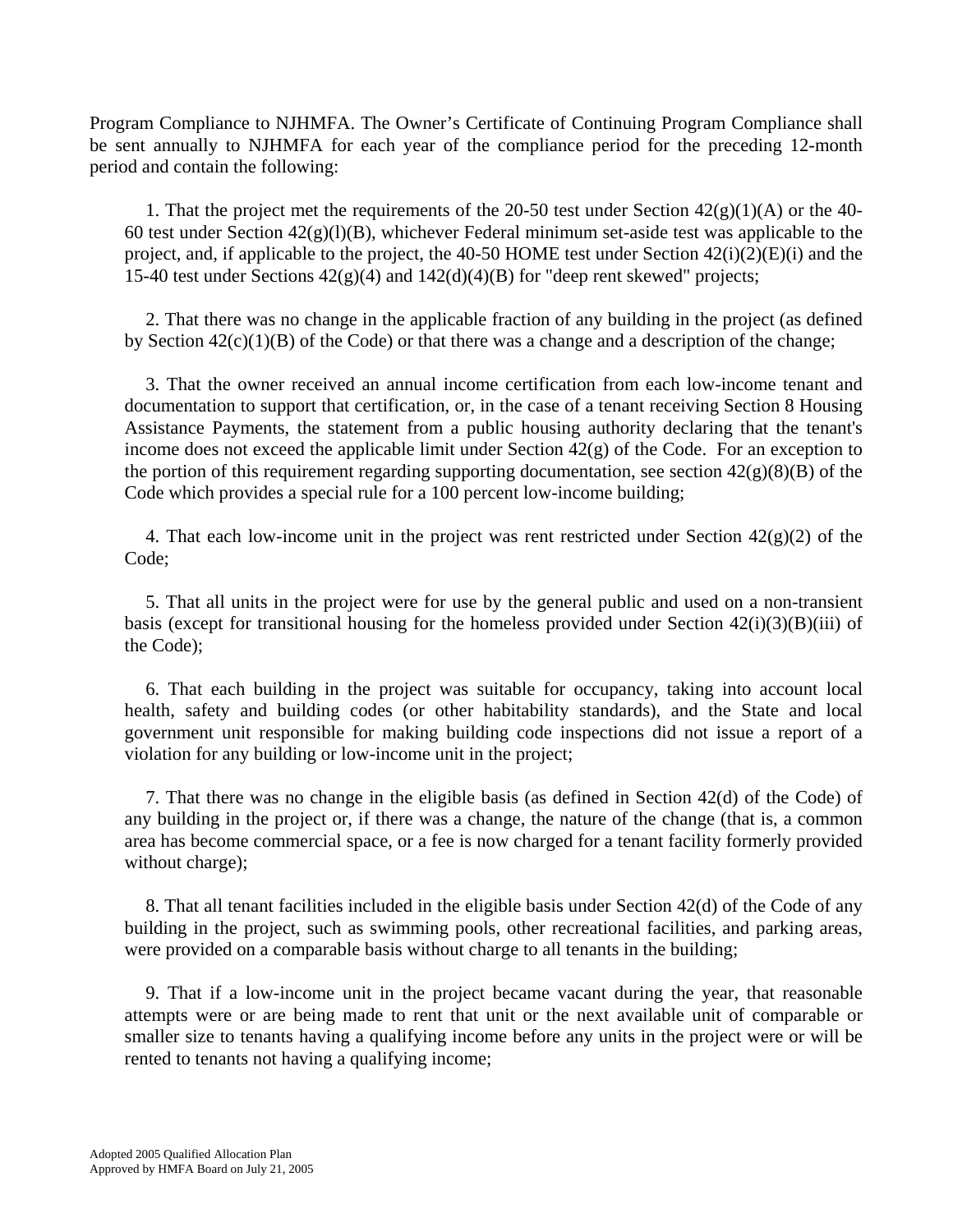10. That if the income of tenants of a low-income unit, which was previously verified, increases above 140 percent of the applicable limit allowed in Section  $42(g)(2)(D)(ii)$  of the Code, the next available unit of comparable or smaller size in the project was or will be rented to tenants having a qualifying income;

11. That an extended low-income housing commitment as described in Section 42(h)(6) of the Code was in effect for buildings subject to Section 7108-(c)(1) of the Revenue Reconciliation Act of 1989, including the requirement under Section  $42(h)(6)(B)(iv)$  that the owner cannot refuse to lease a unit in the project to an applicant because the applicant holds a voucher or certificate of eligibility under Section 8 of the United States Housing Act of 1937, 42 U.S.C. § 1437s. In addition, that the owner has not refused to lease a unit to an applicant based solely on his or her status as a holder of a Section 8 voucher and the project otherwise meets the provisions, including any special provisions, as outlined in the extended low-income housing commitment;

12. That no finding of discrimination under the Fair Housing Act, 42 U.S.C. §§ 3601 through 3619, has occurred for the project. A finding of discrimination includes an adverse final decision by the Secretary of Housing and Urban Development, 24 CFR § 180.680, an adverse final decision by a substantially equivalent State or local fair housing agency, 42 U.S.C. § 3616a(a)(1), or an adverse judgment from a Federal court;

13. That if the owner received its credit allocation from the Nonprofit Set Aside (section 42(h)(5) of the Code), that the nonprofit entity materially participated in the operation of the development within the meaning of Section 469(h) of the Code; and

14. That there has been no change in the ownership or management of the project or that there was a change and a description of the change.

### **5:80-33.33 Owner's annual reports: deadlines**

Pursuant to Section 1.42-5(c)(2)(ii)(C) of the IRS Regulations, NJHMFA requires the owners of all low-income housing projects to submit annually to NJHMFA for review the Owner's Certificate of Continuing Program Compliance and the Building Status Report. The Building Status Report must indicate the income of and rent charged to tenants for each low-income unit. This package shall be submitted on an annual basis (preferably in digital format) and is due on January 31. Requests for extensions beyond the January 31 deadline must be submitted by December 31 of the prior year.

### **5:80-33.34 NJHMFA review and inspection**

 (a) Prior to the issuance of the IRS Form 8609, NJHMFA (or its authorized designee) may conduct an on-site inspection of the project to confirm that all representations made in the project's tax credit application have been met. (See N.J.A.C. 5:80-33.26.) NJHMFA (or its authorized designee) shall perform its first inspection of the project no later than the end of the second calendar year following the year the last building in the project is placed in service. NJHMFA also reserves the right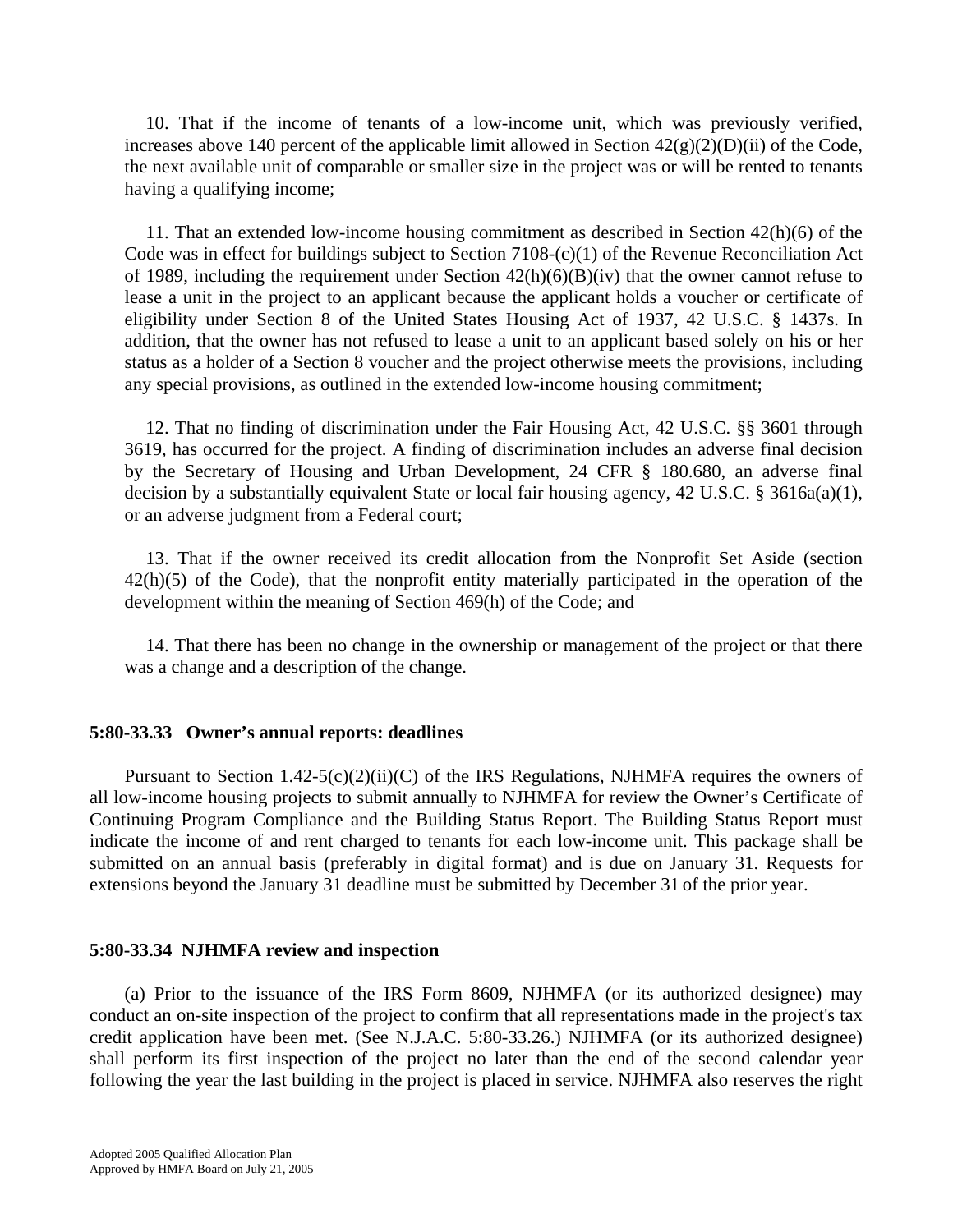to perform an on-site inspection of any low-income housing project at least through the end of the compliance period and have access to all books and records which would document compliance.

 (b) On an annual basis, owners of at least 33 percent of all tax credit projects shall submit to NJHMFA for compliance review the following information for a minimum of 20 percent of all lowincome units (units shall be identified by NJHMFA):

- 1. A copy of the annual income certification for the household;
- 2. The documentation the owner has received to support the certification; and
- 3. The rent record.

 (c) NJHMFA (or its authorized designee) shall also, on an annual basis, select 33 percent of all tax credit developments and shall perform physical inspections of the low-income units corresponding to (b) above to determine suitability for occupancy, taking into account State and local health, safety and building codes. NJHMFA (or its authorized designee) shall also perform physical inspections of every building in the development. If NJHMFA (or its authorized designee) determines a violation(s) exist(s) which could render a building unsuitable for occupancy, such violation may be considered an issue of noncompliance which must be reported to the Internal Revenue Service. The owner shall be given a reasonable period of time to correct the violation(s). At the end of the correction period, NJHMFA shall notify the IRS whether the owner has or has not corrected the violation(s). Such violation(s) shall also be reported for appropriate action to the Division of Codes and Standards, Bureau of Housing Inspection in the New Jersey Department of Community Affairs.

 (d) NJHMFA shall select which projects shall undergo NJHMFA review and give owners reasonable notice that their project has been chosen as well as identify which documents shall need to be submitted. Reviews may occur more frequently than on a 12-month basis, provided that all months within each 12-month period are subject to certification.

# **5:80-33.35 Notification of noncompliance**

 (a) Upon determination by NJHMFA of noncompliance with Section 42 of the Code, this subchapter, or any other relevant rules, regulations, or procedures, NJHMFA shall give notice to the owner of the noncompliance. The owner shall then be given sufficient notice to correct the noncompliance.

 (b) NJHMFA is required to notify the IRS, via IRS Form 8823, within 45 days after the end of the correction period, of all noncompliance and whether the owner has or has not corrected such noncompliance.

# **5:80-33.36 Confidentiality of tax credit applications and information**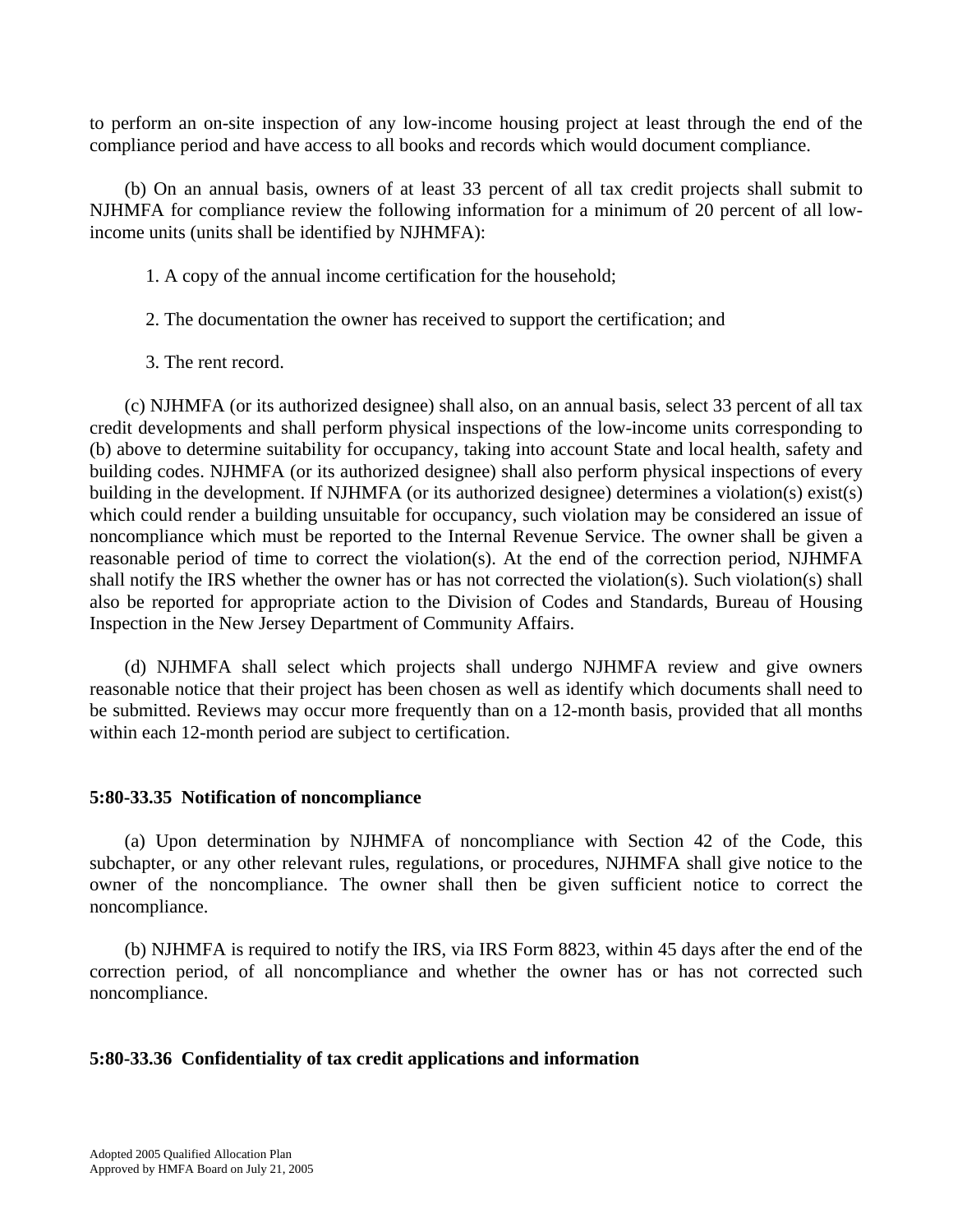(a) Applications submitted to NJHMFA for tax credit reservations and all supporting documents submitted by the applicant for a reservation shall be confidential, non-public records until Final Cycle awards or cancellation of the Final Cycle is announced by NJHMFA. Applications submitted by applicants requesting volume cap tax credits and all supporting documents shall be confidential, nonpublic records until NJHMFA has issued a determination letter. Thereafter, applications and all supporting documents submitted shall be deemed to be public records, except the following supporting documents shall remain non-public records:

1. Financing information and syndication documents submitted in compliance with N.J.A.C. 5:80-33.12(c)5. However, the applicant's Certification of the Extent of Federal, State and local subsidies shall be a public record;

2. Financing commitments and other documents submitted in compliance with N.J.A.C. 5:80- 33.12(c)6 evidencing:

i. Mortgage commitments from banks and other lending institutions;

ii. Owner equity pledges or loans (including the required C.P.A. certifications); and

iii. Investor commitments;

3. Financing information and 15-year operating pro forma submitted in compliance with N.J.A.C. 5:80-33.12(c)7; and

4. Financing information and Breakdown of Costs and Basis submitted in compliance with N.J.A.C. 5:80-33.21.

 (b) Information or documents submitted or prepared with respect to binding commitments, carryover applications, placed in service allocations, and IRS Form 8609 shall be confidential and shall be disclosed only as permitted by Section 6103 of the Code.

 (c) Information submitted to NJHMFA by or on behalf of a project owner with respect to compliance monitoring, and reports, compliance notices, and IRS Forms 8823 prepared by NJHMFA with respect to monitoring the compliance of any project shall be confidential and shall be disclosed only as permitted by Section 6103 of the Code.

# **5:80-33.37 Exchange of credits**

 (a) A sponsor may return previously allocated credits to the Reserve in exchange for an allocation of current year credits, in an amount not to exceed the amount of the returned credits, if the sponsor establishes to the satisfaction of the Tax Credit Committee that the sponsor, despite its timely and diligent efforts, is in jeopardy of failing to meet the placed-in-service deadline for the building with respect to which the prior credits were allocated as a result of either: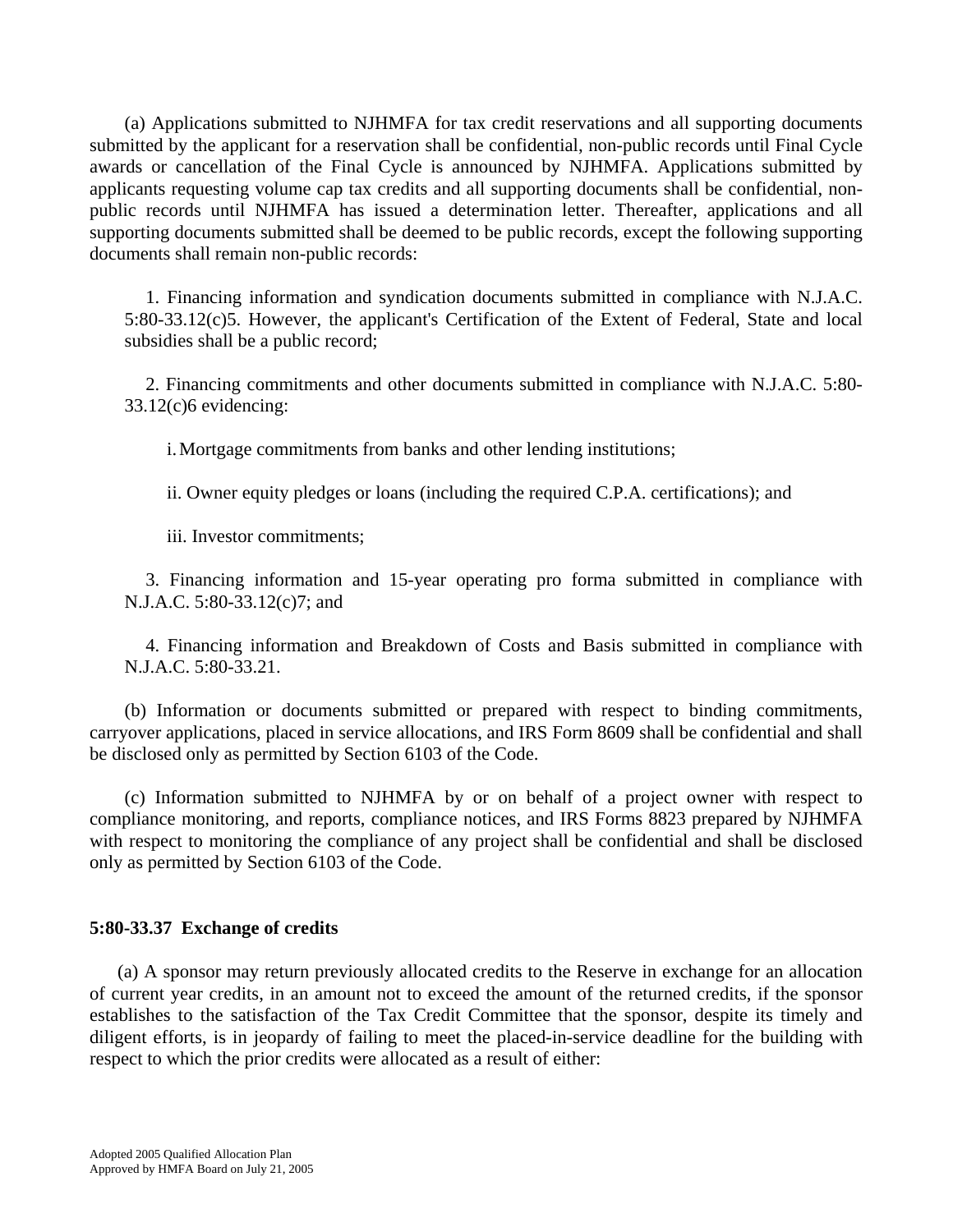1. Litigation brought by parties other than the sponsor and that the sponsor could not reasonably have anticipated; provided, however, that the sponsor has used its best efforts to obtain expeditious review; or

2. Catastrophic events that the sponsor could not reasonably have anticipated or controlled.

 (b) To qualify for the exchange permitted in this section, the sponsor must provide the Tax Credit Committee with evidence of:

 1. The due diligence performed by the sponsor in attempting to meet the placed-in-service deadline;

 2. The specific circumstances causing the delay that jeopardizes the sponsor's compliance with the placed-in-service deadline;

3. The attempted remedial measures taken by the sponsor in order to mitigate the delay; and

 4. Any other information that may be requested by NJHMFA staff on behalf of the Tax Credit Committee.

 (c) To be eligible for the exchange permitted under this section, the sponsor must establish to the satisfaction of the Tax Credit Committee that:

 1. The project with respect to which the prior credits were allocated will meet the Energy Star requirements set forth in the QAP in effect at the time the exchange is requested, if applicable to the type of building; and

 2. The project would receive at least 65 percent of the maximum score under the QAP in effect at the time the exchange is requested, based on the point system applicable to the type of project for which the exchange of credits is sought. Negative points related to the full return of tax credits to NJHMFA under the QAP in effect at the time the exchange is requested shall not be imposed based upon an exchange pursuant to this section.

 (d) A sponsor who receives an exchange of credits as provided in this section, as well as any affiliate entity effectively under the sponsor's control and any entity that is a related party with respect to the sponsor, shall be precluded from applying for tax credits for a new project for a period of 365 days following the day on which the Tax Credit Committee approves the exchange. When the sponsor, affiliate entity and any related party may again apply for tax credits for a new project, negative points related to the full return of tax credits to NJHMFA under the QAP in effect at the time the exchange is requested shall not be imposed based on an exchange pursuant to this section.

 (e) No more than one exchange of credits may be approved with respect to a given project, but a sponsor may, in a single application, ask to exchange more than one year's allocation of credits.

 (f) To request an exchange of credits a sponsor must submit to the Tax Credit Committee, by no later than November 1 of the year in which the project is required to place in service based on the